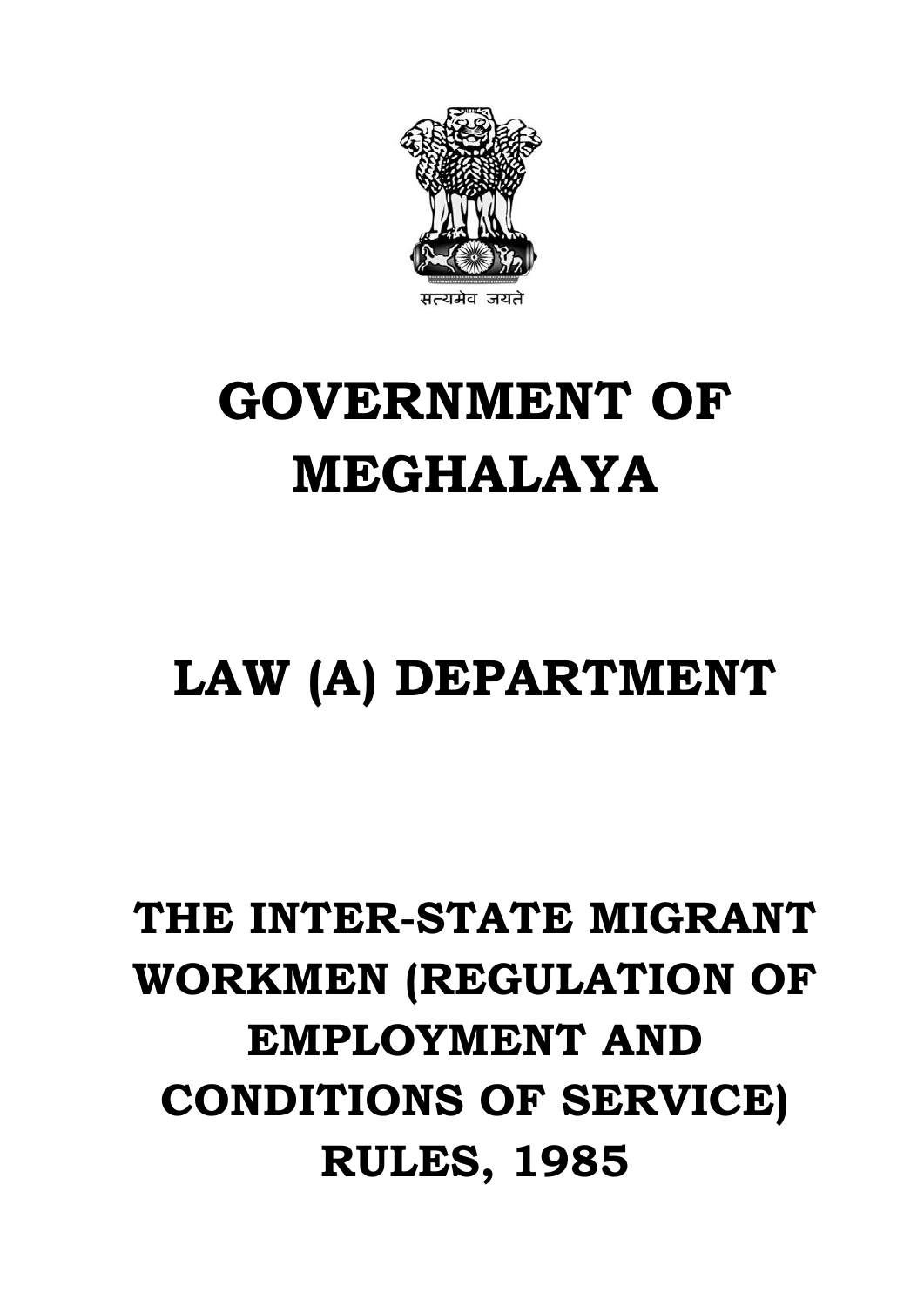### **The 7th October, 1985**

No. LABOUR. 191/83/44.- In exercise of the powers conferred by sub-section (1) of section 135 of the Inter State Migrant Workmen (Regulation of Employment The 7<sup>th</sup> October, 1985<br>
No. LABOUR. 191/83/44.- In exercise of the powers conferred by sub-section<br>
(1) of section 135 of the Inter State Migrant Workmen (Regulation of Employment<br>
Conditions of Service) Act, 1979 (Centra Meghalaya hereby makes the Meghalaya Inter-State Migrant Workmen (Regulation of Employment and Conditions of Service) Rules, 1985, after previous notice of its intention to do so was published in the Gazette of Meghalaya, dated  $20<sup>th</sup>$  June, 1985 *vide* Notification No. Labour 191/83/39, dated 1st February, 1985. provice) Rules, 1985, after provide Rules, 1985, after provide Gazette of Meghalaya, da<br>
(39, dated 1<sup>st</sup> February, 1985.<br> **CHAPTER – I**<br> **Preliminary** 

### **Preliminary**

- 1. **Short title extent and commencement-** These Rules may be called the Meghalaya Inter State Migrant Workmen (Regulation of Employment and Conditions of Service) Rules, 1985.
	- (2) These rules shall extend to the whole of Meghalaya.
- (3) They shall come into force on the date of their publication in the official Gazette of Meghalaya. 2. **Definitions-** In these rules, unless the subject or context otherwise requires-
- (a) **Definitions-** In these rules, unless the subject or context otherwise requires-<br>(a) "Act" means the Inter-State Migrant Workmen (Regulation of Employment and
	- Conditions of Service) Act, 1979 (Central Act 30 of 1979). (a) "Act" means the Inter-State Migrant Workmen (Re<br>
	Conditions of Service) Act, 1979 (Central Act 30 of<br>
	(b) "Appellate Officer" means an appellate officer<br>
	Government under Section II of the Act;<br>
	(c) "Form" means form a
- **Definitions-** In these rules, unless the subject or context otherwise requires-<br>(a) "Act" means the Inter-State Migrant Workmen (Regulation of Employment and<br>Conditions of Service) Act, 1979 (Central Act 30 of 1979).<br>(b) Government under Section II of the Act;
	-
	- Conditions of Service) Act, 1979 (Central Act 30 of 1979).<br>
	(b) "Appellate Officer" means an appellate officer nominated by the State Government under Section II of the Act;<br>
	(c) "Form" means form appended to these rules;<br> "Appellate Officer" means an<br>Government under Section II of t<br>"Form" means form appended to<br>"Inspector" means an appellate<br>under Section 20 of the Act;<br>"Labour Commissioner" means
	- Government under Section II of the Act;<br>
	(c) "Form" means form appended to these rules;<br>
	(d) "Inspector" means an appellate officer nominated by the State Government<br>
	under Section 20 of the Act;<br>
	(e) "Labour Commissioner" Government; (d) "Inspector" means an appellate officer nominated by the State Government<br>
	under Section 20 of the Act;<br>
	(e) "Labour Commissioner" means an officer as such appointed by the State<br>
	Government;<br>
	(f) "Licensing Officer" me (e) "Labour Commissioner" means an officer as such appointed by the State Government;<br>
	(f) "Licensing Officer" means the licensing officer appointed by the State Government under Section 7 of the Act;<br>
	(g) "Migrant Workman
	- Government under Section 7 of the Act; (f) "Licensing Officer" means the licensing officer appointed by the State<br>Government under Section 7 of the Act;<br>(g) "Migrant Workman" means an inter-State migrant workman as defined in<br>Section 2 of the Act:<br>(h) "Register
	- Section 2 of the Act:
	- Government under Section 3 of the Act; (g) "Migrant Workman" means an inter-Sta<br>
	Section 2 of the Act:<br>
	(h) "Registering Officer" means the register<br>
	Government under Section 3 of the Act;<br>
	(i) "Section" means a section of the Act;<br>
	(j) "Specified Authority" me (h) "Registering Officer" means the registering officer appointed by the State<br>Government under Section 3 of the Act;<br>(i) "Section" means a section of the Act;<br>(j) "Specified Authority" means the authority specified
	-
	-

(2) All other words and expressions used in these rules but not defined therein shall have the meanings respectively assigned to them in the Act.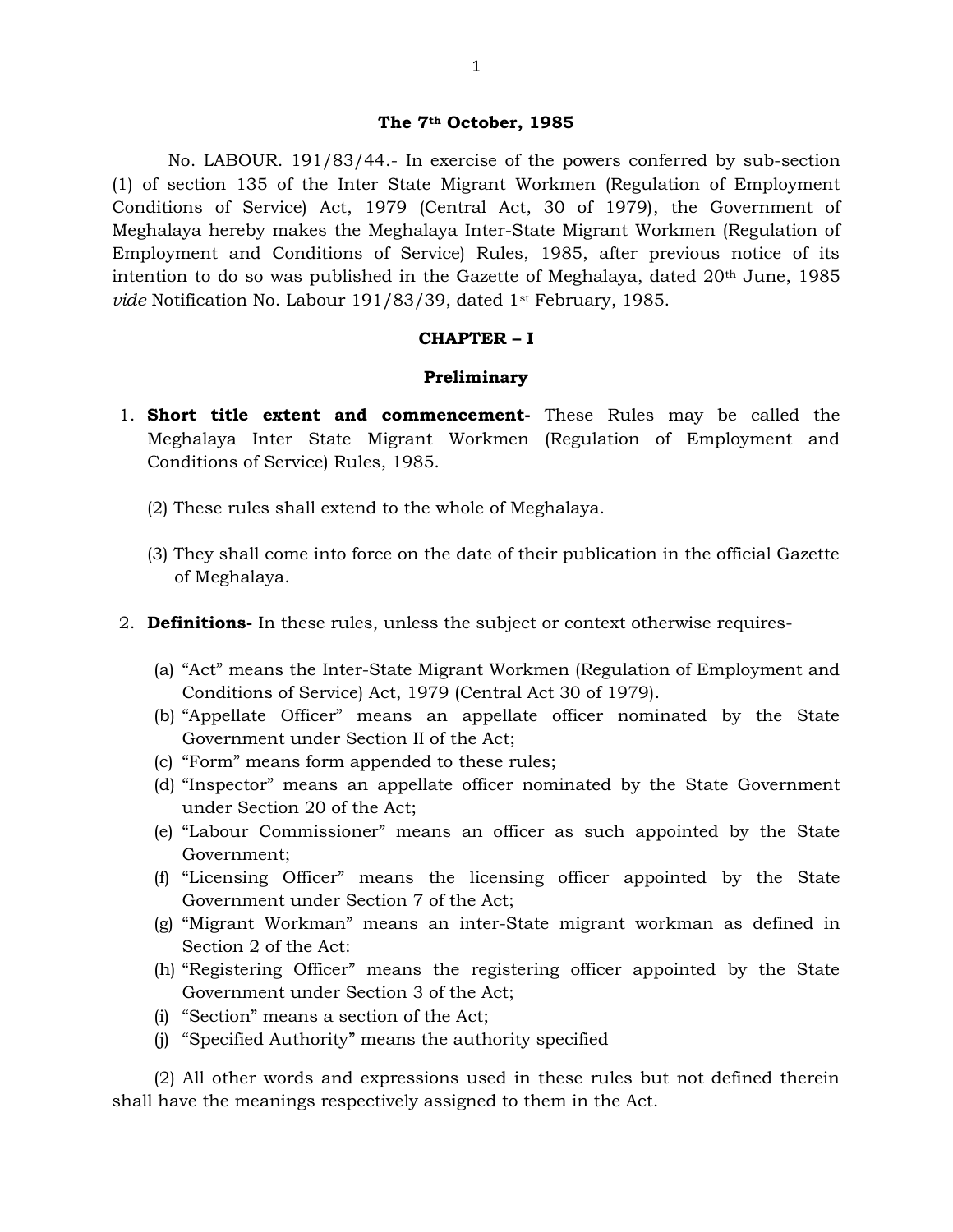- 2<br>**CHAPTER III<br>of Establishment** (1) E **3. Application for Registration of Establishment.** (1) Every application for registration under Section 4 of the Act by the Principal employer of an **CHAPTER - III**<br>**Application for Registration of Establishment.** (1) Every application for<br>registration under Section 4 of the Act by the Principal employer of an<br>establishment referred to in sub-clause (ii) of clause (a) **Application for Registration of Establishment.** (1) Every application for registration under Section 4 of the Act by the Principal employer of an establishment referred to in sub-clause (ii) of clause (a) of sub-section ( of the area in which the establishment sought to be registered in situated. establishment referred to in sub-clause (ii) of clause (a) of sub-section (1) of Section 2 of the Act shall be made in triplicate in Form I to the Registering Officer
	- payment of all relevant fees prescribed under these rules. 3) The application shall be accompanied by a Treasury Challan showing<br>payment of all relevant fees prescribed under these rules.<br>3) The application shall be either personally delivered to the registering officer or
	- sent to him by registered post.
- 4) The application shall be either personally delivered to the registering officer or sent to him by registered post.<br>4) On receipt of the application, the registering officer shall, after noting there on the date of recei The application shall be either personally delivered to the registering officer or<br>sent to him by registered post.<br>On receipt of the application, the registering officer shall, after noting there on<br>the date of receipt by applicant. 4) On receipt of the application, the registering officer shall, after noting there on the date of receipt by him of the application, give an acknowledgement to the applicant.<br> **4. Issue of certificate of registration.**- (
- establishment, he shall issue to the principal employer a certificate of registration in Form II. Some of **certificate of registration.** (1) Where the registering officer registers the establishment, he shall issue to the principal employer a certificate of registration in Form II.<br>2) The registering officer shall main
	- particulars of the establishment in relation to which certificate of registration are issued by him. 2) The registering officer shall maintain a register in Form III showing the particulars of the establishment in relation to which certificate of registration are issued by him.<br>3) If, in relation to an establishment, ther
- particulars of the establishment in relation to which certificate of registration<br>are issued by him.<br>If, in relation to an establishment, there is any change in the particulars<br>specified in that certificate of registration the date when such change takes place, the particulars of and the reasons for such change, under intimation to the concerned Licensing Officer of the State from which migrant workmen are to be recruited or have been recruited. the date when such change takes place, the particulars of and the reasons for such change, under intimation to the concerned Licensing Officer of the State from which migrant workmen are to be recruited or have been recrui
- any application for registration require the principal employer to amend the application so as to make it complete in all respects.<br>2. If the principal employer, on being required by the registering officer to amend applic from which migrant workmen are to be recruited<br>**Circumstances in which application for registration**<br>any application for registration require the principal<br>application so as to make it complete in all respects.

his application for registering omits or fairs to do so, the registering officer shall reject the application for registration.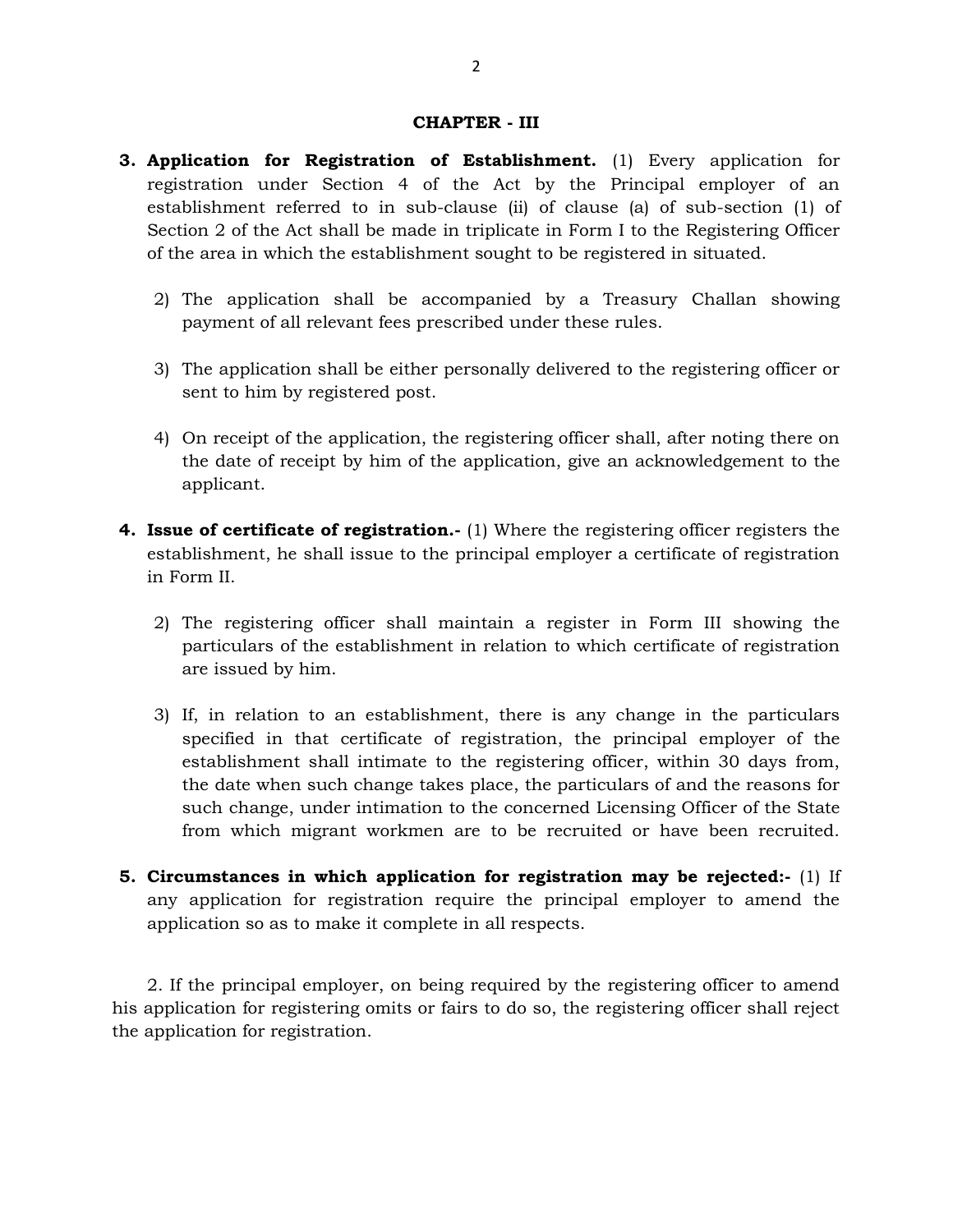**6. Amendment of certificate of registration:** (1) Where on receipt of the intimation under sub-rule (3) of Rule 4, registering officer is satisfied that an amount higher than the amount, which has been paid by the princi amount higher than the amount, which has been paid by the principal employer as fees for the registration of the establishment is payable he shall require such principal employer to deposit a sum which, together with the amount of already<br>paid by such principal employer, would be equal to such higher of fees payable for<br>the registration of the establishment and to produce receipt the registration of the establishment and to produce receipt showing such deposit.

registering officer is satisfied that there has occurred a change in the particulars (2) Where, on receipt of the intimation referred t in sub-rule (3) of Rule 4, the registering officer is satisfied that there has occurred a change in the particulars of the establishment as entered in the register in For register and record therein the change thus occurred:

Provided that no such amendment shall effect anything done or any action taken or any right, obligation or liability acquired or incurred before such amendment:

Provided further that the registering officer shall not carry out any amendment in the register in Form III unless the appropriate fees have been deposited by the principal employee, Provided further that the registering officer shall not carry out any amendment<br>in the register in Form III unless the appropriate fees have been deposited by the<br>principal employee,<br>**7. Application for Licence** − (1) Eve

any establishment situated in another State under clause (a) (ii) of sub-section (i) of Section 8 shall be made in triplicate in Form IV to the Licensing Officer having jurisdiction in relation to the area wherein eh recruitment is made. (2) exercy application by a contractor for employing as workman in any tablishment within the State persons from another State under clause (b) (ii)  $\frac{2}{3}$  Every application by a contractor for employing as workman in a

of Section 8 shall be made in triplicate in Form IV to the Licensing Officer having<br>jurisdiction in relation to the area wherein eh recruitment is made.<br>(2) Every application by a contractor for employing as workman in any sub-section (1) of Section 8 shall be made in Form V to the Licensing Officer having jurisdiction in relation to the area wherein the establishment is situated.

(3) (i) Every application for the grant of a licence under sub-rule (1) or sub-rule (2), shall be accompanied by a certificate of the principal employer in Form VI to the effect that he undertakes to be bound by all the provisions of the Act and the rules made thereunder so far as they are applicable to him respect of the rules made thereunder so far as they are applicable to him respec rules made thereunder so far as they are applicable to him respect of the recruitment or employment of the workman, in respect of the which the contractor is making the application along with certificate copy of the registration certificate of the principal employer. (ii) Every such application shall be either personally, delivered to the licensing officer concerned or sent to him by registered post.

(4) On receipt of the application referred to in sub-rule (1) or sub-rule (2), the licensing officer concerned shall, after nothing there on the date of receipt of the application grant in acknowledgement to the applicant.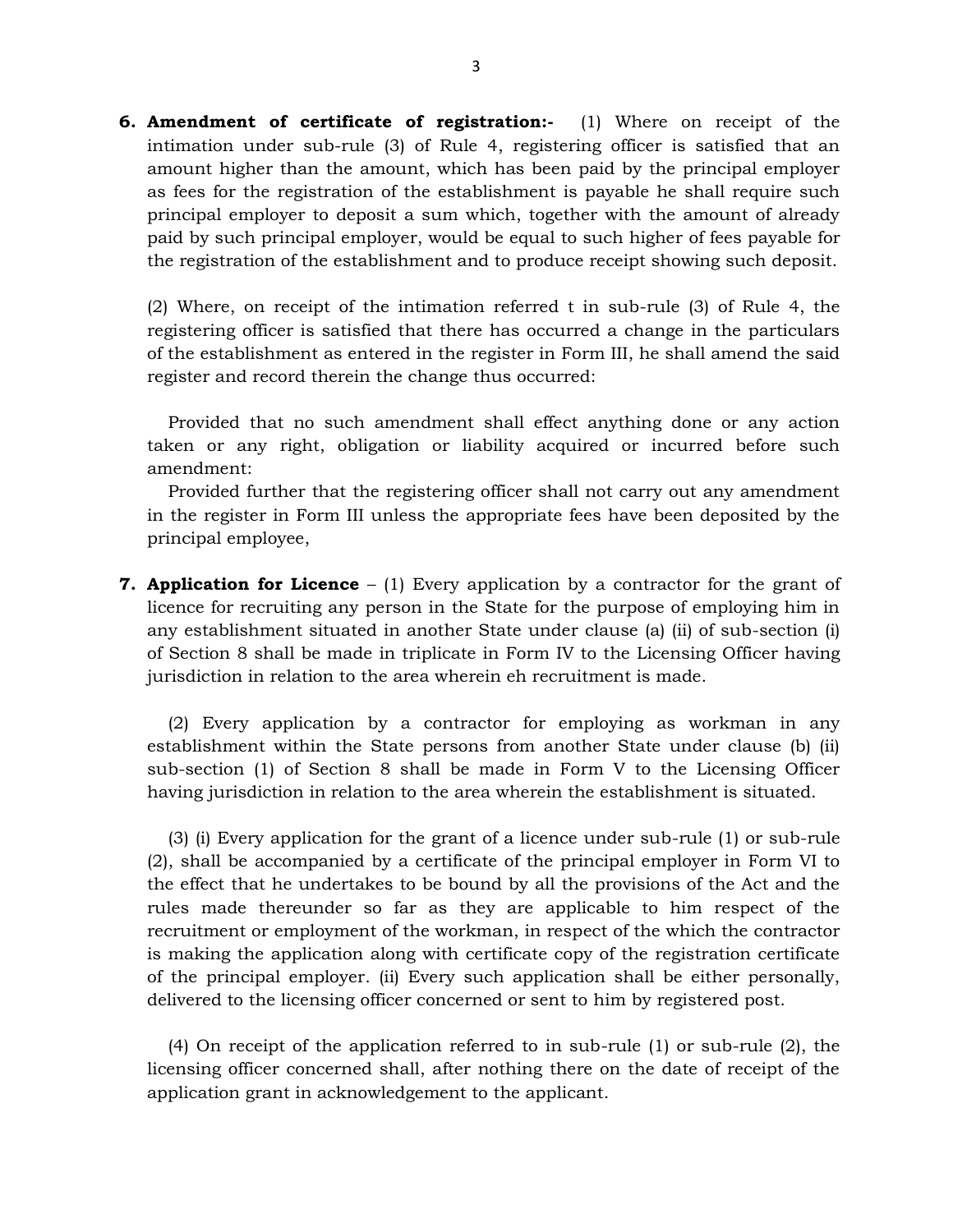(5) Every application referred to in sub-rule (1) shall also be accompanied by the receipt of payment of all relevant fees prescribe under these rule.

- **18. (5)** Every application referred to in sub-rule (1) shall also be accompanied by the receipt of payment of all relevant fees prescribe under these rule.<br> **8. Matters to be taken into account in granting or refusing a l** (5) Every application referred to in sub-rule (1) shall also be accompanied by the receipt of payment of all relevant fees prescribe under these rule.<br> **Matters to be taken into account in granting or refusing a licence** receipt of payment of all relevant fees prescribe under these rule.<br> **Matters to be taken into account in granting or refusing a licence –** In granting or refusing to grant a licence the Licensing Officer shall taken the f rule (2) of Rule 7 also the matters mentioned under Clauses (e),(f) & (g), namely:-<br>
(a) Whether the applicant –<br>
(i) is a minor, or<br>
(ii) is of unsound mind and stands declared by a competent court, or<br>
(iii) is an undisc granting or refusing to grant a licence<br>following matters into account and where the<br>rule (2) of Rule 7 also the matters mentione<br>(a) Whether the applicant –<br>(i) is a minor, or following matters into account and where the application is for licence, under sub-<br>rule (2) of Rule 7 also the matters mentioned under Clauses (e),(f) & (g), namely:-<br>(a) Whether the applicant –<br>(i) is a minor, or<br>(ii) i
	- -
		-
		-
	- ether the applicant –<br>
	(i) is a minor, or<br>
	(ii) is of unsound mind and stands declare<br>
	(iii) is an undischarged insolvent, or<br>
	(iv) has been convicted at anytime dur % ether the applicant –<br>
	(i) is a minor, or<br>
	(ii) is of unsound mind and stands declared by a competent court, or<br>
	(iii) is an undischarged insolvent, or<br>
	(iv) has been convicted at anytime during the period of five years<br> immediately preceding the date of application, of an offence which, in the opinion of the State Government, involves moral turpitude; (iv) has been convicted at anytime during the period of five years<br>immediately preceding the date of application, of an offence which, in<br>the opinion of the State Government, involves moral turpitude;<br>(b) Whether any order
	- from the date of that order; (b) Whether any order has been made in respect of the applicant under subsection (1) of Section 10 , and if so whether a period of three years has elapsed from the date of that order;<br>(c) Whether the fees for the applicat
	- in Rule 12;
	- (c) Whether the fees for the application has been deposited at the rates specified<br>in Rule 12;<br>(d) Whether security, wherever necessary, has been deposited by the applicant at<br>the rates specified in sub-rule (1) of Rule 1 the rates specified in sub-rule (1) of Rule 10; (d) Whether security, wherever necessary, has been deposited by the applicant at
	- migrant workman and, if so, the extent of the actual requirement; (e) Whether the establishment actually requires the employment of inter-State migrant workman and, if so, the extent of the actual requirement;<br>(f) Whether local person or persons from other parts of the State are availabl
	- not for employment in the establishment; and
	- (f) Whether local person or persons from other parts of the State are available or<br>not for employment in the establishment; and<br>(g) Whether the employment of inter-State migrant workman will be in the interest<br>or otherwise or otherwise of the people of the State specially of the Scheduled Tribes, Scheduled Castes or Backward Classes.
- **9. Investigation in respect of application for Licence and Refusal to issue**<br>**9. Investigation in respect of application for Licence and Refusal to issue**<br>**licence** (1) On receipt of the application from the Contractor, Scheduled Castes or Backward Classes.<br> **Investigation in respect of application for Licence and Refusal to issue**<br> **licence –** (1) On receipt of the application from the Contractor, and as soon as<br>
possible thereafter, the possible thereafter, the Licensing Officer shall investigate or cause investigation to be made to satisfy himself about the correctness of the facts and particulars **Investigation in respect of application for Licence and Refusal to issue licence** – (1) On receipt of the application from the Contractor, and as soon as possible thereafter, the Licensing Officer shall investigate or cau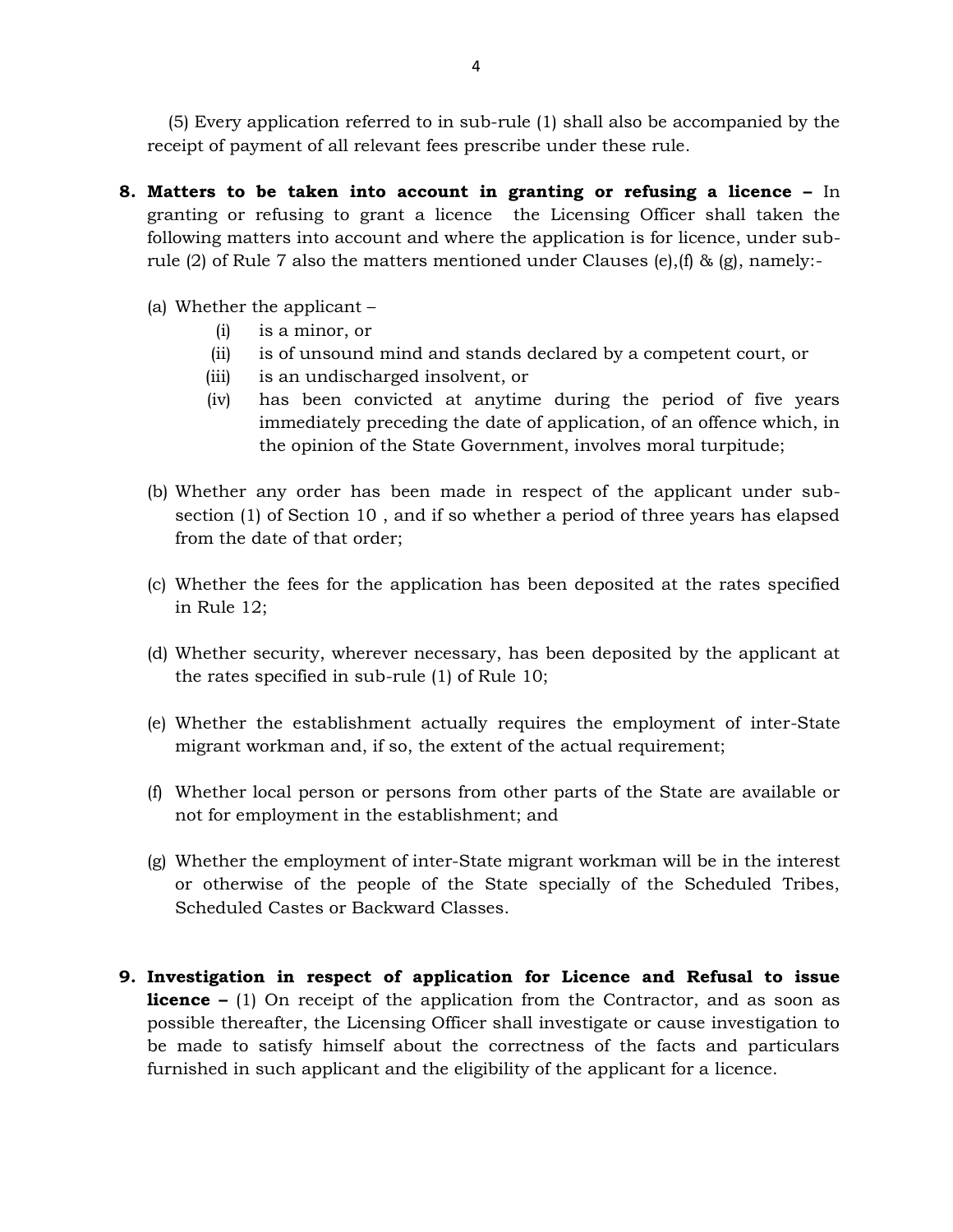(2) (i) Where the Licensing Officer is of the opinion that the licence should not be issued, he shall, after affording reasonable opportunity to the applicant to be heard, make an order rejecting the application. (2) (i) Where the Licensing Officer is of the opinion that the licence should not issued, he shall, after affording reasonable opportunity to the applicant to be ard, make an order rejecting the application.<br>
(ii) The ord

communicated to the applicant.

10. Security-<br>
10. Security-<br>
10. Security- (1) Where the licensing officer is satisfied in accordance with the<br>
10. Security- (1) Where the licensing officer is satisfied in accordance with the<br>
procedure laid down in the (ii) The order shall record the reasons for the refusal and shall be<br>communicated to the applicant.<br>**Security**- (1) Where the licensing officer is satisfied in accordance with the<br>procedure laid down in the proviso to sub **Security-** (1) Where the licensing officer is satisfied in accordance with the procedure laid down in the proviso to sub-section (2) of Section 8, that any person who has applied for or who has been issued a licence shoul due performance of the conditions of the licence, he shall prepare an estimate of the **all Security-** (1) Where the licensing officer is satisfied in accordance with the procedure laid down in the proviso to sub-section (2) of Section 8, that any person who has applied for or who has been issued a licence the basis of the factors specified in sub-section (3) of the said Section and after considering the solvency of such person determine the amount of the security to be furnished by such person, which shall not exceed forty per cent of the amount estimated by him.<br>(2) Where the applicant for the licence was furnished by such person, which shall not exceed forty per cent of the amount estimated by him.

another work and licence had expired, the Licensing Officer, if he is of the view that any amount out of security, if any, deposited in respect of that licence is to be (2) Where the applicant for the licence was holding a licence in regard to another work and licence had expired, the Licensing Officer, if he is of the view that any amount out of security, if any, deposited in respect of purpose in Form VII by the applicant adjust the amount to be refunded towards the another work and licence had expired, the Licensing Officer, if he is of the view that<br>any amount out of security, if any, deposited in respect of that licence is to be<br>refunded to the applicant under Rule 17, he may on an licence and the applicant need deposit, in such a case, only the balance amount, if any, after making such adjustment. **11. Forms and terms and conditions of licence** – (1) Every licence under sub-<br>**11. Forms and terms and conditions of licence** – (1) Every licence under sub-

section (1) of Section 6 granted under these rules shall be in Form VIII and shall remain valid for a period specified thereat but not beyond twelve months from the date of the order granting the licence.

(2) Every licence granted under sub-rule (1) or renewed under Rule 15 shall be subject to the following conditions, namely:- (2) Every licence granted under sub-rule (1) (abject to the following conditions, namely:-<br>(i) the licence shall be non-transferrable;

- 
- (i) the licence shall be non-transferrable;<br>(ii) the terms and conditions of the agreement or arrangement under which the<br>migrant workmen is recruited or employed are as specified in the Act and in migrant workmen is recruited or employed are as specified in the Act and in the rules made thereunder. (ii) the terms and conditions of the agreement or arrangement under which the migrant workmen is recruited or employed are as specified in the Act and in the rules made thereunder.<br>(iii) the number of migrant workmen recru
- exceed the maximum number specified in the licence, during the calendar year;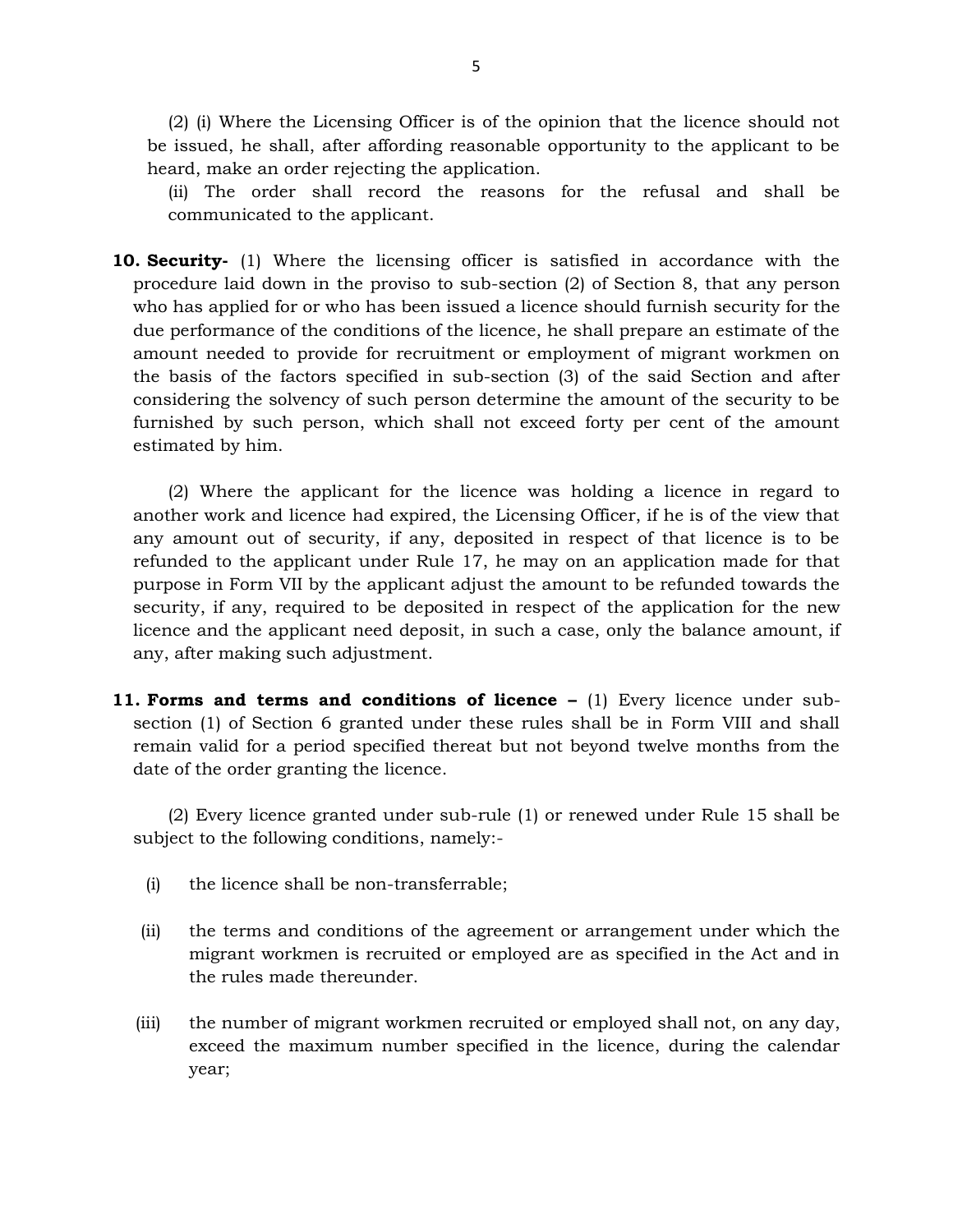- $\tag{iv}$  the number of Workman recruited or employed as migrant workmen in the establishment shall not on any day, exceed the maximum number specified establishment shall not on any day, exceed the maximum number specified the number of Work:<br>establishment shall 1<br>in condition (iii). (v) the number of Workman recruited or employed as migrant workmen in the establishment shall not on any day, exceed the maximum number specified in condition (iii).<br>(v) the rates of wages payable to the migrant workmen by
- not be less than the rates prescribed under the minimum Wages Act, 1948 (Act No. XI of 1948), for such employment and where the rates have been the rates of wages payable to the migrant workmen by the contractor shall<br>not be less than the rates prescribed under the minimum Wages Act, 1948<br>(Act No. XI of 1948), for such employment and where the rates have been<br>fixe not be less than the rates prescribed under the minimum Wages Act, 1948<br>(Act No. XI of 1948), for such employment and where the rates have been<br>fixed by agreement, settlement or award, not less than the rates so fixed;<br>(vi
- may be, for renewal of licence shall be non-refundable;
- (vi) save as provided in these Rules, the fees paid for the issue, or as the case<br>may be, for renewal of licence shall be non-refundable;<br>(vii) (a) in cases where the migrant workmen recruited or employed by the<br>contractor contractor perform the same or similar kind of work as the workmen directly employed by the principal employer if the establishment, the wage rates, holidays hours of work and other conditions of services of the migrant (a) in cases where the migrant workmen recruited or employed by the contractor perform the same or similar kind of work as the workmen directly employed by the principal employer if the establishment, the wage rates, holid similar kinds of work.

Provided that in case of any disagreement with regard to the type of work, the same shall be decided by the Labour Commissioner, Meghalaya whose decision thereon shall be final;

(b) in other case, the wage rates, holidays, hours of work and conditions of service of the migrant workmen recruited or employed by the contractor shall be such as prescribed in these Rules; (b) in other case, the wage rates, holidays, hours of work and conditions of ervice of the migrant workmen recruited or employed by the contractor shall be such sprescribed in these Rules;<br>(viii) every migrant workmen shal

- etc, as provided in the Act and in these rules; (iii) every migrant workmen shall be entitled to allowances, benefits, facilities,<br>etc, as provided in the Act and in these rules;<br>(ix) no female migrant workmen shall be employed by any contractor before 6
- A.M. or after 7 P.M.;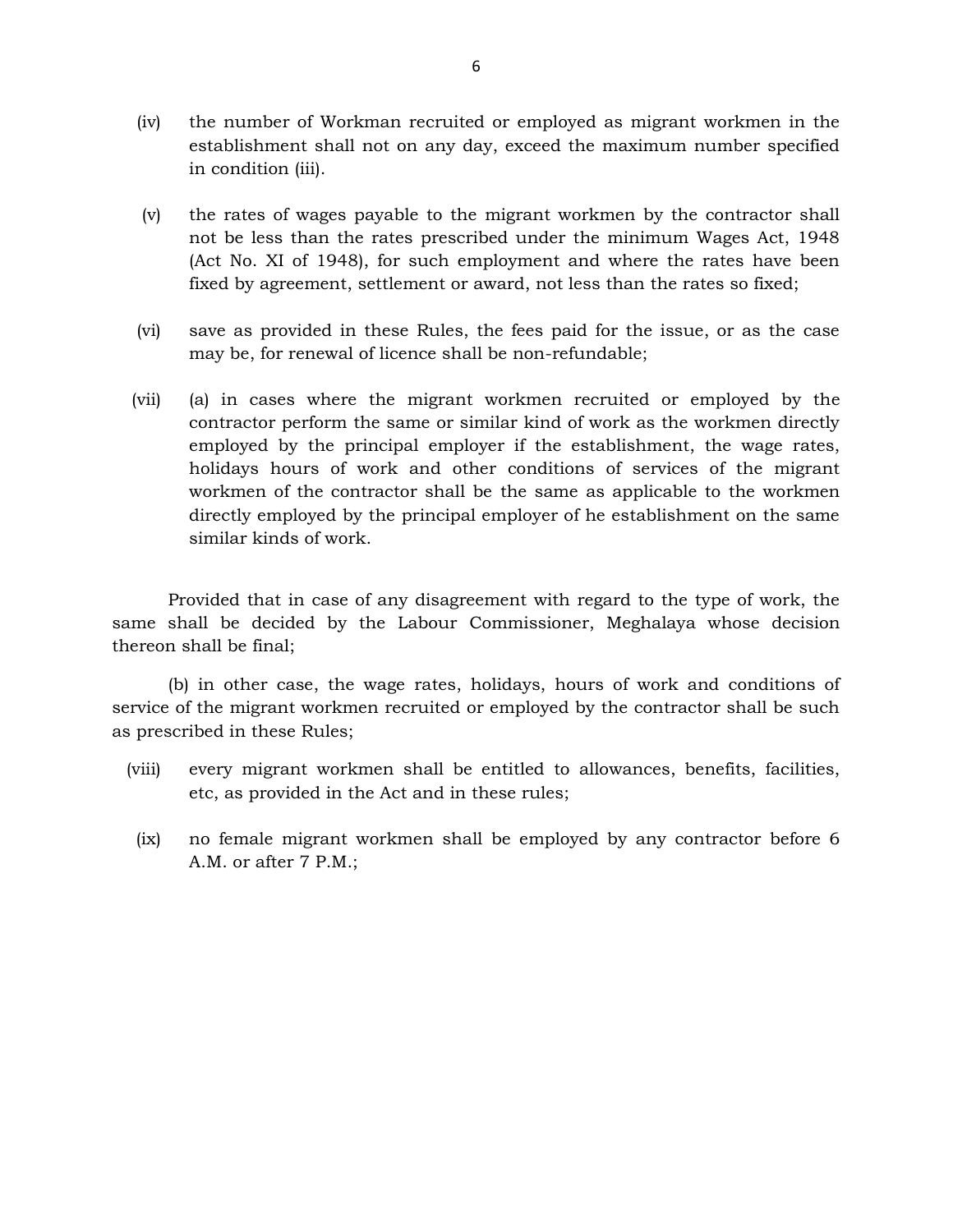# **The 12th August, 1999**

The 12<sup>th</sup> August, 1999<br>No. LBG-211/88/286: In exercise of the powers conferred by section 35 of the Inter-State Migrant workmen (Regulation of employment and conditions of service)Act, 1979, the Government of Meghalaya is pleased to make the following Rules to amend the Meghalaya Inter State Migrant Workmen (Regulation of Employment and Condition of Service) Rules, 1985 (hereinafter referred to as the principal Rules), after previous notices of its intention to do so was published in the Gazette *vide.* No. LBG.21/88/pt/33, dated 22nd April, 1939. ition of Service) Rules, 1985 (hereinafter referred to as the principal Rules), after<br>ous notices of its intention to do so was published in the Gazette *vide*. No.<br>21/88/pt/33, dated 22<sup>nd</sup> April, 1939.<br>**THE MEGHALAYA INT** 

## notices of its intention to do so was published in the Gazette vide<br>  $8/pt/33$ , dated 22<sup>nd</sup> April, 1939.<br> **MEGHALAYA INTERSTATE MIGRANT WORKMEN (REGULATION OF EMPLOYMENT AND CONDITIONS OF SERVICES AMENDMENT)**<br> **RULES, 1999 RULES, 1999** 1. Short title and commencement – (1) These rules may be called the Meghalaya<br>1. Short title and commencement – (1) These rules may be called the Meghalaya<br>1. Short title and commencement – (1) These rules may be called th

Interstate Migrant Workmen (Regulation of Employment and conditions of service Amendment) Rules, 1999. 1. Short title and commencement – (1) These rules may be called the Meghalaya ate Migrant Workmen (Regulation of Employment and conditions of service lment) Rules, 1999.<br>(2) They shall come into force at once –

2. Amendment of rule 11; After sub-rule (1) of rule 1 of the principal Rules' the following provision shall be inserted. (2) They shall come into force at once –<br>2. Amendment of rule 11; After sub-rule (1) of rule 1 of the principal Rules' the<br>ng provision shall be inserted.<br>"Provided that no license shall be granted to the contractor for a

exceeding 179 days at a time subject to usual renewal". may provision shall be inserted.<br>
"Provided that no license shall be granted to the contractor for a period<br>
ing 179 days at a time subject to usual renewal".<br>
3. Substitution of rule 12 – For rule 12 of the principal rule

be substituted as new rule 12. 3. Substitution of rule  $12$  – For rule 12 of the principal rules, the following shall stituted as new rule 12.<br>
" $12$  – fees (1) The fees to be paid for the grant or certificate of

registration of an establishment under section 4 shall be as specified below:-

Re 1 Per head day for duration of the work.

registration or an establishment under section 4<br>shall be as specified below:-<br>Re 1 Per head day for duration of the work.<br>(2) The fees to be paid for the grant of licence under<br>section 8 shall be a specified belowsection 8 shall be a specified below-(2) The fees to be paid for the grant of licence under<br>section 8 shall be a specified below-<br>Re 1 per head per day for duration of the work.

(3) No. licence and Registration shall be granted to any conractor and to respectively who went to engage 200 or more migrant workmen except with the prior approval of the licensing and Registration Officer, if the works relate to scheme involving major State sponsored projects which are time bound as regards execution and completion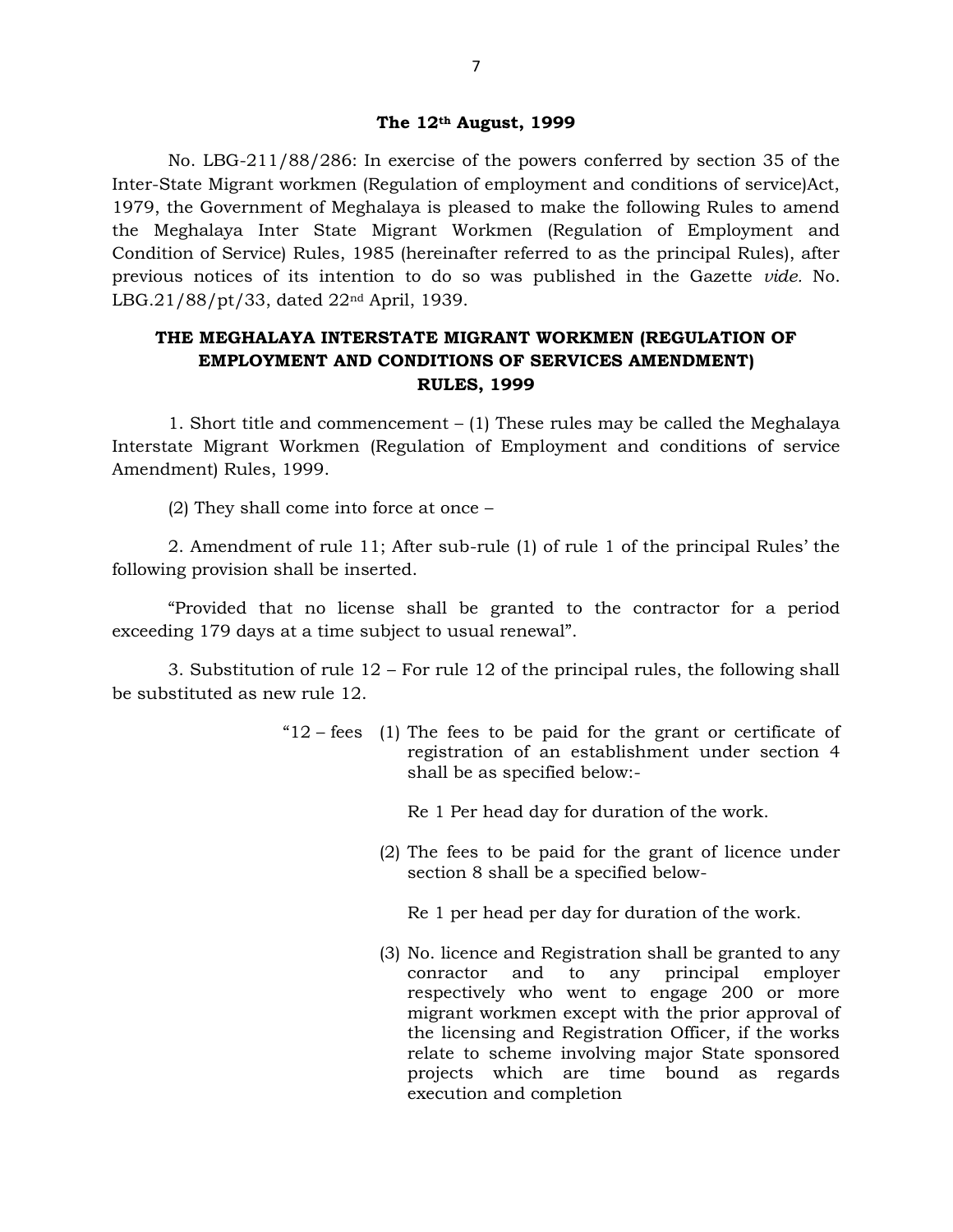4. **Amendment of Rule 16 –** In rule 16 of the principal rules, for the words 'ten rupees', the words and figures Rs. 50.00 (Rupees fifty" shall be substituted.

4. **Amendment of Rule 16** – In rule 16 of the principal rules, for the words 'ten', the words and figures Rs. 50.00 (Rupees fifty" shall be substituted.<br>5. Amendment of 19 – In rule 9 of the principal rules for the words "Rs 5" the words and figures "Rs.25.00 (Rupees twenty five)" shall be substituted.

6. Amendment of rule 23 in Rule 23/after sub-rule (3) sub rule (4) shall be 5. Amendment of  $19 - Ir$ <br>
"Rs 5" the words and figures "Rs<br>
6. Amendment of rule 2<br>
added namely –<br>
"(4) employment cards (i)

"(4) employment cards (i) Every contractor shall issue an employment cards in forms XXV to each worker within three days of the employment of the worker.

(ii) The card shall be maintained upto date and any charge in the particulars shall be entered therein. ee days of the employment<br>ned upto date and any cl<br>**FORM – XXV**<br>See Rule 23 (4)

(*See* Rule 23 (4)

### **Employment Card**

| Employment Card                                                         |
|-------------------------------------------------------------------------|
|                                                                         |
| Name and Address of Establishment in/under which contract is carried on |
|                                                                         |
|                                                                         |
|                                                                         |
|                                                                         |
|                                                                         |
|                                                                         |
|                                                                         |
|                                                                         |
|                                                                         |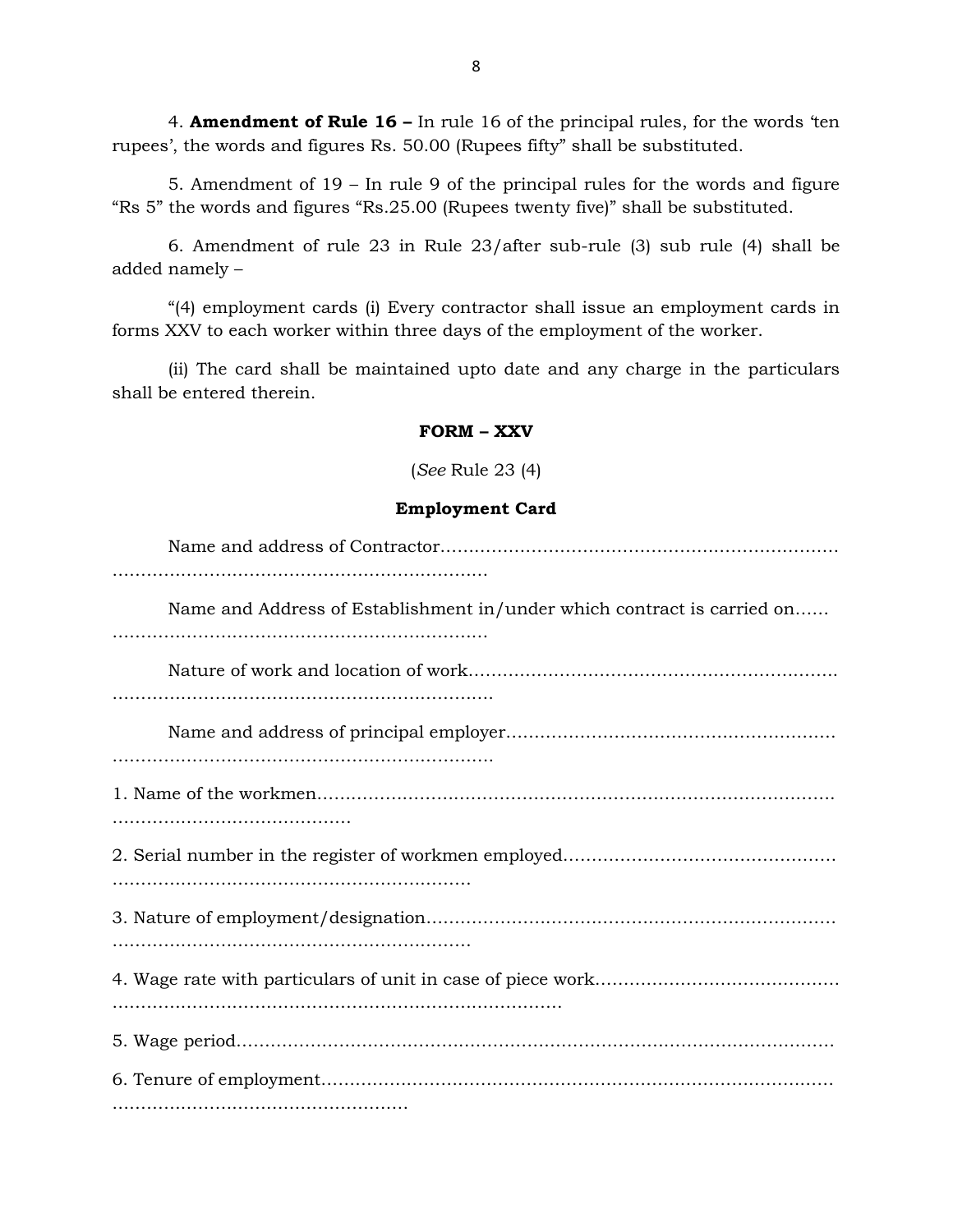Signature of Contractor

A.K. Roy, Secretary to the Govt. of Meghalaya Labour Department.

Provided that this clause shall not apply to the employment of female migrant workmen in pit-head baths crèches and canteens and midwives and purses in hospitals and dispensaries. Provided that this clause shall not apply to the employment of female migrant<br>men in pit-head baths crèches and canteens and midwives and purses in<br>itals and dispensaries.<br>(x) the contractor shall notify any change in the

- the conditions of work to the Licensing Officer. (x) the contractor shall notify any change in the number of migrant workmen or<br>the conditions of work to the Licensing Officer.<br>(xi) the Contractor shall comply with all the provisions of the Act and Rules;
- 
- the conditions of work to the Licensing Officer.<br>
(xi) the Contractor shall comply with all the provisions of the Act and Rules;<br>
(xii) a copy of the licence shall be displayed prominently at the premises where<br>
the migran the migrant workmen are employed; (xii) a copy of the licence shall be displayed prominently<br>the migrant workmen are employed;<br>(xiii) the period for which the licence shall be valid
- 

12. **Fees.**- (1) The fees to be paid for the grant of certificate of registration of an shment under Section 4 shall be as the specified below:establishment under Section 4 shall be as the specified below:- 12. **Fees.**- (1) The fees to be paid for the grant of certificate of registration of an shment under Section 4 shall be as the specified below:-<br>If the number of migrant workmen proposed to be employed in the shment on any

establishment on any day…………………………… If the number of migrant workmen proposed to be employed in the shment on any day..............................<br>13. **Amendment of the Licence** –(1) A licence issued under Rule 11 or renewed

under Rule 14 may, for good and sufficient reasons be amended by the Licensing Officer.

(2) The contractor who desires to have the licence amended shall submit to the Licensing Officer an application stating the nature of amendment and reasons therefor.

(3) If the Licensing Officer allows the application he shall require the applicant Licensing Officer an application stating the nature of amendment and reasons<br>therefor.<br>(3) If the Licensing Officer allows the application he shall require the applicant<br>to furnish a Treasury receipt for the amount, if any been payable is the licensing officer allows the application he shall require the applicant<br>to furnish a Treasury receipt for the amount, if any, by which the fees that would have<br>been payable is the licence had been origi the fee originally paid for the licence. been payable is the licence had been originally issued in the amended from exceeds<br>the fee originally paid for the licence.<br>(4) On the applicant furnishing the requisite receipt, the licence shall be<br>amended according to t

(4) On the applicant furnishing the requisite receipt, the licence shall be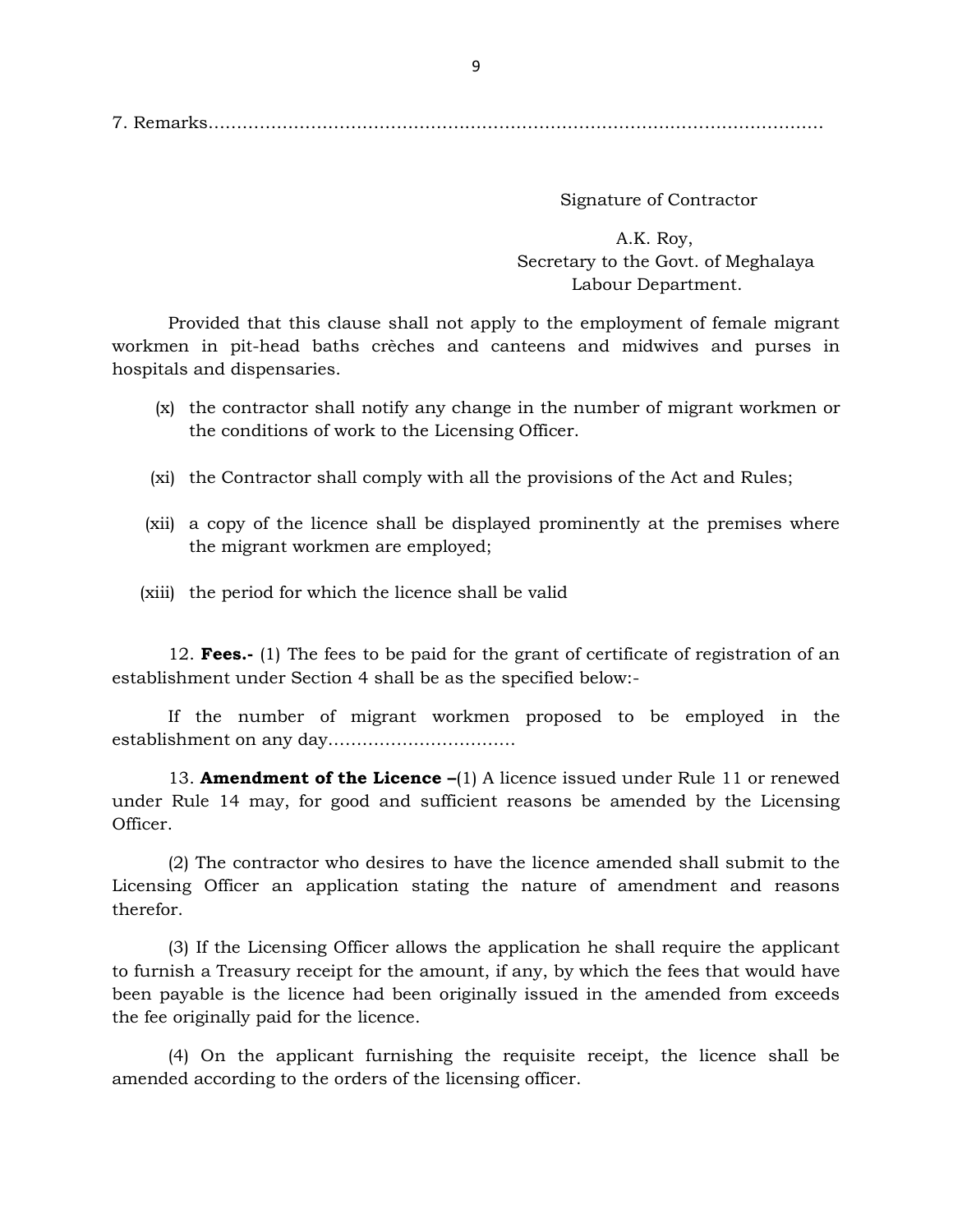(5) Where the application for amendment is refused, the Licensing Officer shall record the reasons for such refusal and communicate the same to the application.

**14. Renewal of licence –** (1) Every application for renewal of a licence granted under these rules shall be made to the Licensing Officer in Form IX in triplicate and shall be made not less than 30 (thirty) days before the date one which the licence expires.

(2) In granting of refusing grant of renewal of licence matters mention in Rule 8 and as have arisen subsequent to the grant of the licence.

(3) Every order of refusal for grant of renewal of licence shall record reasons thereof and comments to the applicant.

(4) The fees chargeable for renewal of a licence shall be the same as for the grant thereof.

r and comments to the applicant.<br>(4) The fees chargeable for renewal of a licence shall be the same as for the<br>hereof.<br>Provided that if the application for renewal is not received within the time<br>ed in sub-rule (2), a fee (4) The fees chargeable for renewal of a licence shall be the same as for the grant thereof.<br>
Provided that if the application for renewal is not received within the time<br>
specified in sub-rule (2), a fee of twenty-five pe payable for the licence shall be payable for such renewal is not received in sub-rule (2), a fee of twenty-five percent in excess payable for the licence shall be payable for such renewal.

Provided further that in case where Licensing Officer is satisfied that the delay in submission of the application is due to unavoidable circumstances beyond the payable for the licence shall be payable for such renewal.<br>Provided further that in case where Licensing Officer is satisfied that the delay<br>in submission of the application is due to unavoidable circumstances beyond the<br>c such excess fee.

**15. Period of renewal of the licence:-** Every licence renewed under rules shall months from the date of order of renewal.

Fremain in force for a further period mentioned therein but not exceeding twelve<br>
months from the date of order of renewal.<br> **16. Issue of duplicate certificate of registration or licence:** Where a<br>
certificate of registra **16. Issue of duplicate certificate of registration or licence:-** Where a been lost defeated or accidentally destroyed, a duplicate thereof may be granted on certificate of registration or a licence granted or renewal under the preceding rule has<br>been lost defeated or accidentally destroyed, a duplicate thereof may be granted on<br>payment of a fee a ten rupees.<br>**Refund of Securit** ate of registration or a licence granted or renewal under the preceding rule has<br>ost defeated or accidentally destroyed, a duplicate thereof may be granted on<br>nt of a fee a ten rupees.<br>**Refund of Security** - (1) (ii) On ex

may, if he does not intend to have his licence renewal or get the security of a fee a ten rupees.<br> **Refund of Security** - (1) (ii) On expire of the period of licence the contractor may, if he does not intend to have his li adjusted in respect of his fresh application for licence in terms of sub-rule (2) of Rule 10, make an application to the Licensing Officer for the refund of his security, if any deposited by him under Rule 10.

(ii) If the Licensing Officer is satisfied that there is no breach of the conditions of licence or there is no order under Section 10 for the forfeiture or security or any portion therefore, he shall direct the refund of the security to the applicant.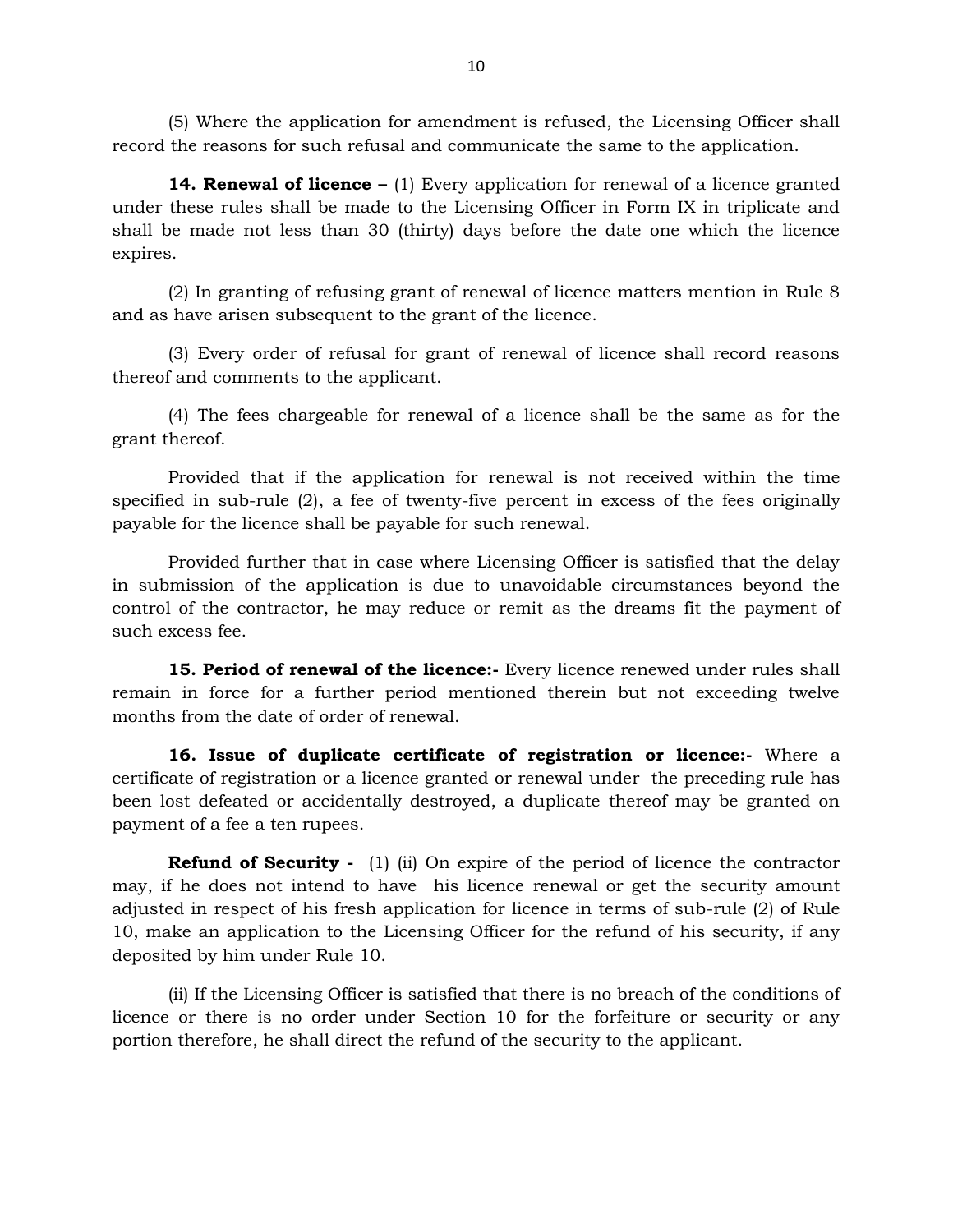(2) If there is any order directing the forfeiture of the whole on any part of the security, the amount to be forfeited shall be deducted from the security deposit, and balance, if any, shall be refunded to the applicant. (2) If there is any order directing the forfeiture of the whole on any part of the y, the amount to be forfeited shall be deducted from the security deposit, and e, if any, shall be refunded to the applicant.<br>(3) The appl

days of the receipt of the application.

**18. Appeals and procedure –** (1), (i) Every appeal, under Section 11 shall be preferred in the form of a memorandum signed by the applicant or his authorized days of the receipt of the application.<br> **18. Appeals and procedure**  $- (1)$ , (i) Every appeal, under Section 11 shall be preferred in the form of a memorandum signed by the applicant or his authorized agent and presented post.

(ii) The memorandum shall be accompanied by a certificate copy of the order and a Treasury Challan for Rs. 25.

(2) The memorandum shall set forth precisely and under distinct heads the grounds appeal to the order appealed form.

(3) Where the memorandum of appeal does not comply with the provisions of sub-rule (2) it may be rejected or returned to the appellant for the purpose of being grounds appeal to the order appealed form.<br>
(3) Where the memorandum of appeal does not comply with<br>
sub-rule (2) it may be rejected or returned to the appellant for the<br>
amended within a time to be fixed by the Appellate

(4) Where the Appellate Officer rejects the memorandum of appeal under subrule (3), he shall record the reasons for such rejection and communicate the same to the appellant. (4) Where the Appellate Officer rejects the memorandum of appeal under sub-<br>), he shall record the reasons for such rejection and communicate the same to<br>pellant.<br>(5) Where the memorandum of appeal is in order, the Appella

admit the appeal, endorse thereon the date of presentation and shall register the appeal in the register of appeals kept for the purpose.

(6) (i) When the appeal has been admitted, the Appellate Officer , shall send a notice to the Registering Officer or the Licensing Officer, as the case may be from whose order the appeal has been preferred. The Registering Officer or, as the case may be, the Licensing Officer shall thereupon send the record of the case to the Appellate Officer. (ii) On receipt of the record, the Appellate Officers shall send a notice to the Appellate<br>(ii) On receipt of the record, the Appellate Officers shall send a notice to the<br>(iii) On receipt of the record, the Appellate Offi

appellant to appear before him on such date and time as may be specified in the notice for the hearing of the appeal.

(7) If on the date fixed for the hearing, the appellant does not appear, the Appellate Officer may dismiss the appeal for default of appearance of the applicant.

16) (7) If on the date fixed for the hearing, the appellant does not appear, the Appellate Officer may dismiss the appeal for default of appearance of the applicant.<br>
18) (i) Where an appeal has been dismissed under sub-ru Appellate Officer may dismiss the appeal for default of appearance of the applicant.<br>
(8) (i) Where an appeal has been dismissed under sub-rule (7), the appellant<br>
may apply to the Appellate Officer for re-admission of th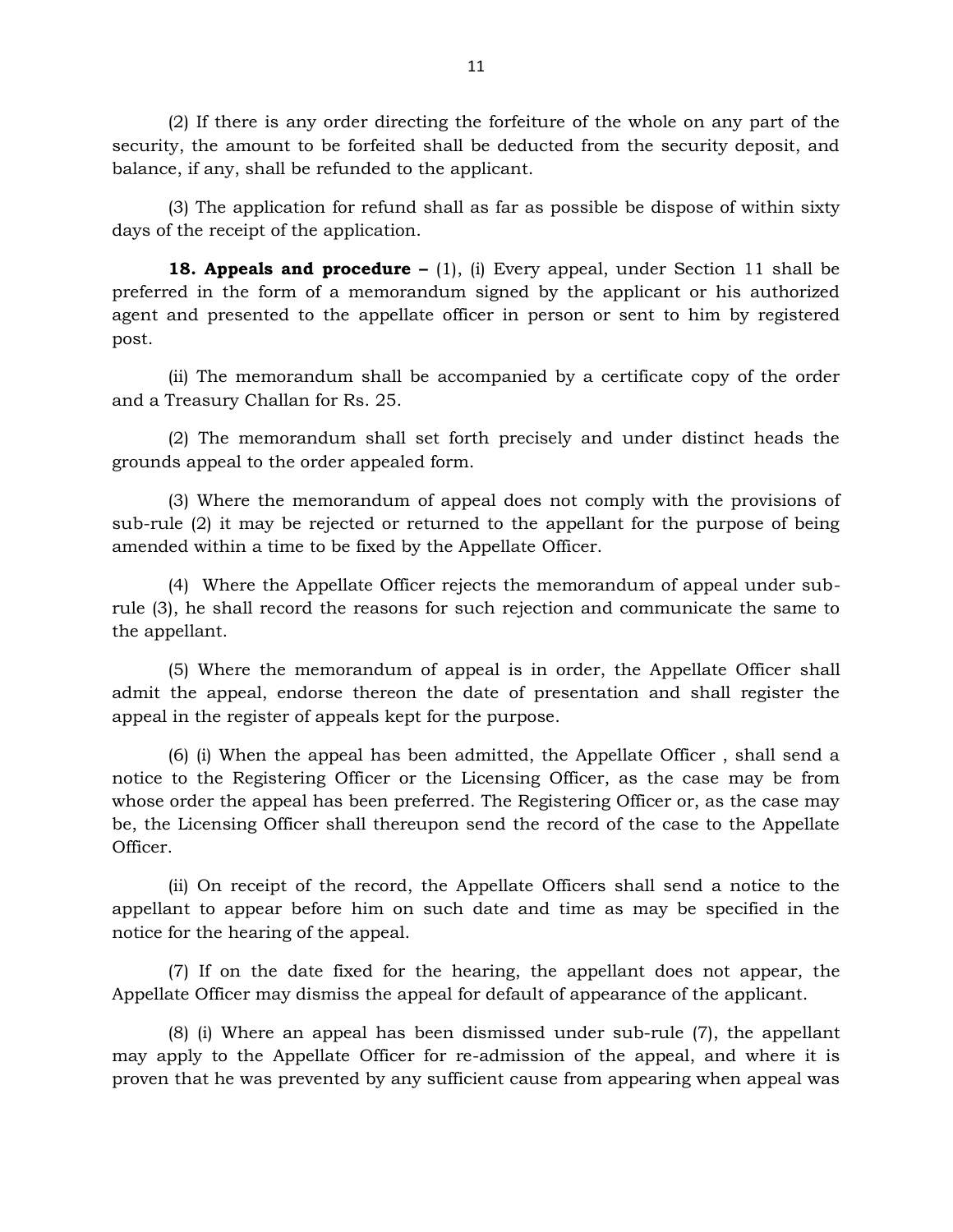called on for hearing the Appellate Officer shall restore the appeal on its original number.

(ii) An application under clause (i) shall, unless the Appellate Officer extend the time for sufficient reason, be made within thirty days of the date of dismissal.

1. (ii) An application under clause (i) shall, unless the Appellate Officer extend the time for sufficient reason, be made within thirty days of the date of dismissal.<br>9. (i) If the appellant is present when the appeal is person summoned by him for the purpose, and pronounce judgement on the appeal<br>either confirming, reversing or modifying the order appeal is called on for hearing, the<br>Appellate Officer shall proceed to hear the appellant o either confirming, reversing or modifying the order appealed from.

(ii) The judgement of the Appellate Officer shall state the point for determination, decisions thereon and the reasons for the decisions.

(iii) The order shall be communicated to the appellant and a copy thereof shall be sent to the Registering Officer or the Licensing Officer, as the case may be, from whose order the appeal has been preferred. Fig. 19. Obtaining of copies or orders:- A copy of the order of the Registering Officer, as the case may be, from order the appeal has been preferred.<br> **19. Obtaining of copies or orders:**- A copy of the order of the Regis

Officer, Licensing Officer or Appellate Officer may be obtained on payment of fees of Rs.5 per copy of each order on application specifying the date and other particulars of 19. Obtaining of copies or orders:-<br>Officer, Licensing Officer or Appellate Officer<br>Rs.5 per copy of each order on application specher made to the officer concerned.<br>20. Payment of fees and security de

**20. Payment of fees and security deposits:-** (1) The payment of the various fees relating to registration, licensing and security deposits shall be made through a Treasury Challan crediting the Fees to the head of accounts specified in this behalf.

(2) The head of accounts under which the receipts relating to the fees for registration, licensing, and the appeals etc., shall be credited will be.

I reasury Challan creating the Fees to the head of accounts specified in this benafit.<br>
(2) The head of accounts under which the receipts relating to the fees for<br>
registration, licensing, and the appeals etc., shall be cr and words "0260-Labour and Employment Registration Licence fees under the Inter-State Migrant Workmen Rules 1985".

(b) '843-Civil Deposit-K-Deposits under various Labour Acts" by the figures and words. "8443-Civil Deposit, Security Deposits under the Inter-State Migrant Workmen Ruler 1985."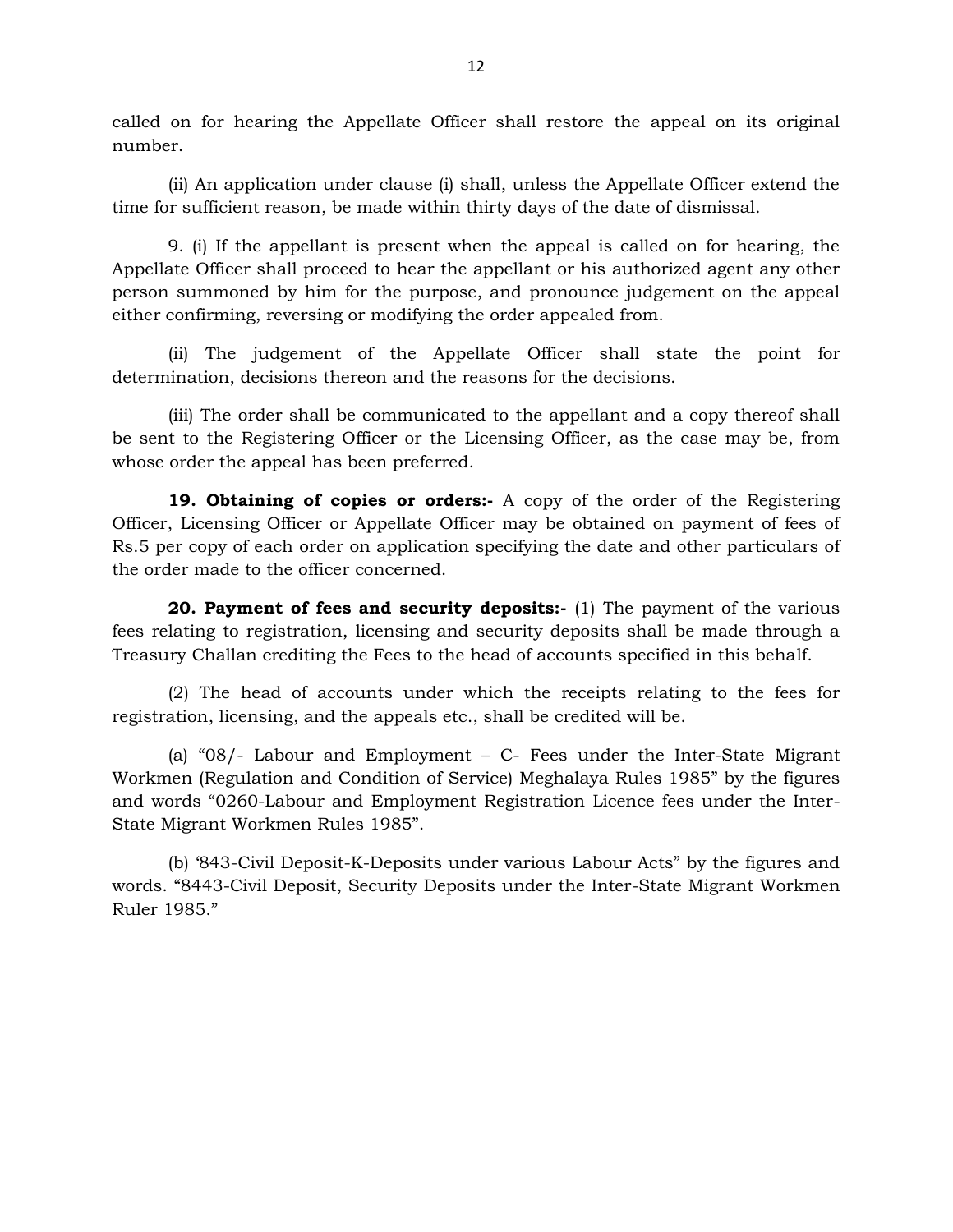# 13<br>**CHAPTER – III**<br>es of the Contractor

### **Duties of the Contractor**

**21. Particulars of migrant workman:-** (1) Every contractor<br>**21. Particulars of migrant workman:-** (1) Every contractor shall furnish to the<br>ed authorities the particulars regarding recruitment and employment of Inter **Specified authorities of migrant workman:-** (1) Every contractor shall furnish to the specified authorities the particulars regarding recruitment and employment of Inter State migrant Workman in Form X. State migrant Workman in Form X.

(2) The particulars shall be either personally delivered by the contractor to the concerned specified authorities or sent to them by the Registered Post.

migrant Workman in Form X.<br>(2) The particulars shall be either personally delivered by the contractor to the<br>ned specified authorities or sent to them by the Registered Post.<br>2. **Return fare :-** The contractor shall pay to the return fare from the place of employment to the place of residence in the home State of the workman on the expiry of the period of employment and also on his. 2. **Return fare :-** The contractor shall pay to the Inter State migrant workman urn fare from the place of employment to the place of residence in the home of the workman on the expiry of the period of employment and also

reason whatsoever;

(b) being incapacitated for further employments on account of injury or continued ill health duly certified as such by a registered medical practitioner.

(c) cessation of work in the establishment which is not due to any fault on the part of the migrant workmen; and

(d) Resignation from service on account of non fulfillment of terms and conditions of his employment by the contractor.

23. **Pass Book.-** (1) In the Pass Book referred to in clause (4) of sub-section (1) of Section 12, the following additional particulars shall be indicated separately in respect of each wage period within three days from the date of payment.

(a) The date of recruitment;

(b) The date of employment;

(c) Total attendance/unit of work done (in respect of piece rated migrant workman) total wages earned/deductions if any made/net amount paid and signature of contractor or his duly authorized representative with date; and (c) Total attendance/unit of work done (in respect of piece rated migrant<br>an) total wages earned/deductions if any made/net amount paid and signature<br>ractor or his duly authorized representative with date; and<br>(d) Name and

(2) In case of the fatal accident or serious bodily injury to any migrant workman the contractor shall immediately sent telegrams to the specified authorities of both the (d) Name and address of the next of kins of the Inter State migrant workman.<br>
(2) In case of the fatal accident or serious bodily injury to any migrant workman<br>
the contractor shall immediately sent telegrams to the specif nature of serious bodily injury sustained by the migrant workman as the case may be, (2) In case of the fatal accident or serious bodily injury to any migrant workman<br>the contractor shall immediately sent telegrams to the specified authorities of both the<br>State and also the next of the kins of the migrant the contractor shall immediately sent telegrams to the specified authorities of both the State and also the next of the kins of the migrant workman intimating death or the nature of serious bodily injury sustained by the m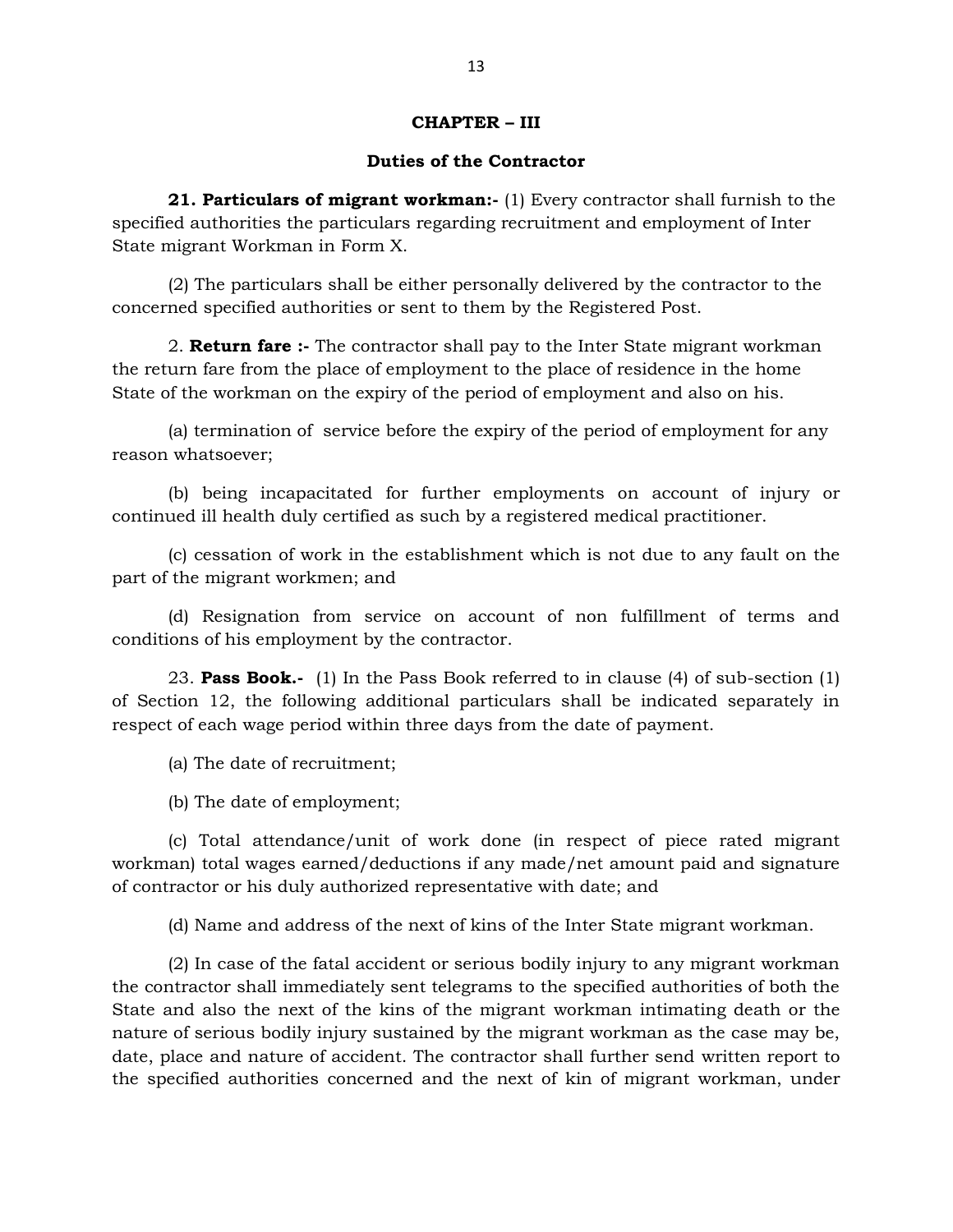$$\sf 14$$  mentioned particulars by register post within twenty four hours of the occurrence of the accident:the accident:- (i) ed particulars by register post within twenty<br>(i) Name of the migrant the workman;<br>ii) Date, place and nurture of accident; (i) particulars by register post within twenty<br>(i) Name of the migrant the workman;<br>(ii) Date, place and nurture of accident;<br>(iii) Condition of the migrant workman (if aliv

- 
- 
- (ii) Date, place and nurture of accident;<br>
(iii) Condition of the migrant workman (if alive);<br>
(iv) Action taken by the contractor/principal em<br>
(v) Any other information.
- (i) Name of the migrant the workman;<br>
(ii) Date, place and nurture of accident;<br>
(iii) Condition of the migrant workman (if alive);<br>
(iv) Action taken by the contractor/principal employ (i) Name of the migrant the workman;<br>
(ii) Date, place and nurture of accident;<br>
(iii) Condition of the migrant workman (if alive);<br>
(iv) Action taken by the contractor/principal employer;<br>
(v) Any other information.
- 

(3) If the contractor fails to send the telegraphic intimation and/or written report as required under sub-rule (2) the principal employer shall comply with the requirements of sub-rule (2) as early as possible but in any case not later than forty-<br>eight hours of time of the occurrence of the accide requirements of sub-rule (2) as early as possible but in any case not later than fortyeight hours of time of the occurrence of the accident.

Inter-State migrant workman who have ceased to be employed in Form XI to the specified authorities concerned either personally or by registered post to as to reach<br>them not later than fifteen days from the date the migrant workman ceases to be<br>employed.<br>**CHAPTER – IV**<br>Wages them not later than fifteen days from the date the migrant workman ceases to be employed.

### **Wages**

**CHAPTER – IV<br>Wages<br>25. <b>Rate of Wages –** The rate of wages of a migrant workman in an establishment where he is required to work which is neither same nor of similar kind as is being performed by and other workman in that establishment, shall not be less 25. **Rate of Wages** – The rate of wages of a migrant workman in an establishment where he is required to work which is neither same nor of similar kind as is being performed by and other workman in that establishment, shal 25. **Rate of Wages** – The rate of wages of a migrant workman in an establishment where he is required to work which is neither same nor of similar kind as is being performed by and other workman in that establishment, shal establishment where he is required to work which is neither same nor of similar kind<br>as is being performed by and other workman in that establishment, shall not be less<br>than the rate of wages paid by the principal employer 1848), for the same or similar type of work performed by a workman in any scheduled employment in the area in which the establishment is located, or the rates of wages payable to the workman for performing same or similar kind of work of that establishment in the State in which the establishment is located, whichever is higher.

Provided that if there is any dispute in this regard or with regard to applicability of wages rates to a migrant workman under sub-clause (b) of sub-section (1) of Section 13, the same shall be decided by the Labour Commissioner of the State whose decision shall be final.

26. **Wages Period.-** The contractor shall fix wages period in respect of which wage shall be payable. n snall be final.<br>26. **Wages Period.**- The contractor shall fi<br>hall be payable.<br>27. No wage period shall exceed one month.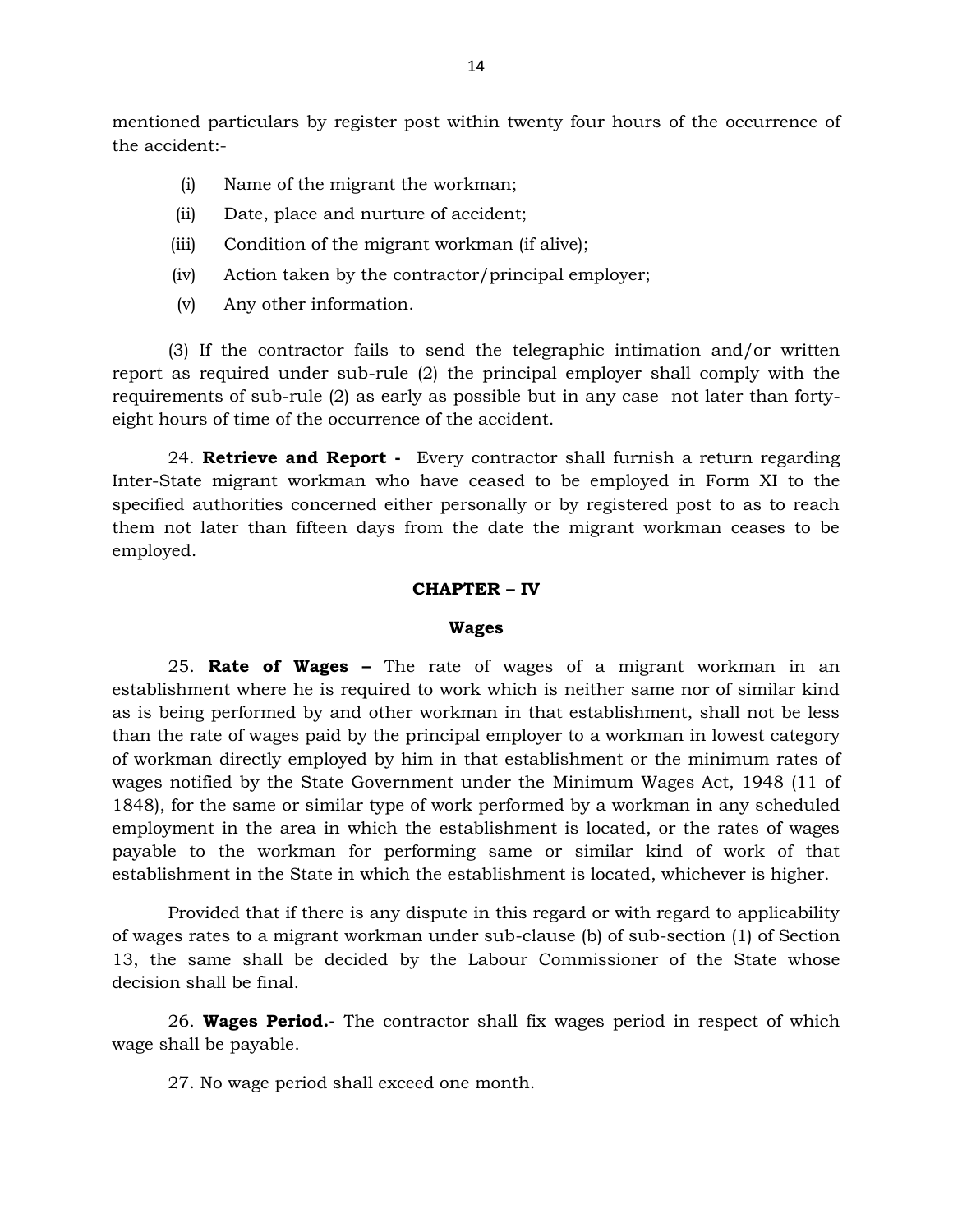**28. Payment of Wages.-** The wages of any migrant workman in an establishment by a contractor where less than one thousand workman are employed shall be paid before the expiry of the seventh day and in other cases before the expiry of the tenth day of the following month.<br> **29. Payment** shall be paid before the expiry of the seventh day and in other cases before the expiry of the tenth day of the following month.

employment of any migrant workman is terminated by or on behalf of contractor, the wages earned by the migrant workman shall be paid before the expiry of the second working day from the day on which his employment is terminated.

**30. Mode of Payment.-** (1) All payments of wages shall be made by the contractor on working day at the work premises and during the working time and on a date notified in advance and in case the work is completed before the expiry of the **30. Mode of Payment.** (1) All payments of wages shall be made by the contractor on working day at the work premises and during the working time and on a date notified in advance and in case the work is completed before t day.

(2) Wages due to every migrant workman shall be paid to him direct/or any persons duly authorized by him in this behalf.

(3) All wages shall be paid in current coin or in currency or in both. Wages shall be paid without any deduction of any kind except those specified by the State Government by general or special order in this behalf or permissible under the payment of Wages Act, 1936 (4 of 1936).

(4) A notice showing the wage period and the place and time of disbursing of wages shall be displayed at the place of work and a copy sent by the Contractor to the Principal employer under acknowledgement. (4) A notice showing the wage period and the place and time of disbursing of shall be displayed at the place of work and a copy sent by the Contractor to the pal employer under acknowledgement.<br>
(5) The principal employer

representative at the place of work and a copy sent by the Contractor to the<br>Principal employer under acknowledgement.<br>(5) The principal employer shall ensure the presence of his authorized<br>representative at the place and migrant workman and it shall be duty of the contractor to ensure the disbursement of wages in the presence of such authorized representative.

(6) The authorized representative of the principal employer shall record under his signature certificate at the end of all the entries in the register of wages or the wages-*cum-*muster roll, as the case may be, in the following form.-

"Certified that the amount shown in column No…….has been made to the migrant workman concerned in my presence on…………………"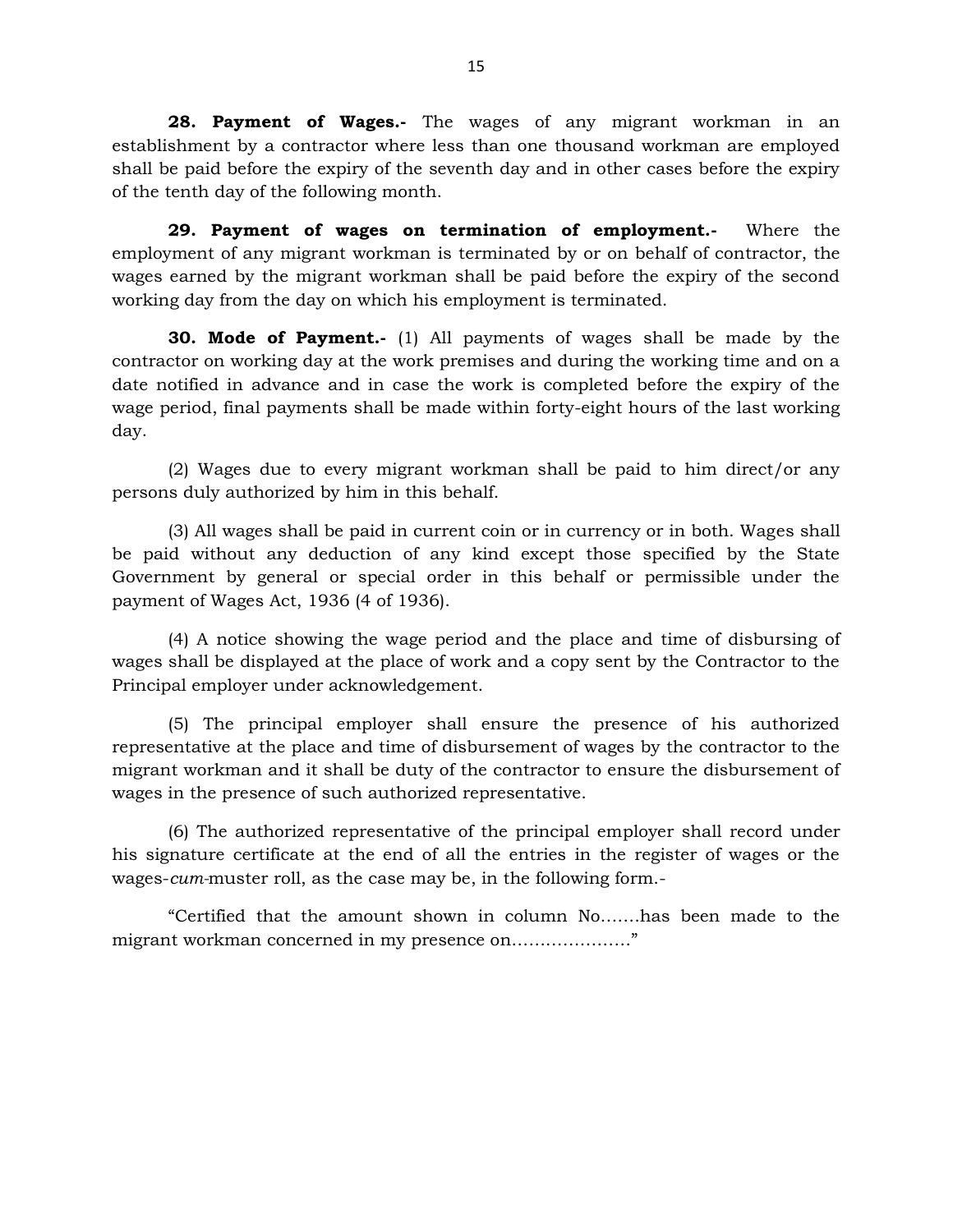## 16<br>**CHAPTER –V**<br>**to be provided to migrant v Medical and other facilities to be provided to migrant workman.**

**31. Holidays, hours of work and other condition of service.-** (1) Holidays, **CHAPTER -V**<br> **Medical and other facilities to be provided to migrant workman.**<br> **31. Holidays, hours of work and other condition of service.**- (1) Holidays,<br>
hours of work including extra wages for overtime work done and service of migrant workman shall not be less favourable than those obtaining in that establishment or in similar employments in the area in which the establishment is located, as the case may be.

(2) Where there is any dispute in this regard or with regard to applicability of holidays hours of work including extra wages for overtime work done and other conditions of service to a migrant workman under clause (a) of sub-section (1) of (2) Where there is any dispute in this regard or with regard to applicability of holidays hours of work including extra wages for overtime work done and other conditions of service to a migrant workman under clause (a) of shall be final.

**32. Medical facilities.-** (1) The contractor shall ensure provision of suitable and adequate medical facilities of outdoor treatment to the migrant workman free of constraint from the migrant of any ailment  $\sigma$  and  $\sigma$  and  $\sigma$  are constant to the migrant workman of suitable and adequate medical facilities of outdoor treatment to the migrant workman free of cost for treatment of an preventive measure against epidemic or any **virus** infection. Wherever any medicine is purchased by a migrant workman from market on the basis of the prescription issue d cost for treatment of any ailment from which he migrant workman or any member of<br>his family may suffer during his employment in the establishment or to meet any<br>preventive measure against epidemic or any **virus** infection. be, or any registered medical practitioner, the cost of such medicine shall be reimbursed by the contractor to the migrant workman concerned within a period of seven days from the workman concerned within a period of seven days from the date of presentation of the bill by the migrant workman.

(2) In the event of migrant workman or any of his family members suffering from any ailment requiring hospitalization during his employment in the establishment of the bill by the migrant workman.<br>
(2) In the event of migrant workman or any of his family members suffering<br>
from any ailment requiring hospitalization during his employment in the<br>
establishment, the con (2) In the event of migrant workman or any of his family members suffering<br>from any ailment requiring hospitalization during his employment in the<br>establishment, the contractor shall promptly arrange for the hospitalizatio entire expenses on treatment, hospital charges (including diet), if any, and travel expenses for the patient from the place of his/her residence to the hospital and back.

(3) Every contractor shall provide and maintain so as to be readily accessible during all working hours first-aid boxes at the rate of not less than one box for one hundred and fifty workmens or part thereof.

(4) The first-aid box shall be distinctly mark with a Red Cross on a white ground and shall contain the following equipment namely:-

(a) for the establishments in which number of migrant workmens employed does not exceed fifty, each first-aid box shall contain the following equipment:-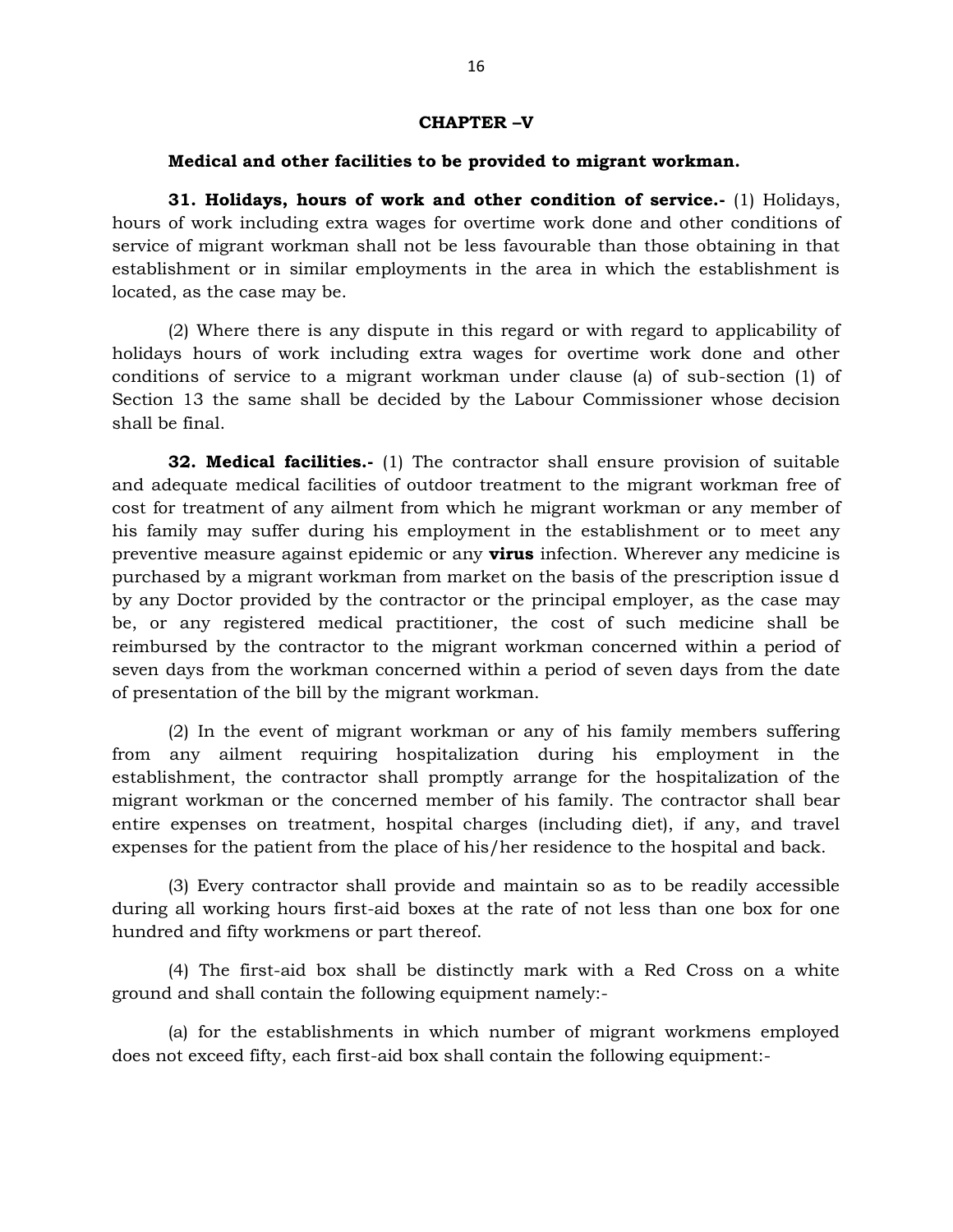- 
- 17<br>(i) six small sterilized dressings,<br>ii) three medium size sterilized dress 17<br>
(i) six small sterilized dressings,<br>
(ii) three medium size sterilized dressings,<br>
iii) three large size sterilized dressings, (i) six small sterilized dressings,<br>
(ii) three medium size sterilized dressings,<br>
(iii) three large size sterilized dressings,<br>
(iv) three large sterilized burn dressings,
- 
- 
- (i) six small sterilized dressings,<br>
(ii) three medium size sterilized dressings,<br>
(iii) three large size sterilized dressings,<br>
(iv) three large sterilized burn dressings,<br>
(v) one (30ml.) bottle containing a two per ce
- (i) six small sterilized dressings,<br>
(ii) three medium size sterilized dressings,<br>
iii) three large size sterilized dressings,<br>
iv) three large sterilized burn dressings,<br>
(v) one (30ml.) bottle containing a two per cent a (ii) three medium size sterilized dressings,<br>
(iii) three large size sterilized dressings,<br>
(iv) three large sterilized burn dressings,<br>
(v) one (30ml.) bottle containing a two per cent alcoholic,<br>
(vi) one (30ml.) bottle administration indicated on the label. (iv) three large sterilized burn<br>
(v) one (30ml.) bottle containi<br>
(vi) one (30ml.) bottle containi<br>
administration indicated c<br>
(vii) one snakebite lancet,<br>
viii) one (30gms) bottle of pota (v) one (30ml.) bottle containing a two per cent alcoholic,<br>
(vi) one (30ml.) bottle containing salvolatile having the does a<br>
administration indicated on the label.<br>
(vii) one snakebite lancet,<br>
(viii) one (30gms) bottle (vi) one (30ml.) bottle conta<br>
administration indicated<br>
vii) one snakebite lancet,<br>
viii) one (30gms) bottle of pot<br>
(ix) one pair of scissors,<br>
(x) one copy of the first-air
- 
- 
- 
- (x) one snakebite lancet,<br>
xii) one snakebite lancet,<br>
iii) one (30gms) bottle of potassium permanganate crystals,<br>
ix) one pair of scissors,<br>
(x) one copy of the first-air leaflet issued by the Director General Factory<br>
A Advice Service and Labour Institute, Government of India. (iii) one (30gms) bottle of potassium permanganate crystals,<br>
(ix) one pair of scissors,<br>
(x) one copy of the first-air leaflet issued by the Director General Factory<br>
Advice Service and Labour Institute, Government of Ind (ix) one pair of scissors,<br>
(x) one copy of the first-air leaflet is:<br>
Advice Service and Labour Institute<br>
(xi) A bottle containing one hundred ta<br>
(xii) Ointments for burns, and<br>
xiii) A bottle of suitable surgical antis (x) one copy of the first-air leaflet issued by the Dire<br>Advice Service and Labour Institute, Government of<br>(xii) A bottle containing one hundred tables (each of give<br>(xii) Ointments for burns, and<br>(xiii) A bottle of suita
- 
- 
- 

(b)For establishment in which the number of migrant workman exceeds fifty each first-aid box shall contain the following equipments:- (xiii) A bottle of suitable surgical and<br>
(b) For establishment in which the r<br>
ach first-aid box shall contain the following<br>
(i) twelve small sterilized dressings,<br>
(ii) six medium size sterilized dressings, (b)For establishment in which the num<br>ach first-aid box shall contain the following equ<br>(i) twelve small sterilized dressings,<br>(ii) six medium size sterilized dressings,<br>(iii) six large size sterilized dressings, (i) six large size sterilized dressings,<br>
(ii) twelve small sterilized dressings,<br>
(iii) six medium size sterilized dressings,<br>
(iii) six large size sterilized dressings,<br>
(iv) six large size sterilized Burn dressings

- 
- 
- 
- 
- (i) twelve small sterilized dressings,<br>
(ii) six medium size sterilized dressings,<br>
(iii) six large size sterilized dressings,<br>
(iv) six large size sterilized Burn dressings.<br>
(v) six (15 gms.) packets sterilized cotton wo
- (i) twelve small sterilized dressings,<br>
(ii) six medium size sterilized dressings,<br>
iii) six large size sterilized Burn dressings.<br>
(v) six (15 gms.) packets sterilized cotton wool.<br>
(vi) one (80ml.) bottle containing a tw
- (ii) six medium size sterilized dressings,<br>
(iii) six large size sterilized dressings,<br>
(iv) six (15 gms.) packets sterilized cotton wool.<br>
(vi) one (80ml.) bottle containing a two per cent alcoholic solution of Iodine.<br>
( (iii) six large size sterilized dressings,<br>
(iv) six large size sterilized Burn dressings.<br>
(v) six (15 gms.) packets sterilized cotton wool.<br>
(vi) one (80ml.) bottle containing a two per cent alcoholic solution of Iodine. administration indicated on the level, (v)  $\sin(15 \text{ gms.})$  packets sterilized (vi) one (80ml.) bottle containing a (vii) one (60ml.) bottle containing administration indicated on the (viii) one roll adhesive plaster, (ix) a snake-bite lancet, (vi) one (80ml.) bottle contain<br>
vii) one (60ml.) bottle contain<br>
administration indicated<br>
viii) one roll adhesive plaster<br>
(ix) a snake-bite lancet,<br>
(x) one (30 grms.) bottle of p (vii) one (60ml.) bottle containing salvolatile having the dose and mode of administration indicated on the level,<br>
(viii) one roll adhesive plaster,<br>
(ix) a snake-bite lancet,<br>
(x) one (30 grms.) bottle of potassium perma
- 
- 
- 
- 
- administration indicated<br>
iii) one roll adhesive plaster,<br>
(ix) a snake-bite lancet,<br>
(x) one (30 grms.) bottle of p<br>
(xi) one pair of scissors.<br>
xii) one copy of the first-aid (ix) one roll adhesive plaster,<br>
(ix) a snake-bite lancet,<br>
(x) one (30 grms.) bottle of potassium permanganate crystals,<br>
(xi) one pair of scissors.<br>
(xii) one copy of the first-aid leaflet issued by the Director General, Service and Labour Institutes, Government of India, (xii) one copy of the first-aid leaflet issued by the Director General, Factory Advisory<br>Service and Labour Institutes, Government of India,<br>(xiii) A bottle containing one hundred tablets (each of five grams) of aspirin.<br>( (xi) one pair of scissors.<br>
(xii) one copy of the first-aid leaflet is<br>
Service and Labour Institutes, Go<br>
(xiii) A bottle containing one hundred<br>
(xiv) Ointment for burns and<br>
(xv) A bottle of a suitable surgical ant (xii) one copy of the first-aid leaflet issued by the Director<br>Service and Labour Institutes, Government of India,<br>xiii) A bottle containing one hundred tablets (each of five g<br>xiv) Ointment for burns and<br>(xv) A bottle of
- 
- 
- 

(5) Adequate arrangements shall be made for immediate recoupment when necessary. (5) Adequate arrangements shall be made for immediate recoupment when<br>ary.<br>(6) Nothing except the contents mentioned in sub-rule (4) shall be kept in the<br>d box.

first-aid box.

(7) The first-aid box shall under the charge of a responsible person who shall always be readily available during working hours of the establishment.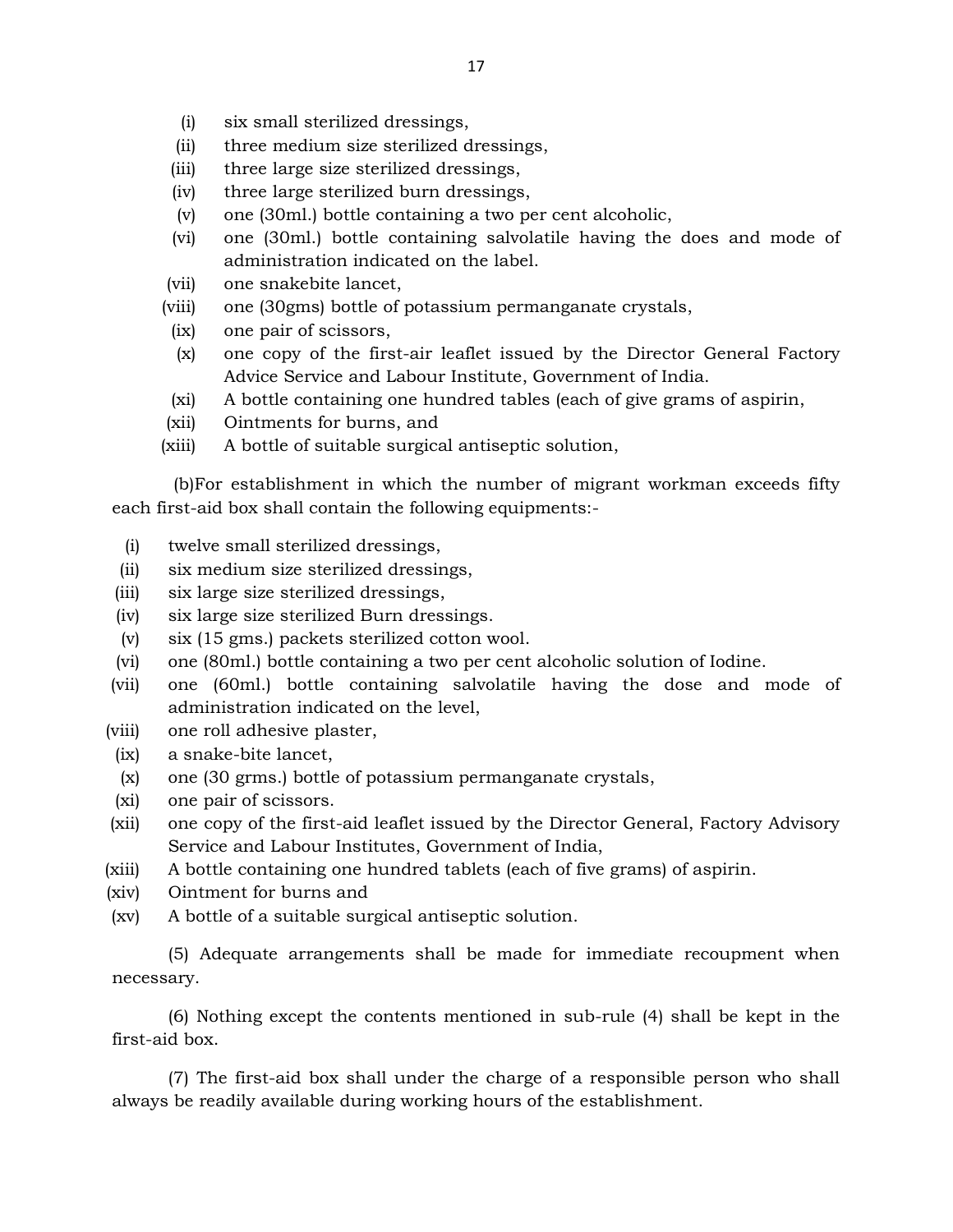(8) The person in-charge of the first aid box shall be a person trained in first-aid treatment, in establishments where the number of migrant workman is one hundred and fifty or more, (8) The person in-charge of the first aid box shall be a person trained in first-aid<br>ent, in establishments where the number of migrant workman is one hundred<br>ty or more,<br>33. Protective clothing – (1) The contractor shall

workman where the temperature falls below twenty degree centigrade, protective clothing consisting of one woolen coat and one woolen trousers once in two years. 33. Protective clothing – (1) The contractor shall provide to every migrant an where the temperature falls below twenty degree centigrade, protective g consisting of one woolen coat and one woolen trousers once in two yea

woolen over coat shall also be provided to the migrant workman once in three years.

(2) The protective clothing shall be provided by the contractor to very migrant workman before on a set of winter season in the area where the establishment is located or on the 30th day of September, whichever is earlier. (2) The protective clothing shall be provided by the contractor to very migrant workman before on a set of winter season in the area where the establishment is located or on the  $30<sup>th</sup>$  day of September, whichever is

sanitary latrines and urinals, washing facilities for the migrant workman at the establishment in the case of existing establishment within seven days of the 34. Drinking, water, latrines, urinals and washing facilities (1) The contractor shall provide sufficient quantity of wholesome drinking water sufficient number of sanitary latrines and urinals, washing facilities for the the commencement of employment of employment of migrant workman therein.

(2) If any of the facilities is not provided by the contractor within the specified period, the same shall be provided by the principal employer within seven days of the expire of the period specified in sub-rule(1). (2) If any of the facilities is not provided by the contractor within the specified<br>t, the same shall be provided by the principal employer within seven days of the<br>of the period specified in sub-rule(1).<br>35. **Rest Rooms –** 

period, the same shall be provided by the principal employer within seven days of the expire of the period specified in sub-rule(1).<br>35. **Rest Rooms** – (1) In every place where migrant workmen are required to halt at nigh employment of migrant workmen is likely to continue for three months or more, the contractor shall provide and maintain rest rooms or other suitable alternative accommodation within fifty days of the coming into force of the rules in case of the existing establishments, and within fifteen days of the commencement of the employment of migrant workmen in the case of new establishmen existing establishments, and within fifteen days of the commencement of the employment of migrant workmen in the case of new establishment.

the principal employer shall provide the same within a period of fifteen days of the expiry of the period specified in sub-rule.

(3) Separation rooms shall be provided for female migrant workmen.

(4) Effective and suitable provisions shall be made in every room for securing expiry of the period specified in sub-rule.<br>
(3) Separation rooms shall be provided for female migrant workmen.<br>
(4) Effective and suitable provisions shall be made in every room for securing<br>
and maintaining adequate vent be provided and maintained sufficient and suitable natural and artificial lighting. (4) Effective and suitable provisions shall be made in every room for securing<br>aintaining adequate ventilation by circulation of fresh air, and there shall also<br>vided and maintained sufficient and suitable natural and arti

dimension so as to provide atleast a floor area of 1.1 square metre for each person.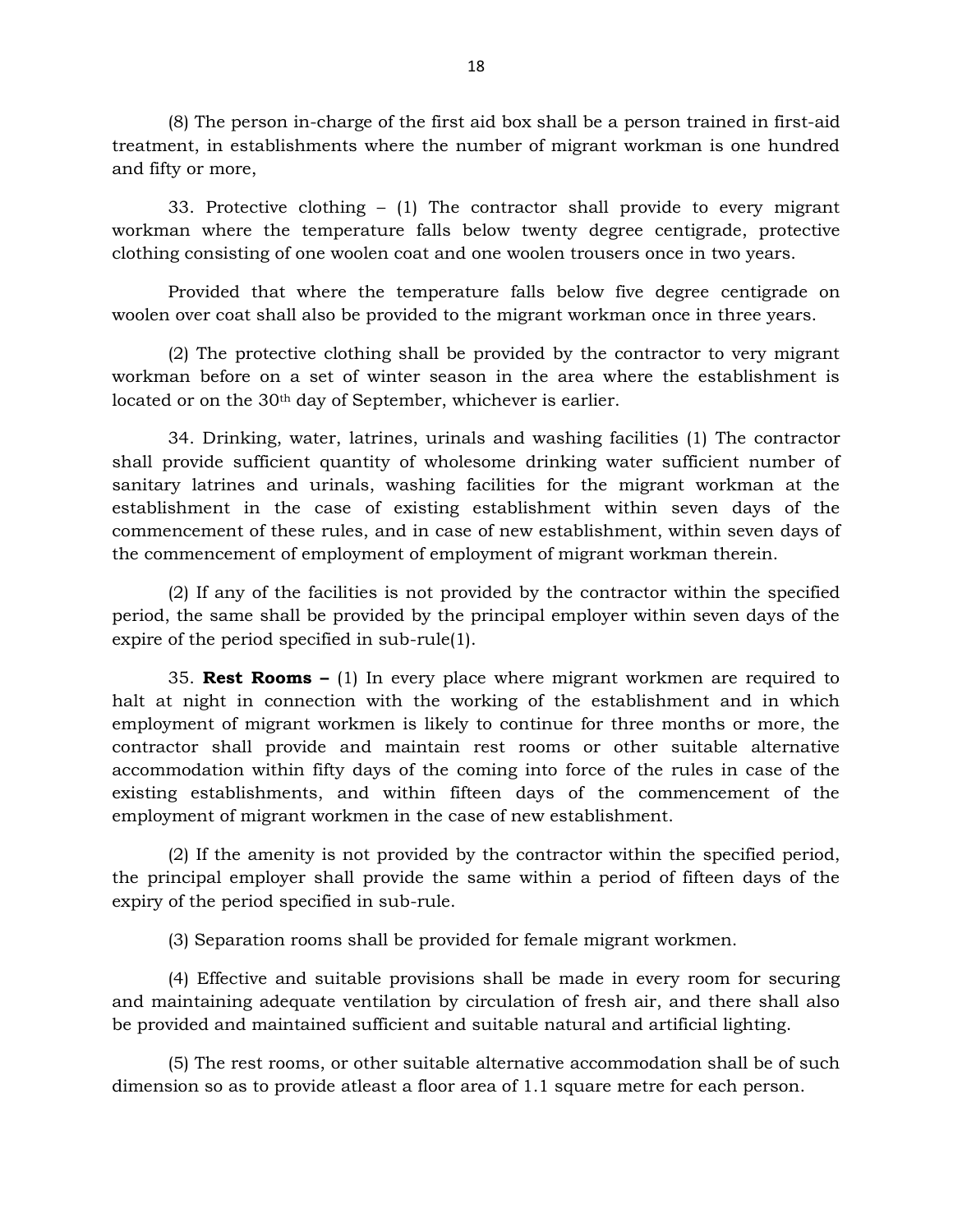(6) The rest rooms, or other suitable alternative accommodation shall be so constructed as to afford adequate protection against heat, wind, rain and shall have smooth hard and impervious floor surface.

(7) The rest rooms or other suitable accommodation shall be at a convenient distance from the establishment and shall have adequate supply of wholesome drinking water. (7) The rest rooms or other suitable accommodation shall be at a convenient<br>ce from the establishment and shall have adequate supply of wholesome<br>1g water.<br>36. **Canteens –** (1) In every establishment wherein work regarding

employment of migrant workman is likely to continue for six months and wherein<br>migrant workman is likely to continue for six months and wherein<br>migrant workman numbering one hundred or more are ordinary employed an drinking water.<br>36. **Canteens** – (1) In every establishment wherein work regarding the<br>employment of migrant workman is likely to continue for six months and wherein<br>migrant workmen numbering one hundred or more are ordina adequate canteen shall be provided by the contractor for the use of such migrant workmen within sixty days of the date of coming into force of the rules in the case of the existing establishments, and within sixty days of the commencement of the employment of migrant workmen in the case of new establishments.

(2) If the contractor fails to provide canteen within the time laid down, the same shall be provided by the principal employer, within sixty days of the expiry of the time allowed to the contractor. (2) If the contractor fails to provide canteen within the time laid down, the shall be provided by the principal employer, within sixty days of the expiry of ne allowed to the contractor.<br>
(3) The canteen shall be maintai

the case may be, in an efficiency manner. (3) The canteen shall be maintained by the contractor or principal employ<br>the case may be, in an efficiency manner.<br>(4) The canteen shall consist of at least a dining hall kitchen, store-<br>pantry and washing places separat

(4) The canteen shall consist of at least a dining hall kitchen, store-room,

(4) The canteen shall consist of at least a dining hall kitchen, store-room,<br>and washing places separately for migrant workmen and for utensils.<br>(5) (i) The canteen shall be sufficiently lighted at all times when any perso access to it.

(ii) The floor shall be made of smooth and impervious material and inside walls shall be lime-washed or colour washed at least once in each year.

Provided that the inside walls of the kitchen shall be lime-washed every four months.

conditions.

(6) (i) The precincts of the canteen shall be maintained in a clean and sanitary be allowed to accumulate so as to cause a nuisance. (ii) Waste water shall be carried away in suitable covered drains and shall not

(iii) Suitable arrangements shall be made for the collection and disposal of garbage. wed to accumulate so as to cause a nuisance.<br>(iii) Suitable arrangements shall be made for the collection and disposal of<br>e.<br>(7) The dining hall shall accommodate at a time atleast 30 percent of the<br>tt workmen working at a

migrant workmen working at a time.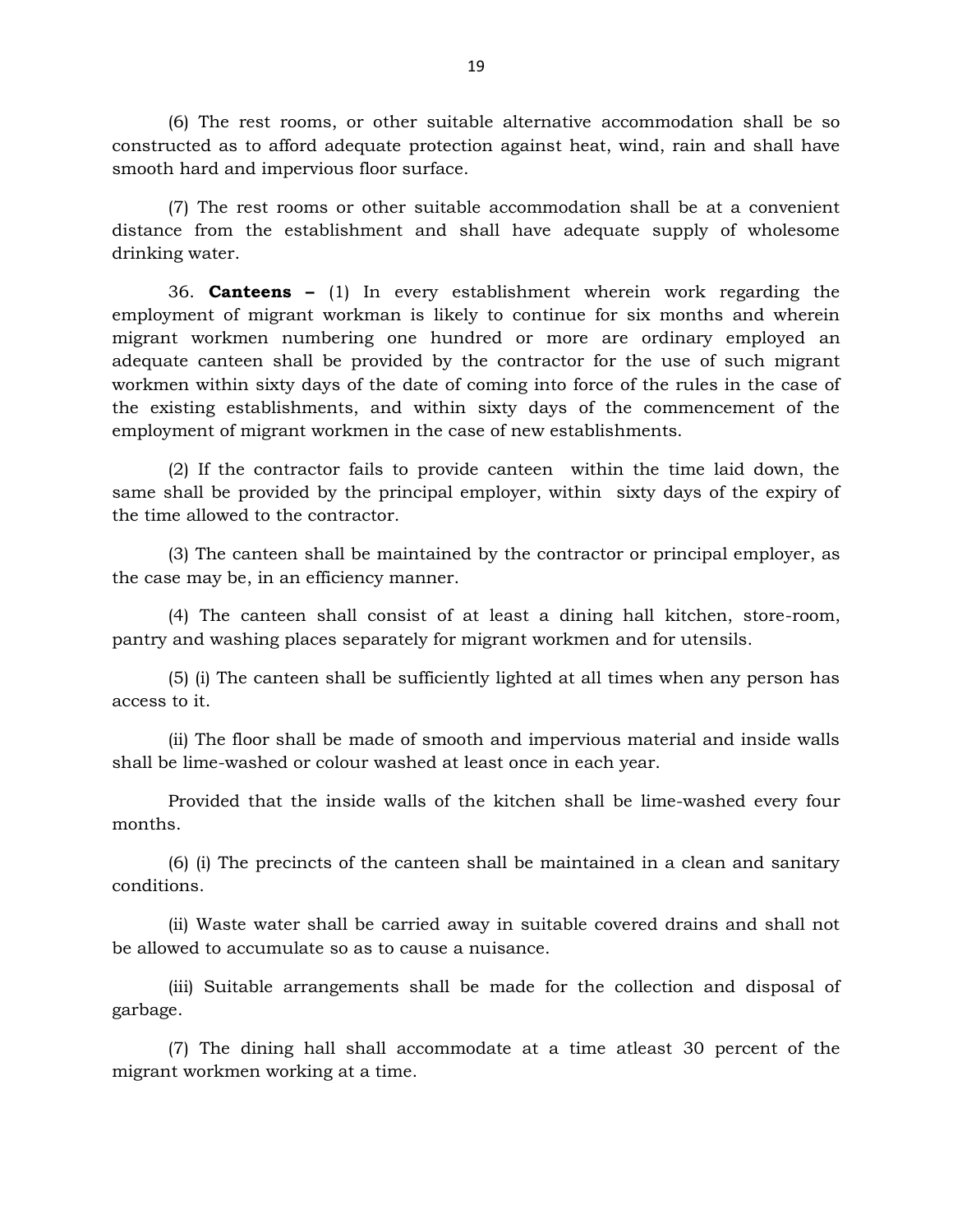(8) The floor area of the dining hall, excluding the area occupied by the service counter and any furniture except tables and chairs shall be not less than one square meter per dinner to be accommodated as specified in sub-rule(7).

(9) (i) A portion of the dining hall and service counter shall be partitioned off and reserved for women migrant workmen in proportion to their number.

(ii) Washing places for women shall be separate and screened to secure privacy.

(10) Sufficient, tables, stools, chairs, or benches shall be available for the dinners to be accommodated as specified in sub-rule (7).

(11) (i) There shall be provided and maintained sufficient utensils, crockery, cutlery, furniture and any other equipment necessary for the efficient running of the canteen.

(ii) The furnitures, utensils and other equipment shall be maintained in clean and hygienic condition.

(12) (i) Suitable clean clothes for the employees serving in the canteen shall also be provided and maintained.

(12) (i) Suitable clean clothes for the employees serving in the canteen shall also<br>vided and maintained.<br>(ii) A service counter, if provided shall have a top of smooth and impervious<br>al. material.

(iii) Suitable facilities including an adequate supply of hot water shall be provided for the cleaning of utensils and equipment. (iii) Suitable facilities including an adequate supply of provided for the cleaning of utensils and equipment.<br>
(13) The foodstuffs and other items to be served in the conformity with the normal habits of the migrant workm

(13) The foodstuffs and other items to be served in the canteen shall be in

(14) The charges for meals, other foodstuffs, beverages and any other items served in the canteen shall be based on no profit no loss basis and shall be conspicuously displayed in the canteen. (14) The charges for meals, other foodstuffs, beverages and any other items<br>in the canteen shall be based on no profit no loss basis and shall be<br>cuously displayed in the canteen.<br>(15) In arriving at the prices of food-stu

canteen the following items shall not be taken into considerations as expenditure, namely- (b) In arriving at the prices of food-stuffs, a<br>he following items shall not be taken into<br>(a) The rent for the land and buildings;<br>(b) The depreciation and maintenance (a) The rent for the land and buildings;<br>(b) The depreciation and maintenance charges for the building and equipment provided for in the canteen.

- 
- Foreign come of the land and buildings;<br>The rent for the land and buildings;<br>The depreciation and maintenance cha<br>equipment provided for in the canteen.<br>The cost of purchase, repairs and replacer
- (a) The rent for the land and buildings;<br>
(b) The depreciation and maintenance charges for the building and<br>
equipment provided for in the canteen.<br>
(c) The cost of purchase, repairs and replacement of equipments including furniture, crockery, cutlery and utensils. (b) The depreciation and maintenance charges for the building and equipment provided for in the canteen.<br>
(c) The cost of purchase, repairs and replacement of equipments including furniture, crockery, cutlery and utensils. equipment provided for in the canteen.<br>
(c) The cost of purchase, repairs and replacement of equipments including<br>
furniture, crockery, cutlery and utensils.<br>
(d) The water charger and other charger incurred for lighting v
- 
- furniture and equipment provided for in the canteen.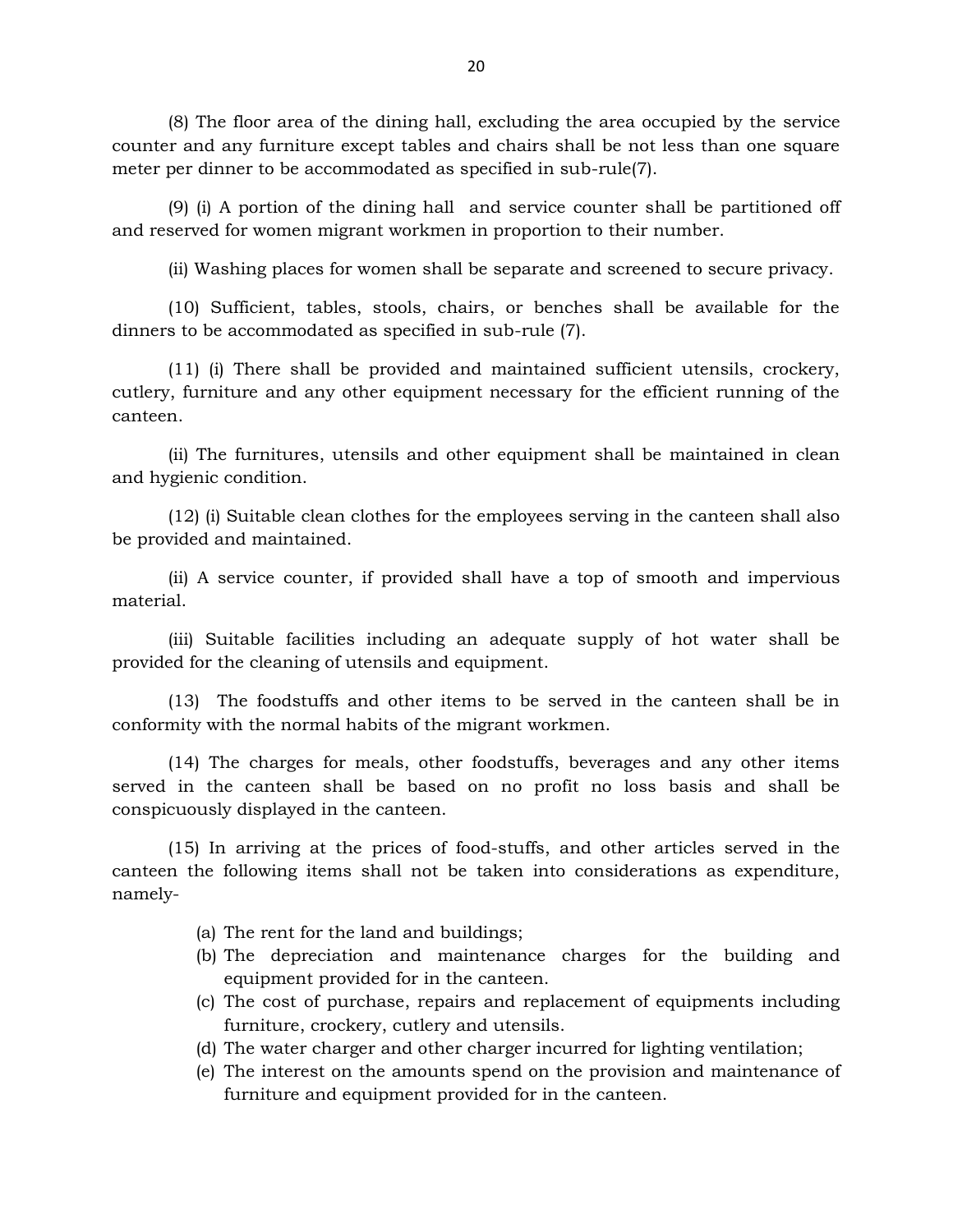(16) The books of accounts and registers and other documents used in connection with the running of the canteen shall be produced on demand to an Inspector. (16) The books of accounts and registers and other documents used in<br>tion with the running of the canteen shall be produced on demand to an<br>tor.<br>(17) The accounts pertaining to the canteen shall be audited once every twelv

months by registered Accountants and Auditors.

Provided that the Labour Commissioner may approve or any other person to (17) The accounts pertaining to the canteen shall be audited once every twelve<br>months by registered Accountants and Auditors.<br>Provided that the Labour Commissioner may approve or any other person to<br>audit the accounts, if Accountant and Auditor in view of the site or the location of the canteen. Provided that the Labour Commissioner may approve or any other person to<br>the accounts, if he is satisfied that it is not feasible to appoint a registered<br>itant and Auditor in view of the site or the location of the canteen

on the following scale namely:-

(a) Where females are employed , these shall be atleast one latrine every 25 females;

(b) Where male are employed, there shall be at least one latrine for every 25 males;

Provided that where the number of males or females exceeds 190 it shall be sufficient if there is one latrine for 25 males or females, as the case may be, upto the first 100, and one every 30 thereafter.

(2) Every latrine be under cover and so partitioned off as to secure privacy and shall have a proper door and fastenings.

(2) Every latrine be under cover and so partitioned off as to secure privacy and<br>ave a proper door and fastenings.<br>(3) (i) Where workers both the sexes are employed there shall be displayed<br>e each block of latrine and urin outside each block of latrine and urinal a notice in the language understood by the majority of the workers 'For Men only' or 'For Women only' , as the case may be.

(ii) The notice shall also bear the figure of a man or of a woman, as the case may be.

(ii) The workers 'For Men only' or 'For Women only' , as the case may be.<br>
(ii) The notice shall also bear the figure of a man or of a woman, as the case<br>
e.<br>
(4) There shall be at least one urinal for male workers upto fi female upto fifty employed at a time;

Provided that where the number of male or female workmen, as the case may be exceed 500 it shall be sufficient. If there is one urinal for every fifty females upto the first 500 and one for every 100 or part there of thereafter. Provided that where the number of male or female workmen, as the case may be 500 it shall be sufficient. If there is one urinal for every fifty females upto the 00 and one for every 100 or part there of thereafter.<br>(5) The exceed 500 it shall be sufficient. If there is or<br>first 500 and one for every 100 or part there of<br>(5) The latrines and urinals shall be<br>workers at all times at the establishment.<br>(6) (i) The latrines and urinals shall

(5) The latrines and urinals shall be conveniently situated and accessible to<br>is at all times at the establishment.<br>(6) (i) The latrines and urinals shall be adequately lighted and shall be<br>ined in a clean sanitary conditi

maintained in a clean sanitary condition at all times.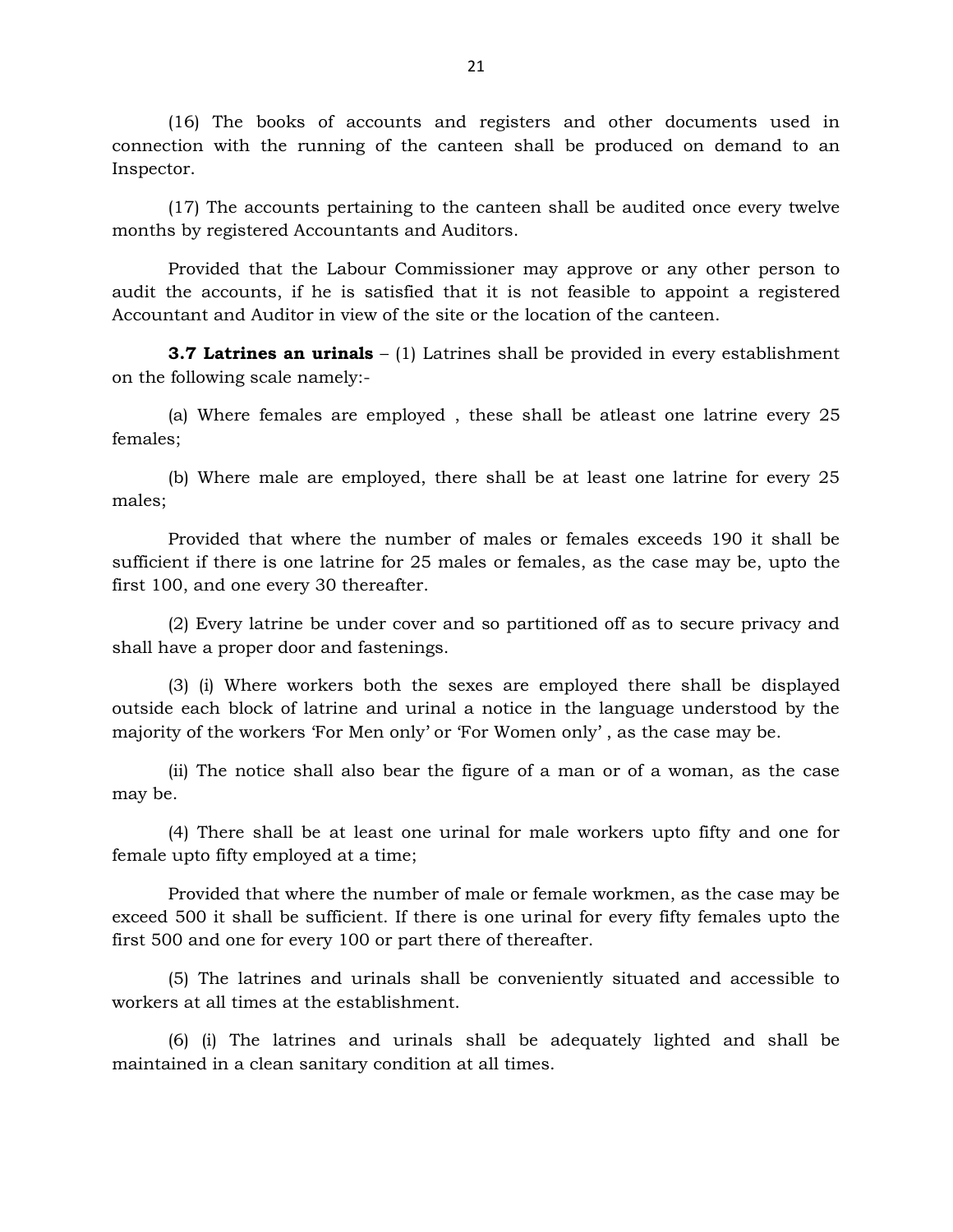(ii) Latrines and urinals, other than those connected with a flush sewage system shall comply with the requirements of the public health authorities.

(7) Water shall be provided by the means of tap or otherwise so as to be conveniently accessible in or near the latrines and urinals.

shall comply with the requirements of the public health authorities.<br>
(7) Water shall be provided by the means of tap or otherwise so as to be<br>
conveniently accessible in or near the latrines and urinals.<br>
38. **Washing fac** employed therein.

(2) Separate and adequate screening facilities shall be provided for the use of

(3) Such facilities shall be conveniently accessible and shall be kept in clean and hygienic condition. male and female migrant workmen.<br>
39. Such facilities shall be conveniently accessible and shall be kept in clean<br>
39. Creche-<sup>(1)</sup> In every establishment where 20 or more workmen are

ordinarily employed as migrant workmen and in which employment of migrant workmen is likely to continue for three months or more, the contractor shall provide and maintain two rooms of reasonable dimensions for the use of their children under the age six years, within fifteen days of coming into force of the rules, in case of ordinarily employed as migrant workmen and in which employment of migrant workmen is likely to continue for three months or more, the contractor shall provide and maintain two rooms of reasonable dimensions for the use of employment of not less than twenty women as migrant workmen in new establishments.

(2) One of such rooms shall be used as play room for the children and the other as bedroom for the children.

shments.<br>(2) One of such rooms shall be used as play room for the children and the other<br>room for the children.<br>(3) If the contractors fails to provide the crèche within the time laid down, the<br>shall be provided by the Pri same shall be provided by the Principal Employer within fifteen days of the expiry of the time allowed to the contractor.

(4) The contractor or the principal employer as the case may be, shall supply adequate number of toys and games in the play rooms and sufficient number of cots and bedding in the sleeping room.

(5) The crèche shall be so constructed as to afford adequate protection against heat, damp, wind, rain and shall have smooth, hard and impervious floor surface.

(6) The crèche shall be at a convenient distance from the establishment and shall have adequate supply of wholesome drinking water.

(6) The crèche shall be at a convenient distance from the establishment and<br>ave adequate supply of wholesome drinking water.<br>(7) Effective and suitable provisions shall be made in every room of crèche for<br>ng and maintainin (7) Effective and suitable provisions shall be made in every room of crèche for securing and maintaining adequate ventilation by circulation of fresh air and there shall also be provided and maintained sufficient and suitable natural or artificial lighting.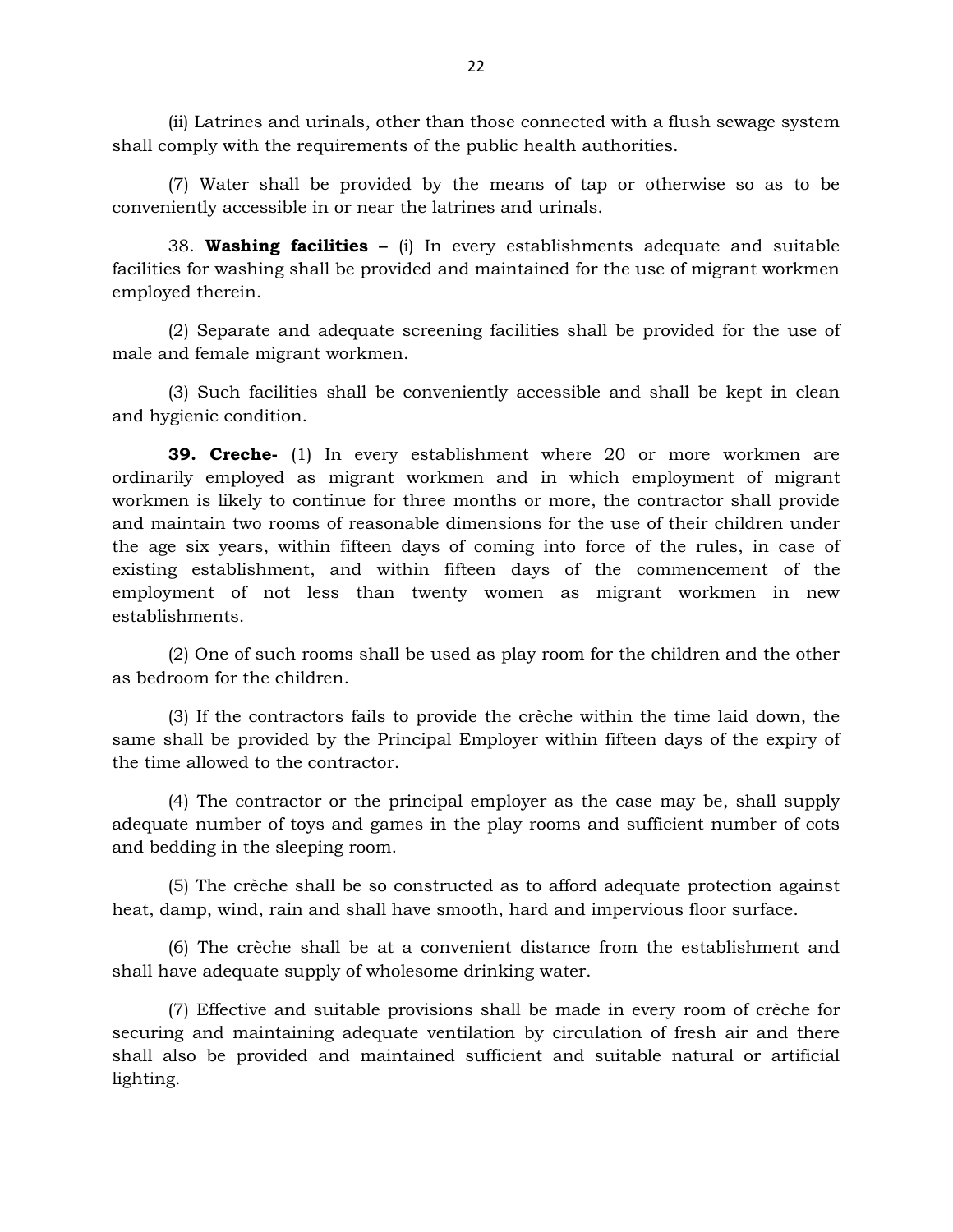**40. Residential accommodation-** (1) The contractor shall provide to every migrant workmen.

(i) in case he is accompanied by any other member of his family, a suitable barrack so as to accommodate one room having at least a floor area of 10 square metres, a verandah and adequate additional covered space for cooking food as well as one common sanitary, one common bath-room for every three such quarters; and (i) in the in the comparison by any other included to the idea of 10 square, a verandah and adequate additional covered space for cooking food as well as mmon sanitary, one common bath-room for every three such quarters; a

barrack so as to accommodate not more than ten such migrant working food as well as<br>tone common sanitary, one common bath-room for every three such quarters; and<br>(ii) in case he is unaccompanied by any other member of his least a floor areas of not less than 6.5 square metres for each such migrant workmen (ii) in case he is unaccompanied by any other member of his family, a suitable<br>barrack so as to accommodate not more than ten such migrant workmen, having at<br>least a floor areas of not less than 6.5 square metres for each cooking food as well as more common bathroom for every ten such migrant workmen.

Within fifteen days of coming into force of the rules in the case of the existing establishment and within fifteen days of commencement of the employment of migrant workmen in the new establishment.

(2) Every quarter and the barracks shall be so constructed as to afford adequate ventilation, protection, against heats, wind, rain and shall have smooth, hard and impervious floor surface.

(3) The quarters of the barracks, as the case may be , shall be at a convenient distance from the establishment and shall have adequate supply of wholesome drinking water. (3) The quarters of the barracks, as the case may be , shall be at a convenient<br>ce from the establishment and shall have adequate supply of wholesome<br>1g water.<br>(4) The area in which the quarter and /or the barracks are lo

the latrines and the bathrooms provided therein shall be kept in a clean sanitary condition at all times.

(5) If the amenities referred to in sub-rule (1) are not provided by the contractor within the period prescribed, the principal employer shall provide the same within a period of fifteen days of expiry of the period laid down in the said sub-rule.

(6) If there is any dispute or disagreement regarding suitability or adequacy or provisions of any of the amenities referred to in sub-rules (1) to (4) the same shall be decided by Labour Commissioner (State) whose decision shall be final. **41. Liability of the principal employer in certain case** − If any allowance is required to be paid under Section 14 or Section 5 to a migrant workman employed in

an establishment to which this Act applies is not paid by the contractor or if any facility specified in Section 16 is not provided for the benefit of such migrant **41. Liability of the principal employer in certain case** – If any allowance is required to be paid under Section 14 or Section 5 to a migrant workman employed in an establishment to which this Act applies is not paid by t provided, by the principal employer within fifteen days of the expiry of the time allowed an establishment to which this Act applies is not paid by the contractor or if any facility specified in Section 16 is not provided for the benefit of such migrant workman, such allowance shall be paid, or as the case may rules: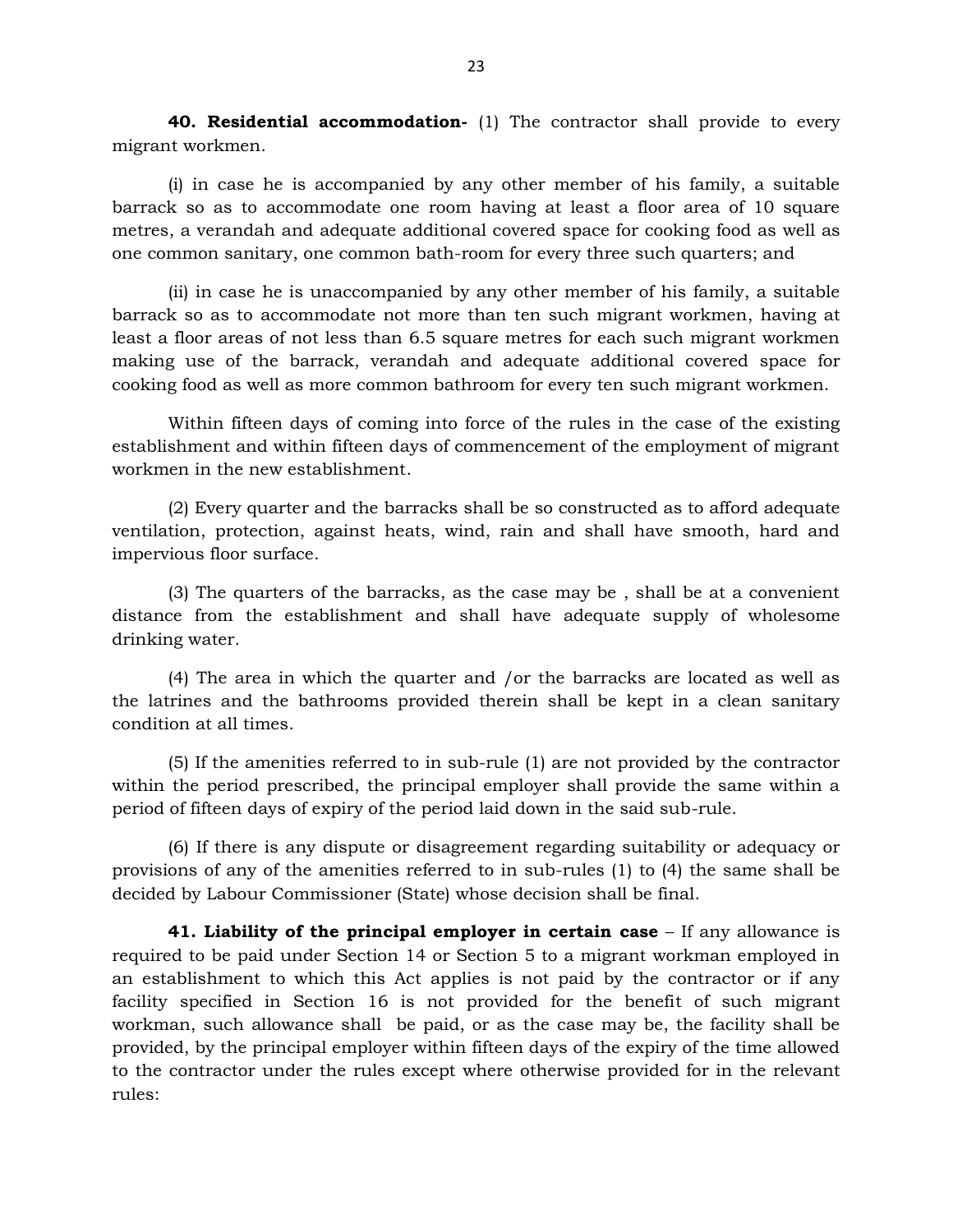Provided that in case of ailment requiring urgent medical attention or alization as the case may be, the principal employer shall provide the same iately on the failure of the contractor to do so.<br>**42. Relaxation in certai** hospitalization as the case may be, the principal employer shall provide the same immediately on the failure of the contractor to do so.

case may be, has already provided any facility relating to supply of whole some drinking water or rest-rooms or latrines and urinals or washing, canteen or crèche or 42. Relaxation in certain cases- If the contractor principal employer, as the case may be, has already provided any facility relating to supply of whole some drinking water or rest-rooms or latrines and urinals or washing, considered adequate and also available for use by the migrant workmen, that facilities case may be, has already provided any facility relatind<br>rinking water or rest-rooms or latrines and urinals or w<br>first-aid as required under the Act applicable to the est<br>considered adequate and also available for use by t applicable to the establishm<br>able for use by the migrant wo<br>under these rules.<br>**CHAPTER – VI**<br>ecords Collection of Statistic

### **Registers and Records Collection of Statistics**

**43. Registers of contractors.-** Every principal employer shall maintain in respect of each registered of each establishment a register of contractor in Form XII.

**43. Registers of contractors.** Every principal employer shall maintain in tof each registered of each establishment a register of contractor in Form XII.<br>**44. Register of persons employed.** Every principal employer and co register in Form XIII.

Shall maintain in respect of each establishment where he employ migrant workmen a register in Form XIII.<br> **45. Service certificate-** On termination of employment or any reason whatsoever the contractor shall issue to the m **45. Service certificate-** On termination of employment or any reason been terminated a service certificate in Form XIV. **45. Service certificate-** On termination of employment or any reason ovever the contractor shall issue to the migrant workman whose services has erminated a service certificate in Form XIV.<br>**46. Displacement cum-outward j** 

whatsoever the contractor shall issue to the migrant workman whose services has<br>been terminated a service certificate in Form XIV.<br>**46. Displacement cum-outward journey allowances sheet and return**<br>**journey allowances regi** outward in the contractor of the magnetic monotherminated a service certificate in Form XIV.<br> **46. Displacement cum-outward journey allowances sheet and return**<br> **journey allowances register** – (1) Every contractor, shall and a register for return journey as required to be paid under Section 15 in Form XVI.

(2) Entries in the sheet and the register required to be maintained under suboutward journey allowances required to be paid under Section 14 and 15in Form XV<br>and a register for return journey as required to be paid under Section 15 in Form XVI.<br>(2) Entries in the sheet and the register required to

**47. Muster roll, wages register, deductions register and overtime register:-** (1) In respect of establishments which are governed by the payment of Wages Act, 1936 (4 of 1936)and the rules made there under or the Minimum Wages Act, 1948 (11<br>1936 (4 of 1936)and the rules made there under or the Minimum Wages Act, 1948 (11<br>1948) and the rules made there under or the Minimum Wages of the 1948) and the rules made there under or Contract Labour (Regulation and Abolition) Act, 1970 (37 of 1970) and the rules made thereunder the following registers and record required to be maintain by the contractor as employer under those Acts and the Rules shall be deemed to be registers and records to be maintained by the (b) register of wages, contractors under these Rules:-

- 
- (a) muster roll,<br>(b) register of wages,
- (c) register of deductions,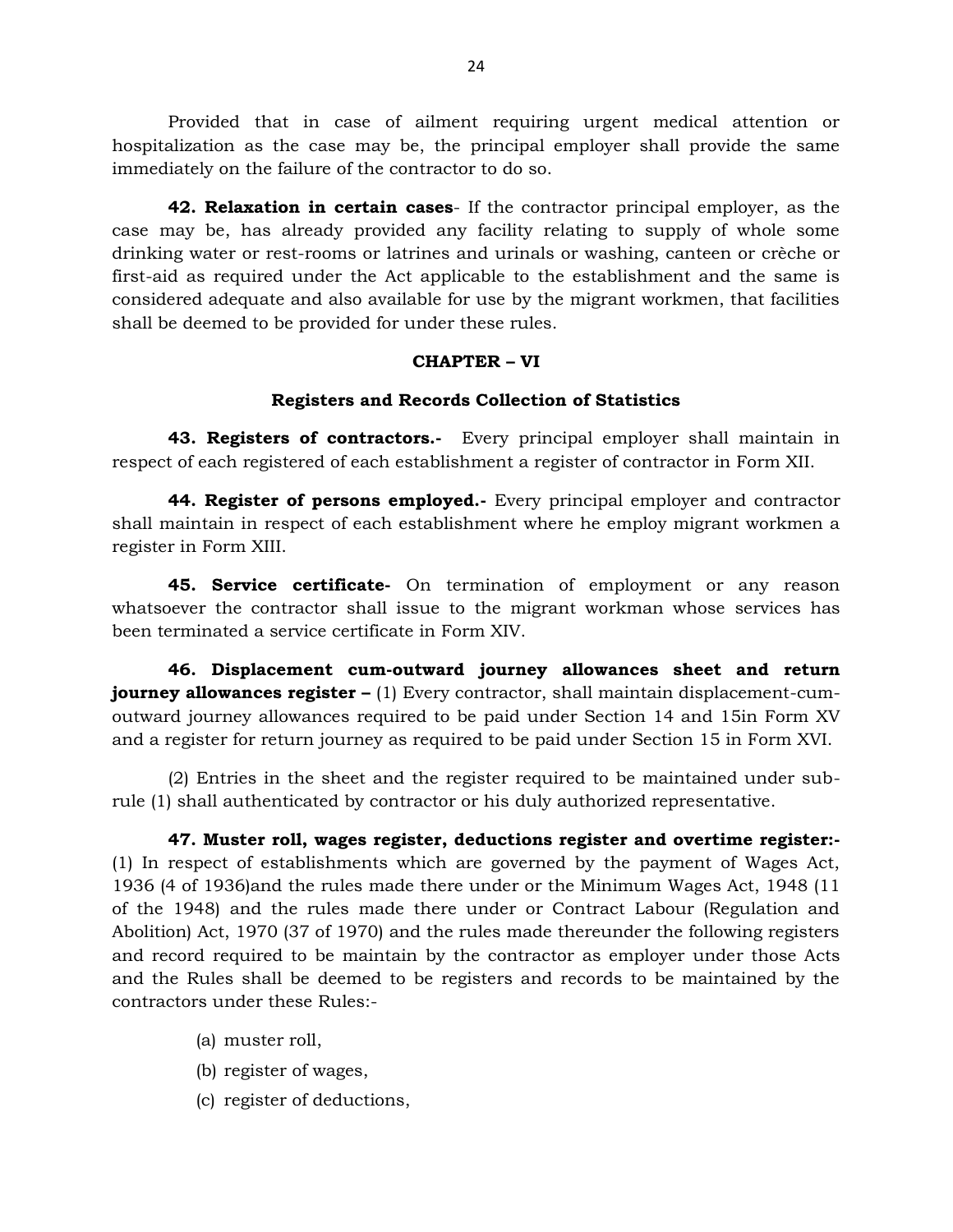- 
- (d) register of fines,<br>(e) register of overtime,
- (d) register of fines,<br>(e) register of overtime,<br>(f) register of advances, (d) register of fines,<br>
(e) register of overtime,<br>
(f) register of advances,

(2) In respect of establishment not covered by any of the Acts or the rules referred t in sub-rule (I), the following provisions shall apply, namely:-

- (2) In respect of establishment not covered by any of the Acts or the rules<br>ed t in sub-rule (I), the following provisions shall apply, namely:-<br>(a) every contractor shall maintain a Muster Roll Register and a register of in Form XVII & XVIII respectively.
- ed t in sub-rule (I), the following provisions shall apply, namely:-<br>
(a) every contractor shall maintain a Muster Roll Register and a register of wages<br>
in Form XVII & XVIII respectively.<br>
(b) signature or thumb impressio signature of the contractor or his authorized representative and duly certified  $\mu$  in Form XVII & XVIII respectively.<br>
signature or thumb impression of every migrant workman on the register of<br>
wages shall be obtained and entries therein shall be authenticated by the<br>
signature of the contractor or rule (1) of Rule 30. wages shall be obtained and entires therein shall be additenticated by the<br>signature of the contractor or his authorized representative and duly certified<br>by authorized representative of the principal employer as required
- be maintained by every contractor in Form XIX, XX & XXI respectively. (c) register of deduction, register of fines and register of advance:- Reg deduction for damage or loss, register of fines and register of advance be maintained by every contractor in Form XIX, XX & XXI respectively (d) ev

(4) deduction for damage or loss, register of times and register of advances shall<br>the maintained by every contractor in Form XIX, XX & XXI respectively.<br>d) every contractor shall maintain register of overtime in Form XXII be maintained by every contractor in Form XIX, XX & XXI respectively.<br>
(d) every contractor shall maintain register of overtime in Form XXII.<br>
(4) Notwithstanding anything contained in these rules where a combined or<br>
alte (d) every contractor shall maintain register of overtime in Form XXII.<br>
(4) Notwithstanding anything contained in these rules where a combined or<br>
alternative form is sought to be used for the contractor to avoid duplicati other laws or regulation or in case where mechanized pay rules are introduced for better administration, alternative suitable form or forms in lieu of any of the form prescribed under these rules, may be used with the previous approval of the Labour Commissioner.

48. **Maintenance and preservation of registers:** (1) All registers and other better administration, alternative suitable form or forms in lieu of any of the form<br>prescribed under these rules, may be used with the previous approval of the Labour<br>Commissioner.<br>48. **Maintenance and preservation of reg** prescribed under these rules, may be used with the previous approval of the Labour<br>Commissioner.<br>48. **Maintenance and preservation of registers:** (1) All registers and other<br>record required to be maintained under the Act a Commissioner.<br>
48. **Maintenance and preservation of registers:** (1) All registers and other<br>
record required to be maintained under the Act and rules, shall be maintained<br>
complete and upto-date and unless otherwise provid any; specify by the Inspector on the specific request made by the contractor in this matter behalf. % complete and upto-date and unless otherwise provided for, shall be kept at an office or<br>the nearest convenient building within the precincts of the work place or at a place, if<br>any; specify by the Inspector on the specif

workmen engaged in the work. (2) All there registers shall be maintain legibly in English or Hindi or any<br>al language and in the language understood by the majority of the migrant<br>en engaged in the work.<br>(3) All the registers and other records shall b

of three calendar years from the date of last entry made therein.

(4) All the registers, records, and notices maintained under the Act or rules (3) All the registers and other records shall be preserved in original for a period<br>of three calendar years from the date of last entry made therein.<br>(4) All the registers, records, and notices maintained under the Act or Government.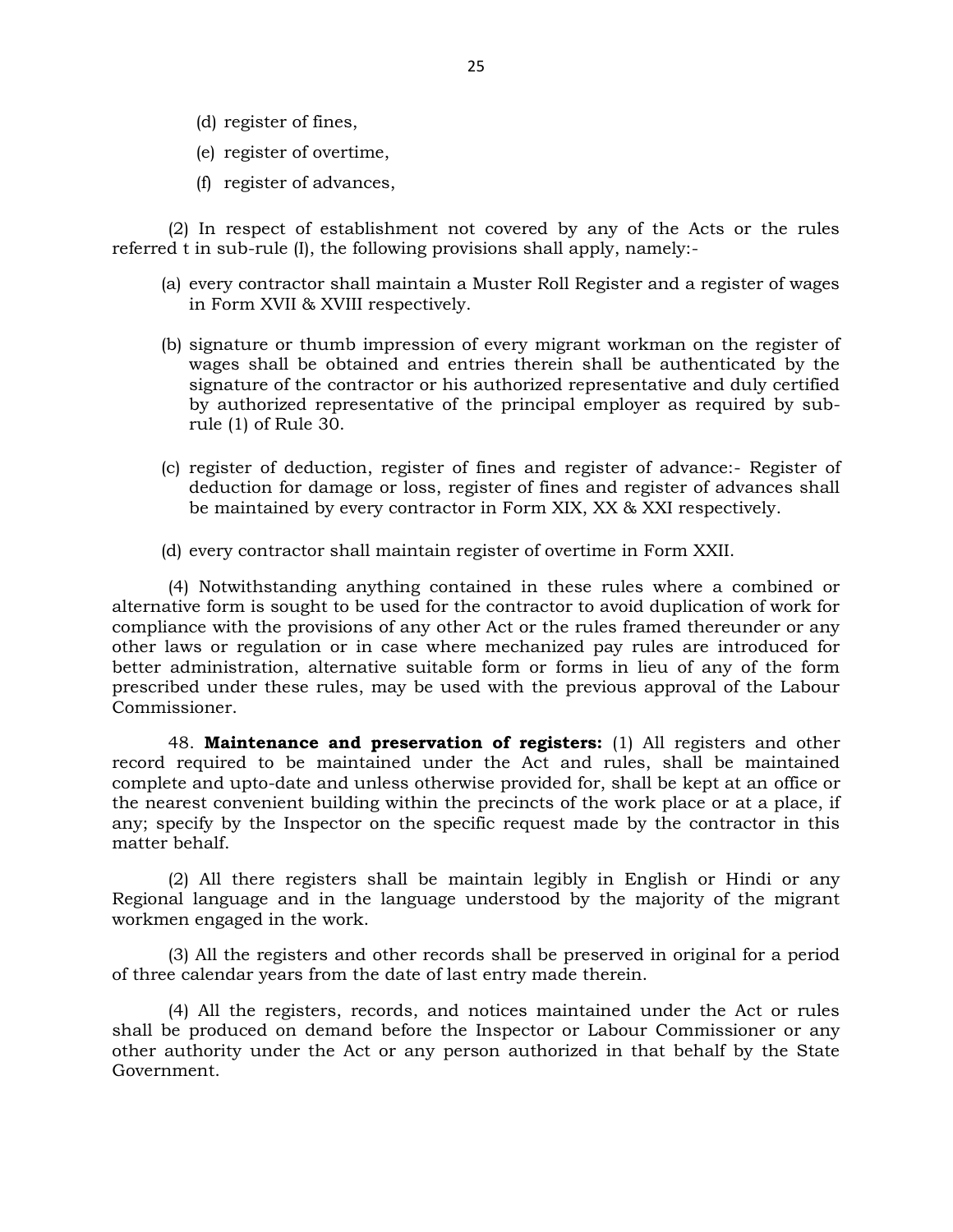(5) Where no deduction has been made or no fine has been imposed or no 26<br>
(5) Where no deduction has been made or no fine has been imposed or no<br>
overtime has been worked during any wage period, a 'NIL' entry shall be made across<br>
the body of the register at the end of every wage period indi the wage period to which the 'NIL' entry relates in the respective registers maintained (5) Where no deduction has been<br>overtime has been worked during any wag<br>the body of the register at the end of every<br>the wage period to which the NIL' entry r<br>in Form XIX & XX & XXI respectively.<br>**49. Display of an abstra** 

**49. Display of an abstract of the Act and Rules.** Every contractor shall the body of the register at the end of every wage period indicating also in precise terms<br>the wage period to which the NIL' entry relates in the respective registers maintained<br>in Form XIX & XX & XXI respectively.<br>**49. Dis** in Form XIX & XX & XXI respectively.<br> **49. Display of an abstract of the Act and Rules.** Every contractor shall display an abstract of the Act and these rules in English and Hindi and in the language spoken by majority of Labour Commission.

**50. Notices.-** (1) Notices showing the rate of wages, hour of work, wage periods, dates of payment, payment of wages, names and address of the Inspectors having display an abstract of the Act and these rules in English and Hindi and in the<br>language spoken by majority of migrant workmen in such form as may be approved by<br>Labour Commission.<br>**50. Notices.**- (1) Notices showing the ra in Hindi and in local language understood by the majority work-site by the principal employer of the contractor as the case may be.

(ii)The notices shall be correctly maintained in a clean and legible condition.

(iii) A copy of the notice shall be sent to the Inspector having jurisdiction and whenever any changes occur, the same shall be communicated to him forthwith.

**51. Periodical returns-** (1) Every contractor shall send half yearly return in Form XXIII (In duplicate) so as to reach the Licensing Officer concerned not later than thirty days from the close of the half year.

**Note.-** Half year for the purpose of this rule means a period of six months commencing from 1st January and in July every year.

(2) Every principal employer of a registered establishment shall send annually a return in Form XXIV (in duplicate) so as to reach the Registering Officer concerned not later than the fifteen February following the end of the year to which it relates.

**52. Other information or statistics.-** (1) The Labour Commissioner or the Inspector or any other authority under the Act shall have powers to call for at any time any information or statistics in relation to migrant workman from any contractor or principal employer by an order in writing. Inspector or any other authority under the  $\mu$  any information or statistics in relation to principal employer by an order in writing.<br>(2) Any person called upon to furnis rule (1) shall be legally bound to do so.<br>**CHAPT** 

(2) Any person called upon to furnish the information of statistics under subriting.<br>to furnish the information of<br>so.<br>**CHAPTER – VII**<br>: **workman.-** Legal aid on

53. **Legal aid to migrant workman.-** Legal aid on receipt of a written application from migrant workman or in the event of his death, from next of his kin for providing legal aid in relation to any proceeding before the authority under Section 15 **CHAPTER – VII**<br>
53. **Legal aid to migrant workman.** Legal aid on receipt of a written<br>
application from migrant workman or in the event of his death, from next of his kin for<br>
providing legal aid in relation to any proce Wages Act, 1948 or appropriate Labour Court under Section 33C (2) of the Industrial Dispute act, 1947 or Commissioner for Workmen' Compensation Act, 1923, in which the migrant workman or his legal heir is a party, the specified authority concerned if he is satisfied, may with the prior approval of the Labour Commissioner of the State,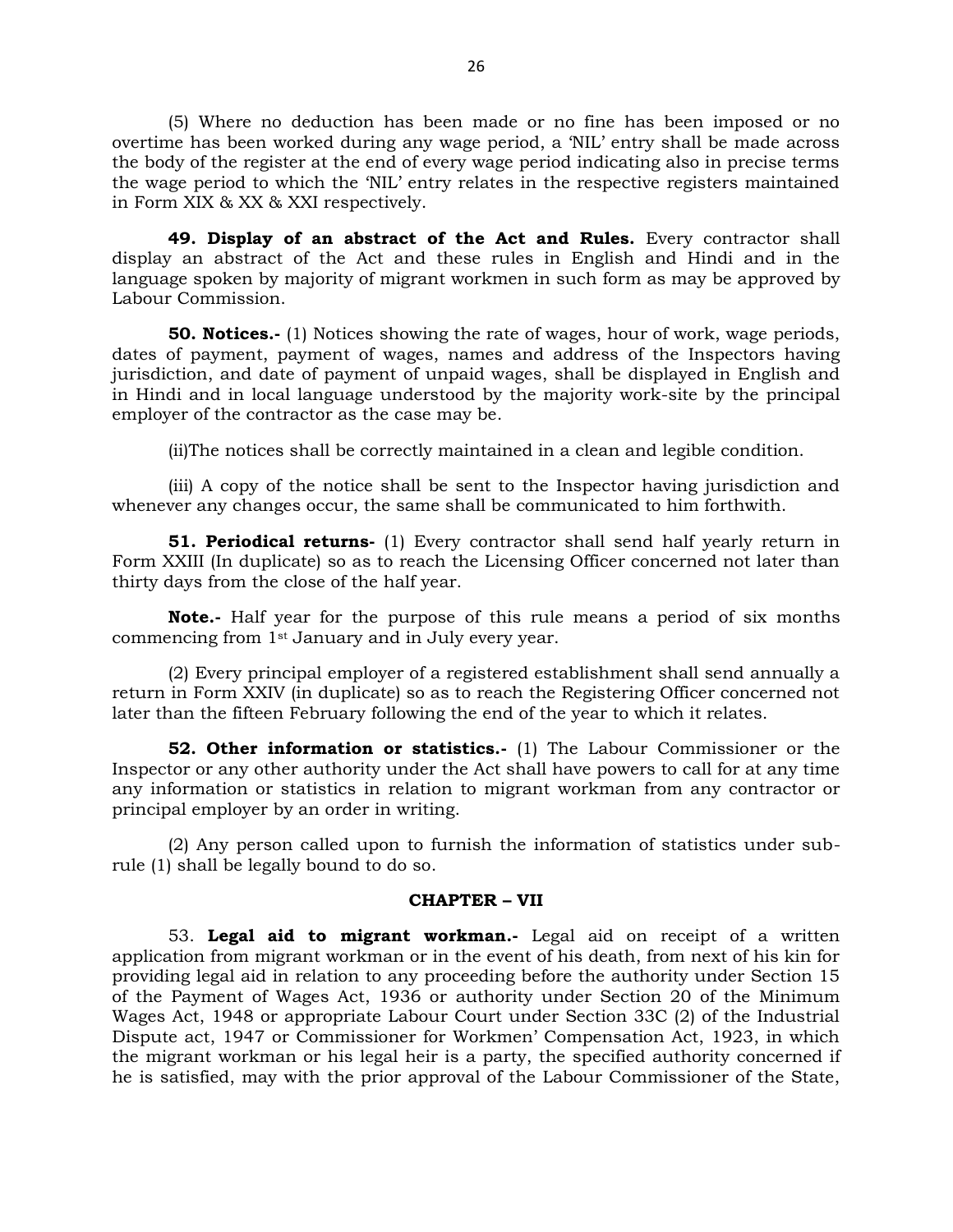engage an Advocate to conduct the relevant proceedings on behalf of migrant workman or his legal heir as the case may be , and meet all legal expenses in this regard.

### **CHAPTER-VIII**

### **Powers of Inspectors**

**54. Exercise of Power by an Inspectors.-** An Inspector shall exercise all or any of the Powers conferred by or under these rules.

### **FORM-I**

### [See Rule (3)]

FORM-I<br>
FORM-I<br>
[See Rule (3)]<br>
Application for registration of establishments employing migrant workman.<br>
1. Name and location of the establishment. 1. 1921...<br>
1. See Rule (3)]<br>
1. Name and location of the establishments em<br>
2. Postal address of the establishment.

- 
- 
- See Rule [3]]<br>2. Postal address of the establishments<br>2. Postal address of the establishment.<br>3. Full name and address of the principal era 1. Name and location of the establishment.<br>2. Postal address of the establishment.<br>3. Full name and address of the principal employer (furnish father's/husband's name in the case of individual)
- 4. Name and location of the establishment.<br>
4. Postal address of the establishment.<br>
3. Full name and address of the principal employer (furnish father's/husband's<br>
name in the case of individual)<br>
4. Names and address of companies and firms). 5. Full name and address of the principal employer (furnish lather's/husband's<br>name in the case of individual)<br>4. Names and address of the Director/particular partners (in case of<br>companies and firms).<br>5. Full name and add
- supervision and control of the establishment. 5. Full name and address of the Manager or person responsible for the supervision and control of the establishment.<br>6. Nature of work carried on in the establishment.<br>7. (1) Whether the principal employer holds a trading b
- 
- 3. The main diameters of the manager of portoon responsive for the supervision and control of the establishment.<br>
3. (1) Whether the principal employer holds a trading business license granted by District Council (This do sub-clause (1) of clause (g) of sub-section (3) of Section 2 of the Act).

2) If the answer to (1) above is in the affirmative: Furnish following particulars-

- (a) Name of District Council granting the licence.
- (b) No. and date of the licence.
- (a) Name of District Council granting the licence.<br>(b) No. and date of the licence.<br>3) If the answer to (1) above is in the negative, furnish reasons thereof. 3) If the answer to (1) above is in the negative, furnish re<br>8. Particular of the contractors and migrant workmen.<br>(a) Names and addresses of the contractor
- 8. Particular of the contractors and migrant workmen.<br>(a) Names and addresses of the contractor.
	-
	- (b) Nature of work for which migrant workmen are to be recruited or are employed.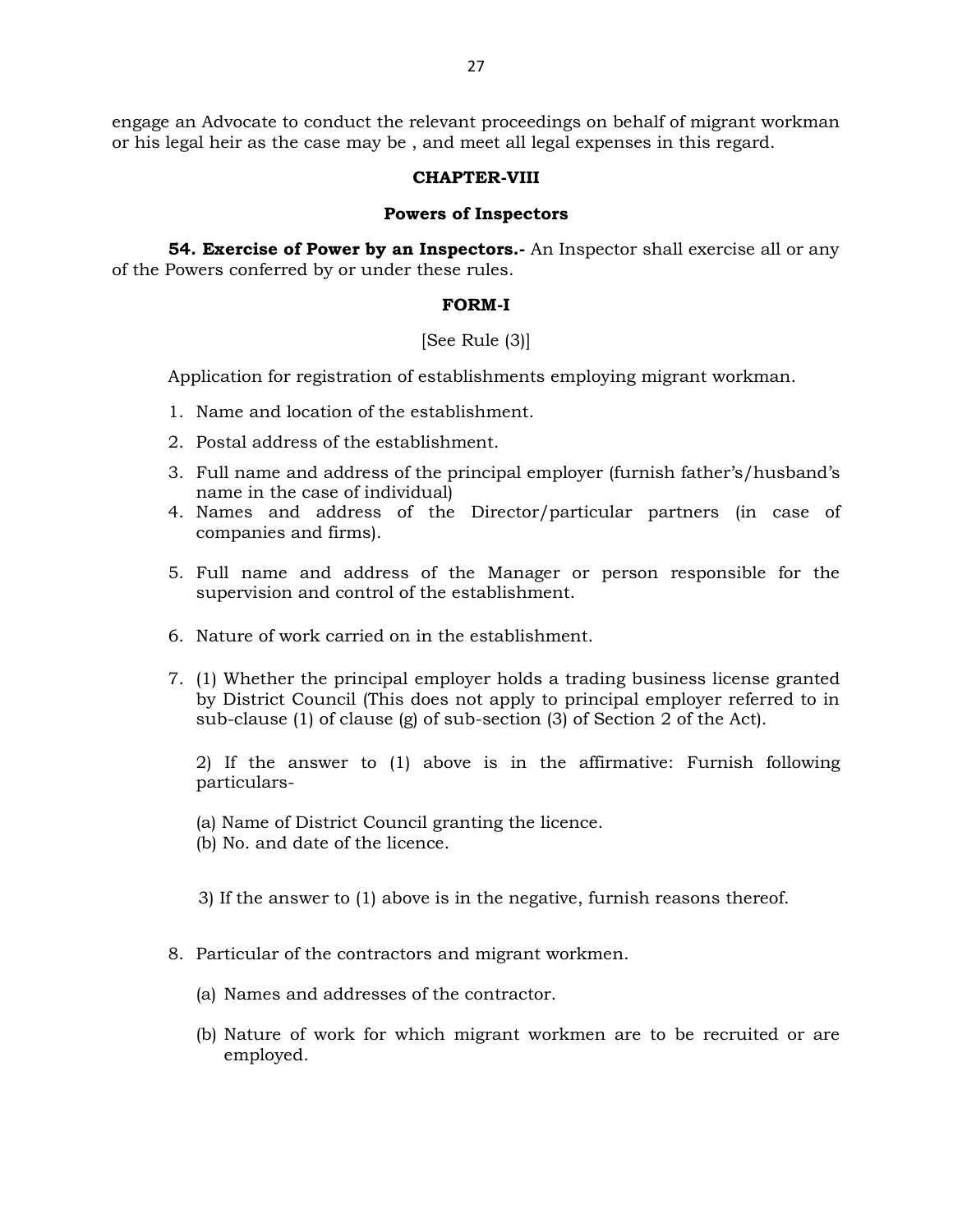- (c) Maximum number of migrant workmen to be employed on any day through each contractor.
- (c) Maximum number of migrant workmen to be employed on any day through each contractor.<br>(d) Estimated date of commencement and termination of work under each contractor. contractor. (d) Estimated date of commencement and termination of work under each contractor.<br>
(e) Estimated date of terminate of the employment of migrant workmen under each contractor.
- under each contractor. 9. Particulars and Treasury Challan (original Treasury receipt to be enclosed)<br>(Name of the Treasury, Amount Number and Date). I hereby declared that
- Under each contractor.<br>
Particulars and Treasury Challan (original Treasury receipt to be enclosed)<br>
(Name of the Treasury, Amount Number and Date). I hereby declared that<br>
the particulars given above are true to the best

Date of receipt of application.

Principal of Employer, Seal and Stamp, Office of the Registering Officer.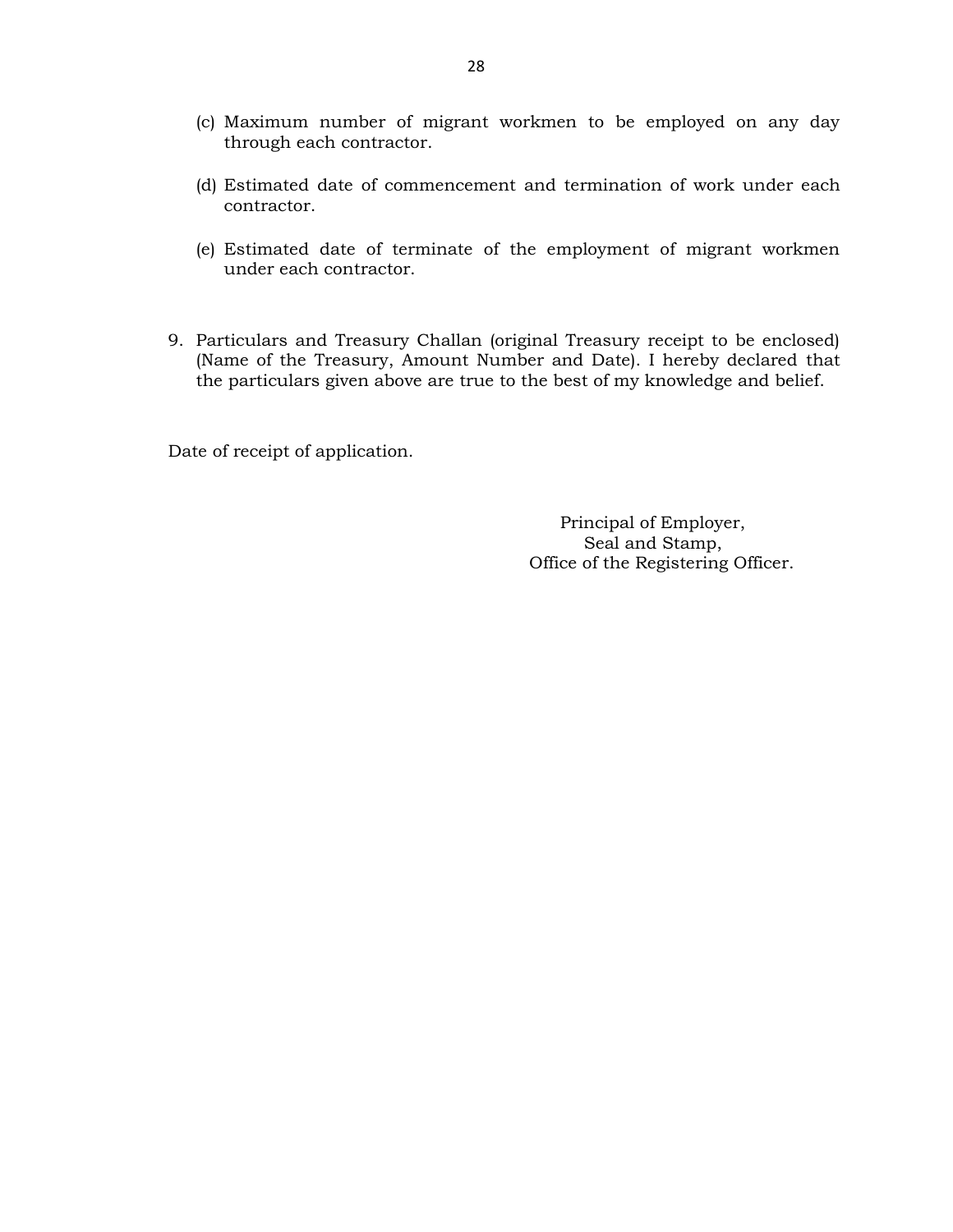### **FORM-II**

## [See Rule  $4(1)$ ]

# **FORM-II**<br>
[See Rule 4 (1)]<br> **Certificate of Registration**<br> **Date.......................**

**Date……………………………….**

# G O V E R N M E N T O F M E G H A L A Y A

O f f i c e o f t h e R e g i s t e r i n g O f f i c e r A certificate containing the following particulars is hereby granted under Clause (a) of sub-section (2) of section 4 of the Inter-State Migrant Workmen (Regulation of Employment conditions of Service) Act 1979 and the rule made thereunder to ……………………………………… 1. Nature of work carried on in the establishment.

- 2. Nature of work carried on in the establishmenders and addresses of the contractors.
- 
- 2. Name and addresses of the contractors.<br>3. Name of work for which migrant workmen are to be employed or a re-employed.
- 1. Name and addresses of the contractors.<br>
1. Name of work for which migrant workmen are to be employed or a re-employed.<br>
4. Maximum number of migrant workmen to be employed on any day through<br>
each contractor. each contractor. 5. Name of work for which ingeture working are to be employed of a re-employed and the employed of a re-employed on any day each contractor.<br>5. Other particulars relevant to the employment of migrant workmen.
- - (i)
	- (ii)

Signature of Registering Officer with Seal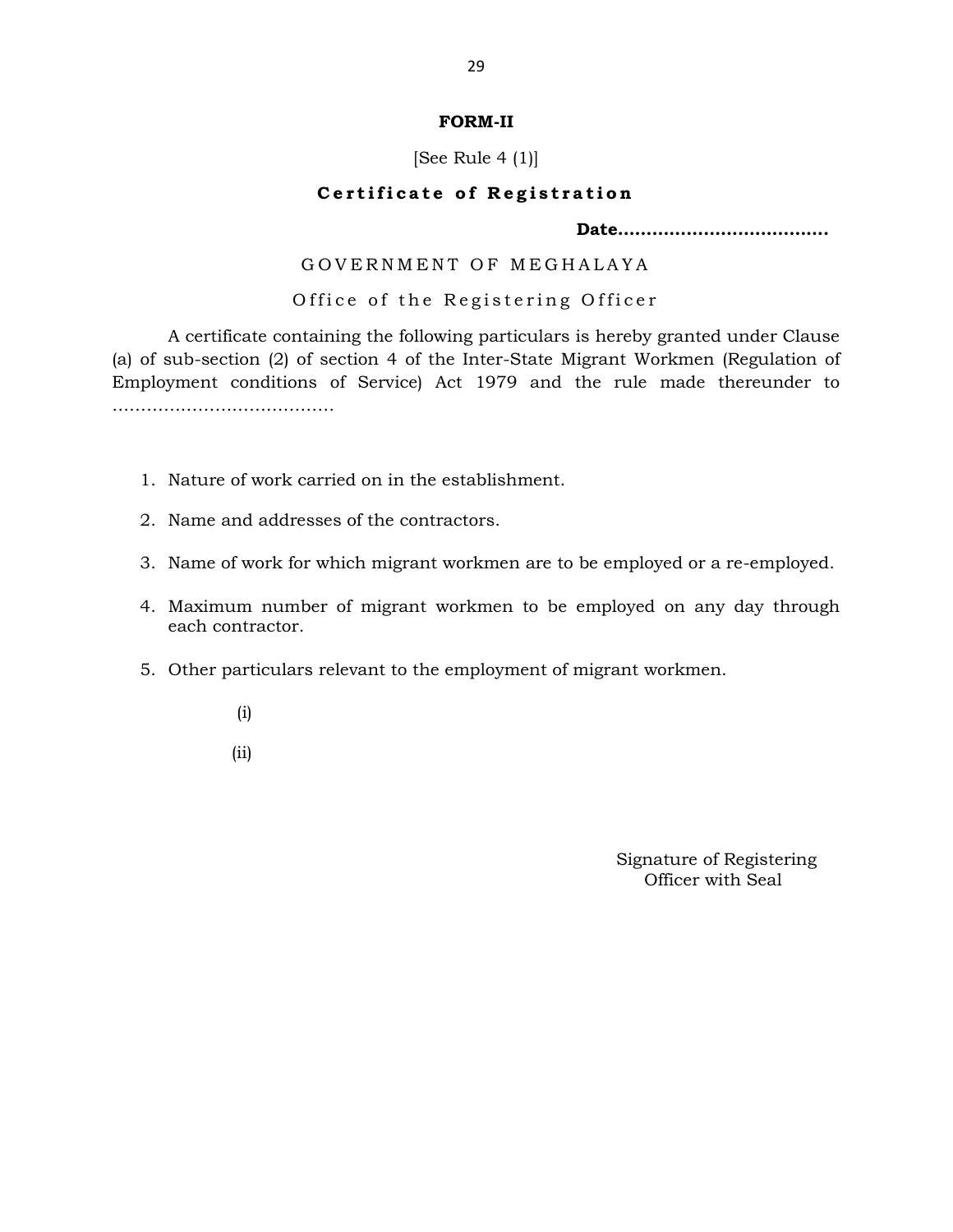# **R e g i s t e r o f E s t a b l i s h m e n t s**

## Particulars of Contractors and Inter-State Migrant Workmen

| Serial No | Registration No. and date | Establishment registered<br>of the<br>address<br>and<br>Name | Name of the Principal Employer<br>and his address | Type of business trade, Industry,<br>manufacture or occupation, which<br>is carried on by the establishment.<br>manufacture | $\mathbf{g}$<br>Maximum No. of migrant<br>workmen directly employed<br>day<br>any | Name and address of contractor | to be recruited or are<br>Nature of work for which migrant<br>to employed.<br>workmen are | day<br>Maximum No. of migrant<br>$\ensuremath{\mathsf{array}}$<br>a contractor<br>$_{50}$<br>workmen employed<br>through | Probable duration of employment<br>of migrant workmen. | Remars |
|-----------|---------------------------|--------------------------------------------------------------|---------------------------------------------------|-----------------------------------------------------------------------------------------------------------------------------|-----------------------------------------------------------------------------------|--------------------------------|-------------------------------------------------------------------------------------------|--------------------------------------------------------------------------------------------------------------------------|--------------------------------------------------------|--------|
|           | $\mathbf 2$               | 3                                                            | $\overline{4}$                                    | 5                                                                                                                           | 6                                                                                 | $\overline{7}$                 | 8                                                                                         | 9                                                                                                                        | 10                                                     | 11     |
|           |                           |                                                              |                                                   |                                                                                                                             |                                                                                   |                                |                                                                                           |                                                                                                                          |                                                        |        |

**FORM – III**<br>**FORM – III**<br>*See Rule 4 (9)* 

[*See Rule* 4 (2*)*]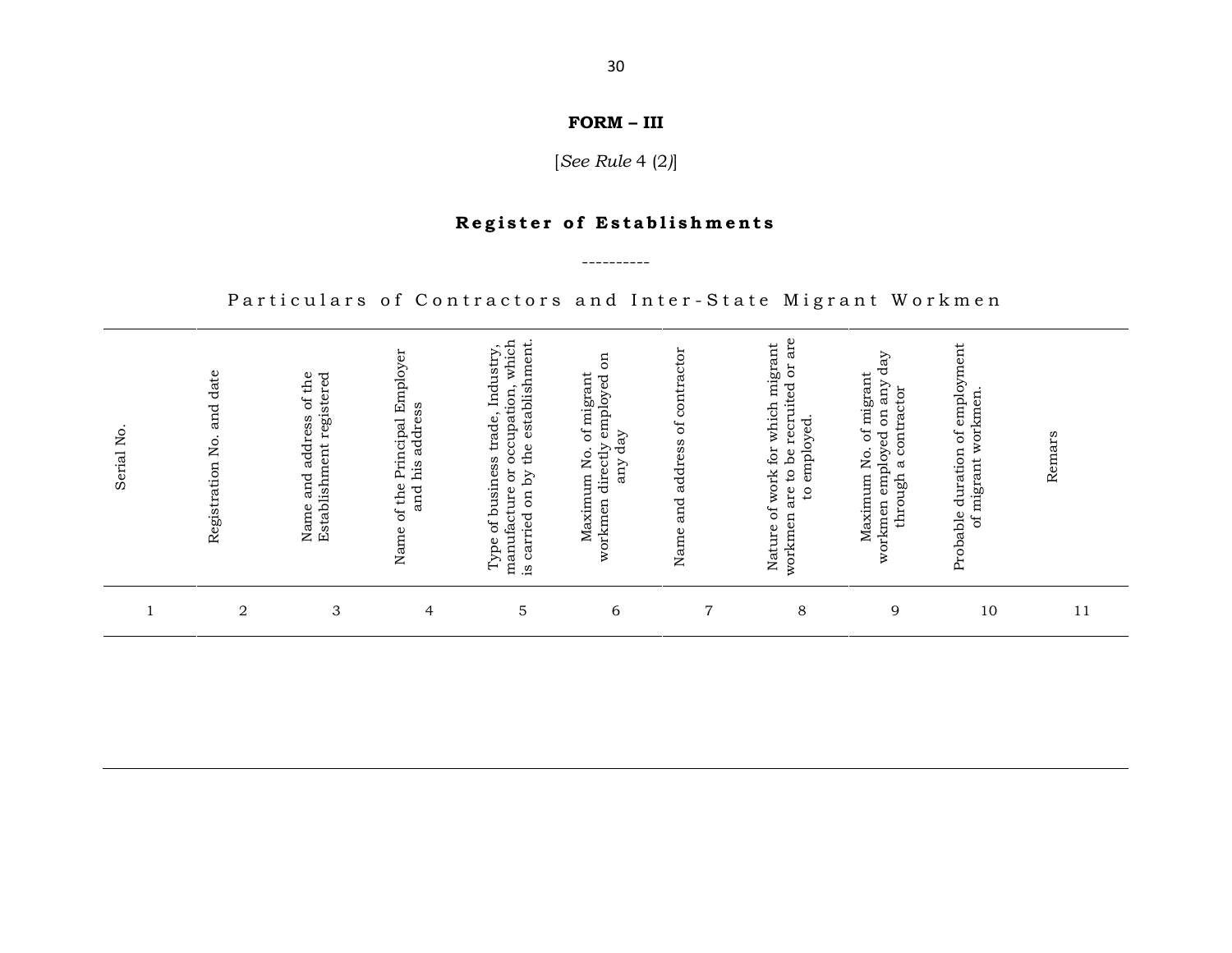### **FORM IV**

[*See Rule* 7 (1)]

Application for license for recruitment

[See Rule 7 (1)]<br>Application for license for recruitment<br>1. Name and address of the contractor (including his father's /husband's name<br>1. of individuals). in case of individuals). Application for license for recr<br>
1. Name and address of the contractor (including h:<br>
2. Date of birth and age (in case of individuals)<br>
2. (1) Whether the contractor holds a trading/

3. (1) Whether the contractor holds a trading/business licence granted by District Council. (2) 2012)<br>
2. Date of birth and age (in case of individuals)<br>
2. (1) Whether the contractor holds a trading/business licence granted by<br>
12) If the answer to (1) above is in the affirmative, furnish following particulars – (1) Whether the contractor holds a trading/busine<br>buncil.<br>If the answer to (1) above is in the affirmative, furnish<br>(a) Name of District Council granting the licence.<br>(b) No. and date of licence.

Suncil.<br>If the answer to (1) above is in t<br>(a) Name of District Council gra<br>(b) No. and date of licence.<br>(c) Period of validity of the licen (a) Name of District Council granting the Manner of District Council granting the No. and date of licence.<br>(c) Period of validity of the licence.<br>(Figure the answer to (I) above is in the negotial

- 
- 
- 
- (3) IF the answer to (I) above is in the negative, furnish reasons thereof. IF the answer to (I) above is in the negative, furnity<br>Particulars of establishment where migrant works<br>(a) Name and address of the establishment.

(b) No. and date of licence.<br>
(c) Period of validity of the licence.<br>
(3) IF the answer to (I) above is in the negative, furnish reasons thereof.<br>
4. Particulars of establishment where migrant workmen are to be employed.<br>

- 
- (b) Type of business trade, industry, manufacture of occupation which is carried on in the establishment. (b) Type of business trade, industry, manufacture of occupation which is carried on in the establishment.<br>(c) Number and date of certificate of registration of the establishment under the Act, along with a certified copy t
- (c) Number and date of certificate of registration of t<br>the Act, along with a certified copy thereof and the<br>(d) Name and address of the Principal employer.
- (d) Name and address of the Principal employer.<br>5. Particulars of migrant workmen:-
- 
- (a) Name and address of the Principal employer.<br>Particulars of migrant workmen:-<br>(a) Nature of work in which migrant workmen and employed or are to be<br>employed in the establishment. employed in the establishment.
	- (a) Nature of work in which migrant workmen and employed or are to be employed in the establishment.<br>
	(b) Duration of the proposed contract work (give particulars of proposed date of commencing and ending. of commencing and ending. (b) Duration of the proposed contract work (give particulars of proposed date<br>of commencing and ending.<br>(c) Name and address of the agent or manager of the constractor as she
	- work site.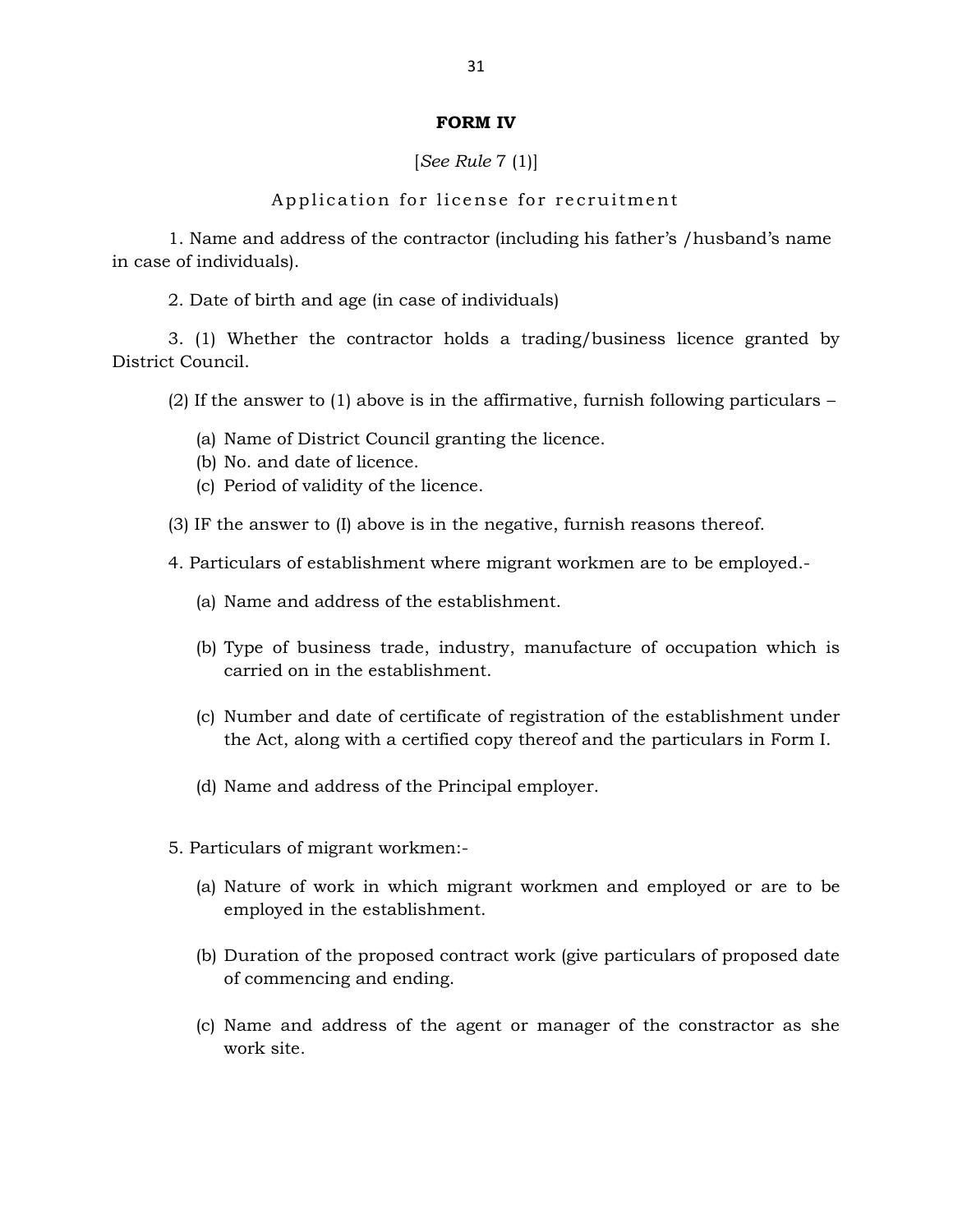- (d) Maximum number of migrant workmen proposed to be employed in the establishment on any dated.
- (d) Maximum number of migrant workmen proposed to be employed in the establishment on any dated.<br>(e) Name and addresses of the Directors/Partners (in case of companies and firms). firms).
- (e) Name and addresses of the Directors/Partners (in case of companies and firms).<br>(f) Names (s) and address (es) of the persons(s) in-charge of and responsible<br>to the company/firm for the conduct of the business of the Name and addresses of the Directors/Partners (in case of companies and<br>firms).<br>Names (s) and address (es) of the persons(s) in-charge of and responsible<br>to the company/firm for the conduct of the business of the<br>company/fi company/firm, as the case may be.

6. Whether the contractor was convicted of any offence within the preceding five years, if so, give details.

7. Whether there was any order, against the contractor revoking or suspending licence or forfeiting security deposits in respect of and earlier contract. If so, the date of such order.

8. Whether the contractor has worked in any other establishment within the past five years. If so, give detail of the principal employer establishment and nature of work.

9. Whether a certificate by the principal employer in Form VI is enclosed.

10. Amount of licence fee paid (with No. and date of Treasury Receipt).

11. Amount of security deposit, if any.

**Declaration:**- I hereby declared that the details given above are correct to the best of my knowledge and belief.

Place\_\_\_\_\_\_\_\_\_\_\_\_\_\_\_\_\_\_\_\_\_\_\_\_\_\_\_\_\_\_\_\_\_\_\_

 $Date$  and  $Date$  and  $Date$  and  $Date$  and  $Date$  and  $Date$  and  $Date$  and  $Date$  and  $Date$  and  $Date$  and  $Date$  and  $Date$  and  $Date$  and  $Date$  and  $Date$  and  $Date$  and  $Date$  and  $Date$  and  $Date$  and  $Date$  and  $Date$  and  $Date$  and  $Date$  and  $Date$  and  $Date$  and  $Date$  and  $Date$  and  $Date$  a

Signature of the Applicant (Contractor)

**Note:-** The application should be accompanied by a Treasury Challan showing the payment of the prescribed Licence fee and security deposit, if any and a certificate in Form VI from the Principal Employer.

To be filled in the Office of the Licensing Officer). Date of receipt of the application with Treasury Challan for fees.

**Signature of Licensing Officer**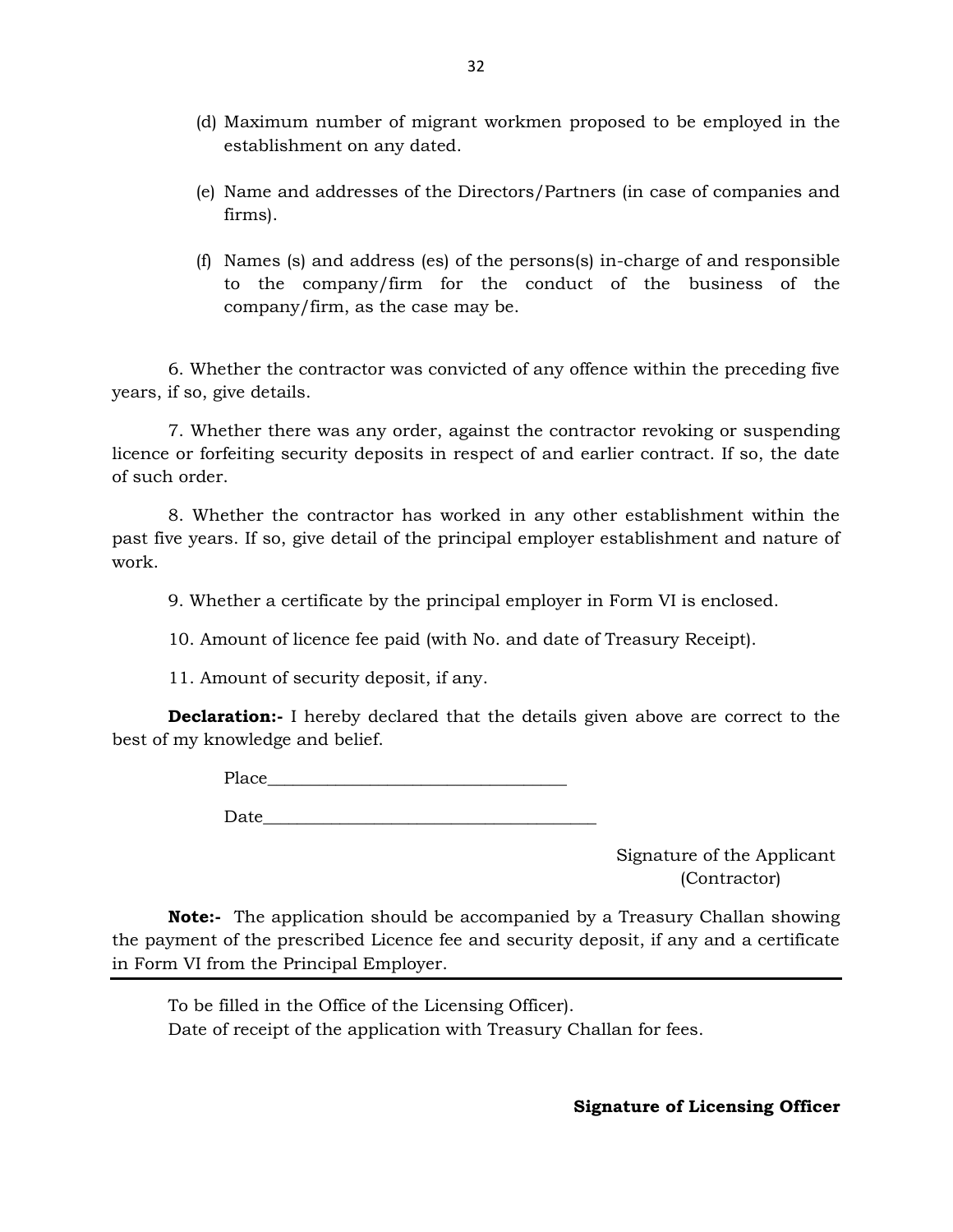### **FORM V**

[*See Rule* 7 (2)]

Application for license for employment

1. Name and address of the contractor (including his Father's /Husband's name Applic:<br>
1. Name and address<br>
in case of individuals).<br>
2. Date of birth and

2. Date of birth and age (in case of individuals)

3. (1) Whether the contractor holds a trading/business licence granted by District Council. 2. Date of birth and age (in case of individuals)<br>
3. (1) Whether the contractor holds a trading/business licence granted by<br>
t Council.<br>
(2) If the answer to (1) above is in the affirmative, furnish following particulars (1) Whether the contractor holds a trading/busine<br>buncil.<br>If the answer to (1) above is in the affirmative, furnish<br>(d) Name of District Council granting the licence.<br>(e) No. and date of licence.

Suncil.<br>If the answer to (1) above is in t<br>(d) Name of District Council gra<br>(e) No. and date of licence.<br>(f) Period of validity of the licen (f) the answer to (1) above is in the affirm<br>(d) Name of District Council granting the (e) No. and date of licence.<br>(f) Period of validity of the licence.

- 
- 
- 
- (3) If the answer to (I) above is in the negative, furnish reasons thereof. If the answer to (I) above is in the negative, furnist<br>Particulars of establishment where migrant works<br>(a) Name and address of the establishment.

4. Particulars of establishment where migrant workmen are to be employed.-

- 
- (b) Type of business trade, industry, manufacture of occupation which is carried on in the establishment. (b) Type of business trade, industry, manufacture of occupation which is carried on in the establishment.<br>(c) Number and date of certificate of registration of the establishment under the Act, along with a certified copy t Type of business trade, industry, manufacture of occupation which is carried on in the establishment.<br>Number and date of certificate of registration of the establishment under<br>the Act, along with a certified copy thereof a
- (c) Number and date of certificate of registration of t<br>the Act, along with a certified copy thereof and the<br>(d) Name and address of the Principal employer.
- (d) Name and address of the Principal employer.<br>5. Particulars of migrant workmen:-
- 
- (a) Name and address of the Principal employer.<br>Particulars of migrant workmen:-<br>(a) Nature of work in which migrant workmen and employed or are to be<br>employed in the establishment. employed in the establishment.
	- (a) Nature of work in which migrant workmen and employed or are to be employed in the establishment.<br>
	(b) Duration of the proposed contract work (give particulars of proposed date of commencing and ending. of commencing and ending. (b) Duration of the proposed contract work (give particulars of proposed date<br>of commencing and ending.<br>(c) Name and address of the agent or manager of the contractor as she work
	- site.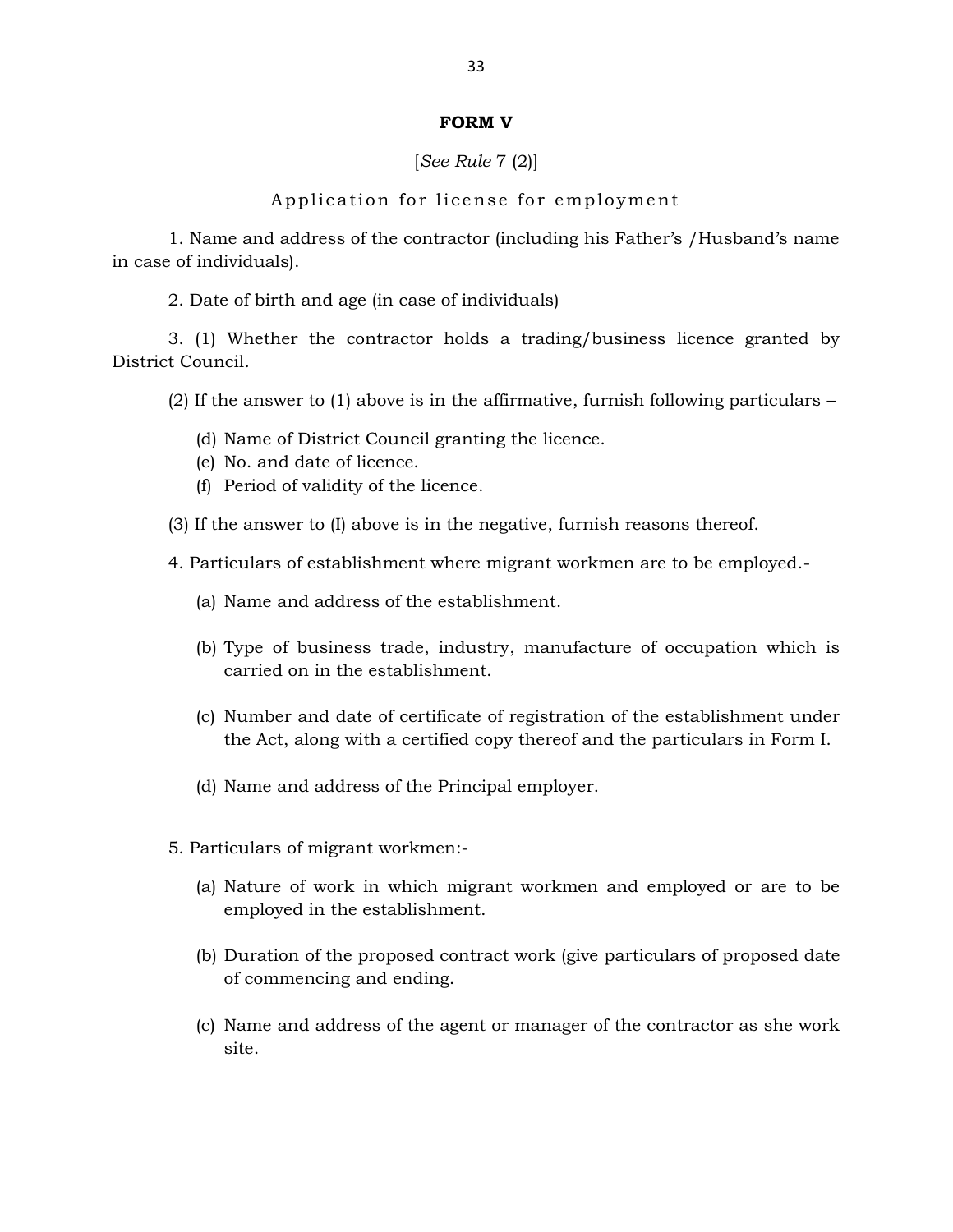- (d) Maximum number of migrant workmen proposed to be employed in the establishment on any date.
- (e) Name and addresses of the Directors/Partners (in case of companies and firms).
- (f) Names (s) and address (es) of the persons(s) in-charge of and responsible to the company/firm for the conduct of the business of the company/firm, as the case may be.

6. Whether the contractor was convicted of any offence within the preceding five years, if so, give details.

7. Whether there was any order, against the contractor revoking or suspending licence or forfeiting security deposits in respect of an earlier contract. If so, the date of years, if so, give details<br>7. Whether then<br>licence or forfeiting sea<br>such order.

8. Whether the contractor has worked in any other establishment within the past five years. If so, give detail of the principal employer establishment and nature of work. Eventually of the principal employer establishment and response to the principal employer in Form VI is enclosed.<br>10. Amount of licence paid (with No. and date of Treasury Receipt).<br>11. Amount of security deposit, if any

9. Whether a certificate by the principal employer in Form VI is enclosed.

11. Amount of security deposit, if any.

**Declaration:-** I hereby declared that the details given above are correct to the **Declaration:-** I hereby declared that the details given above are correct to the best of my knowledge and belief.

> Place…………………………….... Date………………………………..

> > Signature of the Applicant (Contractor)

**Note:-** The application should be accompanied by a Treasury Challan showing the payment of the prescribed Licence fee and security deposit, if any and a certificate in Form VI from the Principal Employer.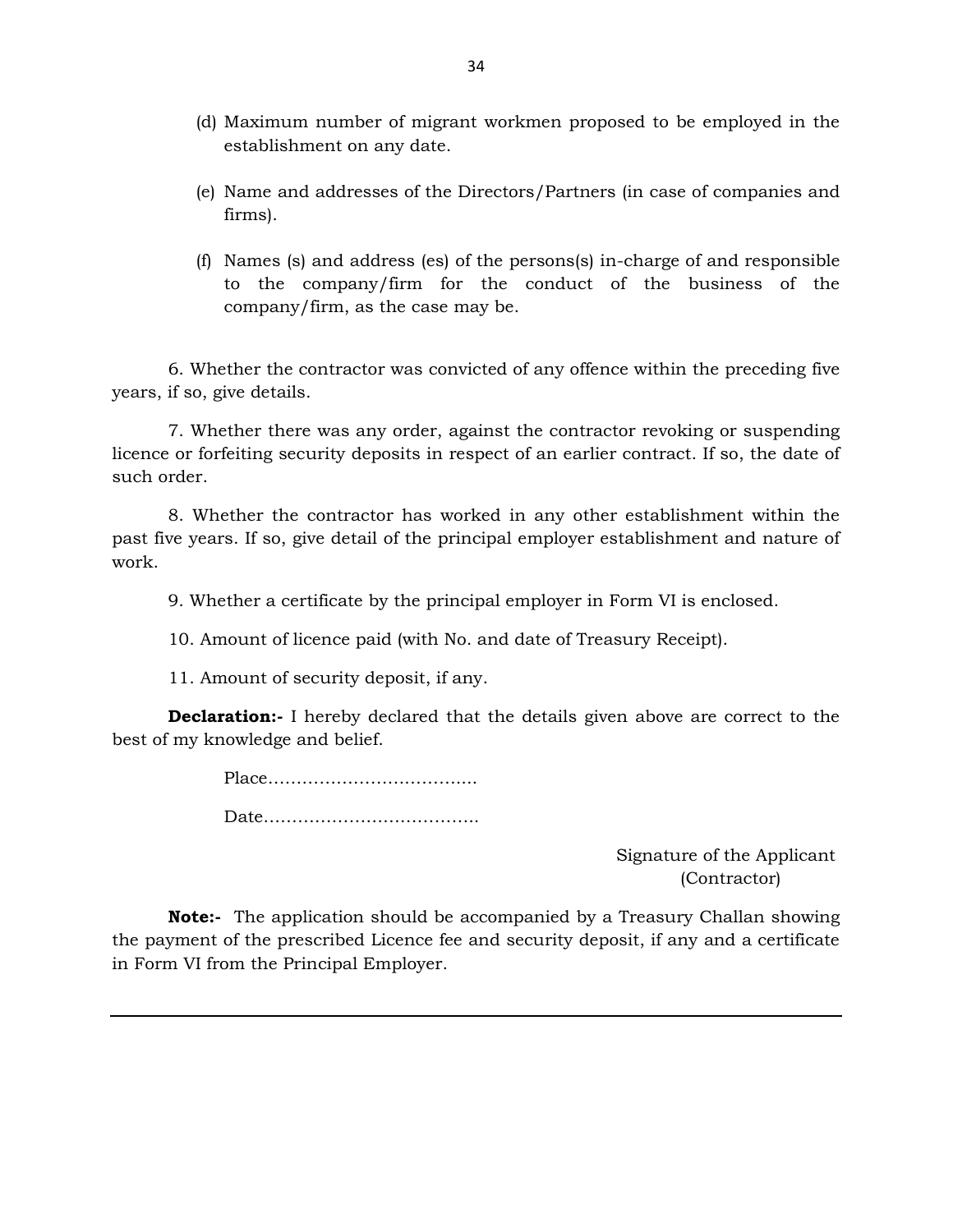### **FORM VI**

[*See Rule* 7 (3)]

Form of certificate by Principal employer

--------------------------

Certified that I have engaged the applicant (name of the contracted as a contractor) as a contractor in my establishment. I undertake to be bound by all the provisions of the Inter State Migrant Workmen (Regulation of employment and Certified that I have engaged the applicant (name of the contracted as a contractor) as a contractor in my establishment. I undertake to be bound by all the provisions of the Inter State Migrant Workmen (Regulation of empl contractor) as a contractor in my establishment. I undertake to be bound by all the provisions of the Inter State Migrant Workmen (Regulation of employment and Conditions of Service) Act 1979 and the Inter State Migrant Wo the provisions are applicable to be in respect of the employment of migrant workmen by the applicant in my establishment.

Place…………………………..Signature of Principal employer

Name and address of Establishment

Date…………………………….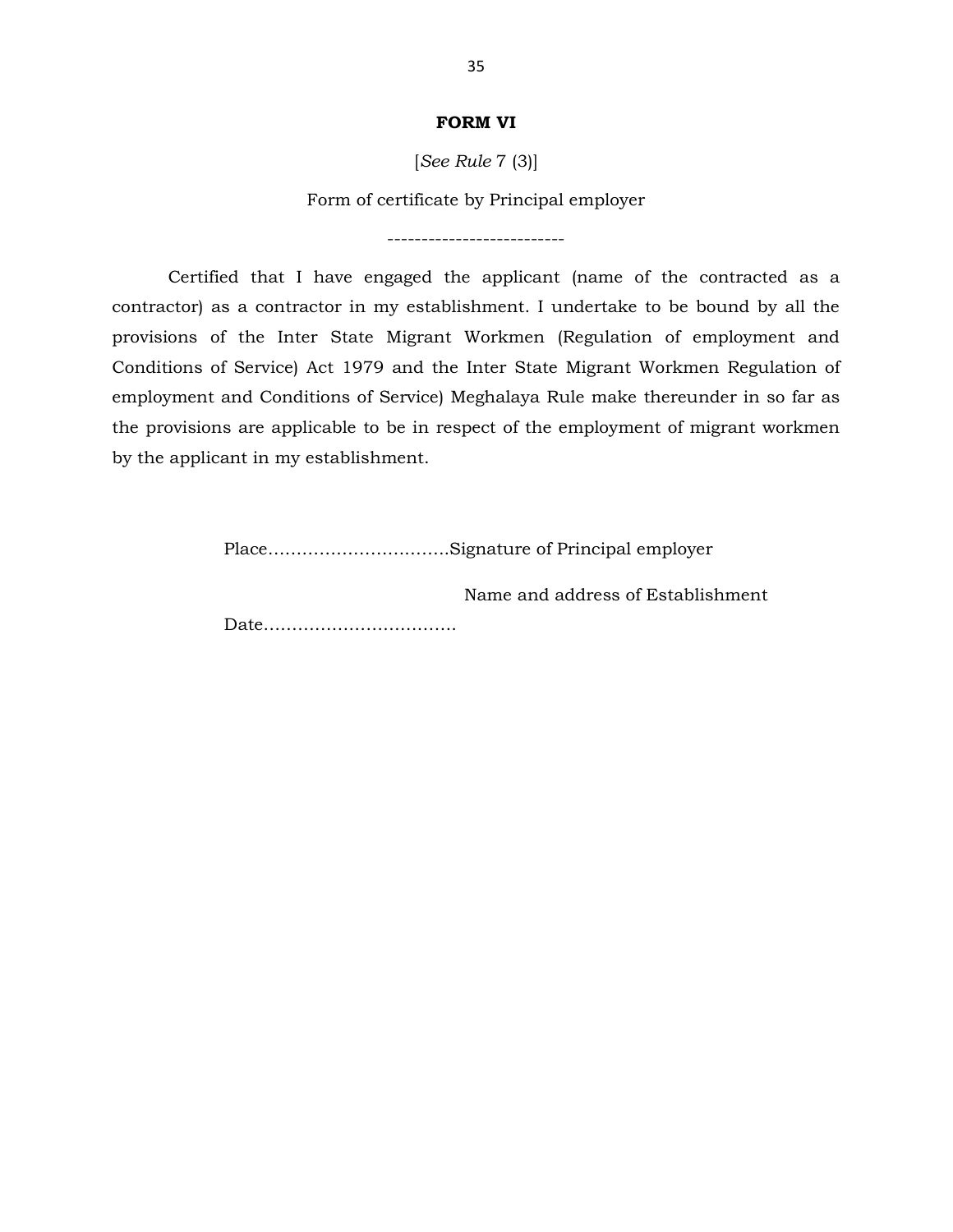# **36**<br>**FORM – VII**<br>*ee Rule* 10 (2)

[*See Rule* 10 (2*)*]

## ${\bf FORM-VII} \tag{See Rule 10 (2)}$   $[See \: Rule 10 (2)]$  Application for adjustment of Security Deposit

|                                                                                                                                                                                            | Particular of fresh application<br>employer<br>Remarks<br>12<br>11 |
|--------------------------------------------------------------------------------------------------------------------------------------------------------------------------------------------|--------------------------------------------------------------------|
|                                                                                                                                                                                            |                                                                    |
| the fresh is applied<br>묘.<br>of the Principal<br>No. and date of certificate of<br>registration of the establishment<br>address<br>for.<br>to which<br>and<br>relation<br>Name<br>9<br>10 |                                                                    |
| the<br>$\sigma$<br>Challan<br>security deposited with<br>fresh application<br>of Treasury<br>date<br>balance<br>and<br>$\overline{S}$<br>the<br>8                                          |                                                                    |
| fresh<br>the<br>Amount of security deposit for<br>licence<br>$\overline{7}$                                                                                                                |                                                                    |
| security deposit<br>Amount of previous<br>6                                                                                                                                                |                                                                    |
| ď<br>date of the Treasury Challan<br>in respect of the<br>previous licence.<br>security deposit<br>and<br>No.<br>5                                                                         |                                                                    |
| suspended or revoked.<br>of the<br>licence<br>previous<br>contractor was<br>Whether the<br>$\overline{4}$                                                                                  |                                                                    |
| of expiry of previous licence<br>Date<br>3                                                                                                                                                 |                                                                    |
| of application for fresh<br>licence<br>and date<br>Σó.<br>$\overline{2}$                                                                                                                   |                                                                    |

Place……………….. Signature of Applicant

Date…………………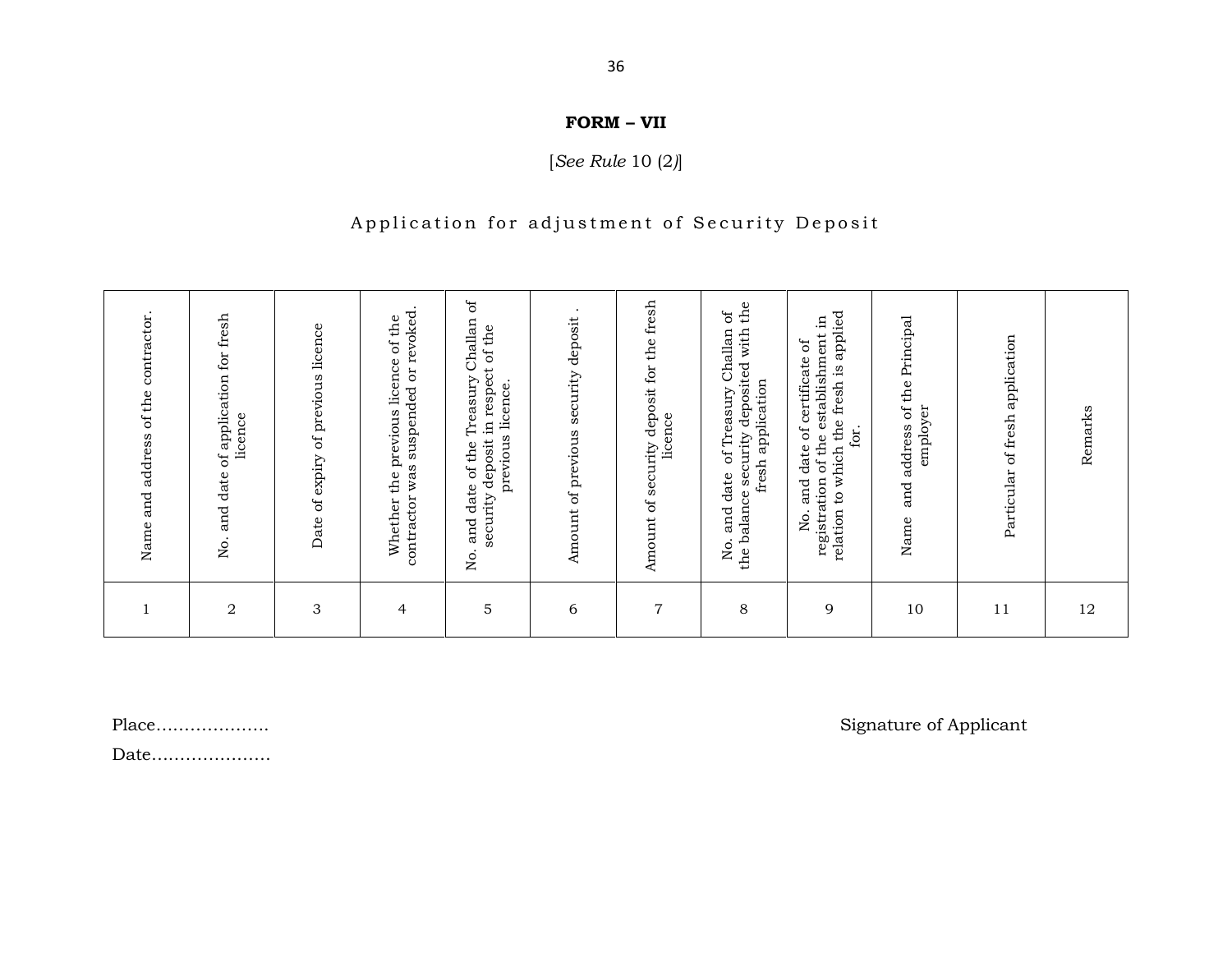# 37<br>FORM – VIII

### [*See Rule* 11 (1)]

### GOVERNMENT OF MEGHALAYA

### Office of the Licensing Officer

Licence No……….. Dated…………….. Fee paid Rs…………………….

### LICENCE

Licence is hereby granted to ………………………… (contractor) under section 8 (1) of the Inter-State Migrant Workmen (Regulation of Employment and Condition of Service) act, 1979, subject to the conditions specified in the Annexure.

| bet need act, 1979, babfeet to the contamination operation in the runneliance |
|-------------------------------------------------------------------------------|
|                                                                               |
|                                                                               |
|                                                                               |
|                                                                               |
|                                                                               |
|                                                                               |
|                                                                               |

3. This licence shall remain in force till the 31st December of ………………….

Signature and Seal of Licensing Officer

### RENEWAL

(*See Rule* 14)

| Date of renewal | Fee paid for renewal | Date of expiry |
|-----------------|----------------------|----------------|
|                 |                      |                |
| 2.              |                      |                |
| 3.              |                      |                |

Date……………………… Signature and Seal of Licensing **Officer**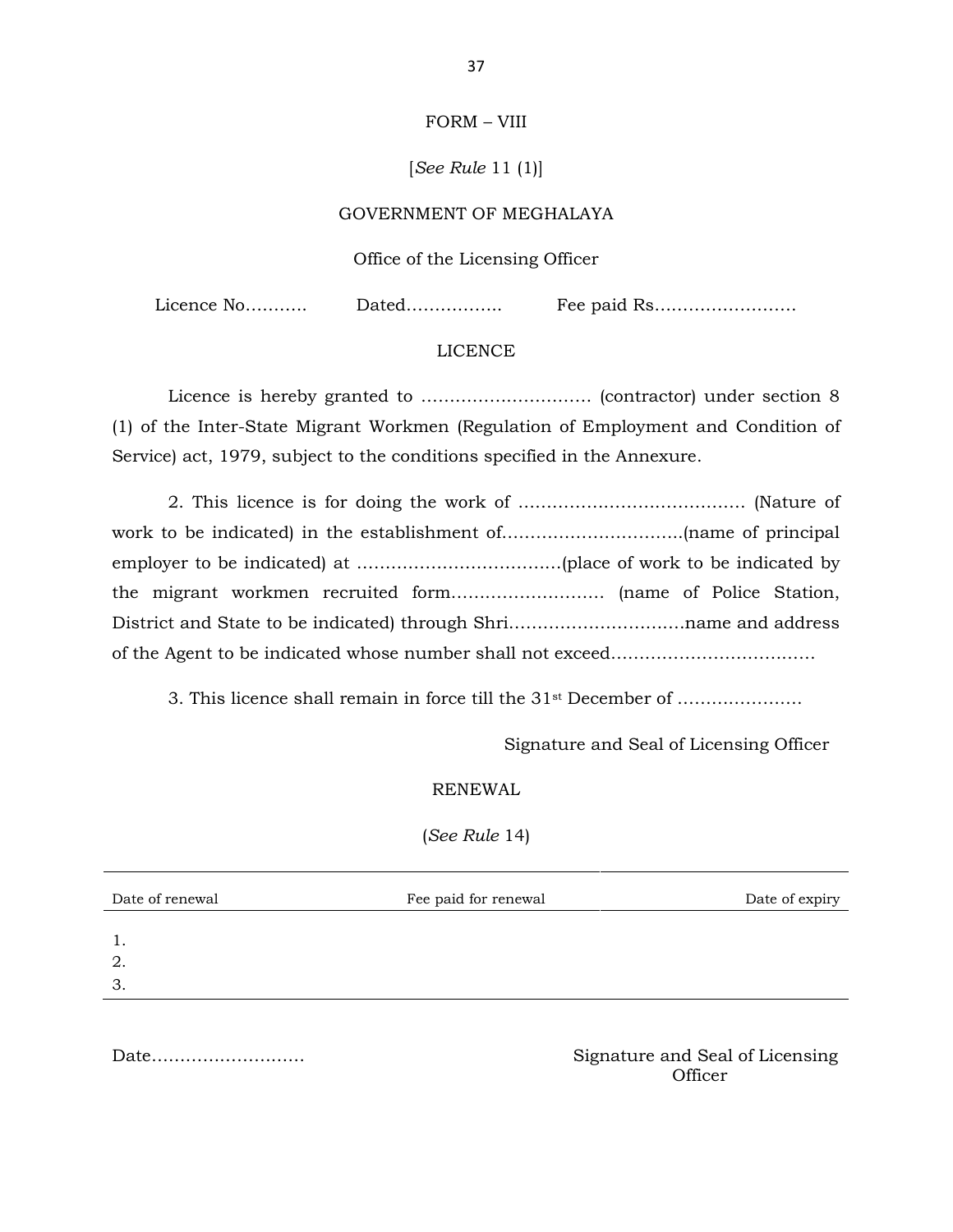### ANNEXURE

The Licence is subject to the following conditions:- ANNEX<br>
2. Licence is subject to the following conditi<br>
2. The number of workman employed as

- 
- Frace is subject to the following conditions:-<br>
2. The number of workmen employed as migrant workmen in the establishment<br>
shall not, on any day, exceed the maximum number specified in the application<br>
for ligation for licence. 3. The number of workmen employed as migrant workmen in the establishment shall not, on any day, exceed the maximum number specified in the application for licence.<br>3. Save as provided in these rules the fees paid for the
- be, for renewal of licence shall be non-refundable.
- 3. Save as provided in these rules the fees paid for the grant or as the case may<br>be, for renewal of licence shall be non-refundable.<br>4. The rates of wages payable to the migrant workmen by the contractor shall not<br>be less employment where applicable, and where the rates have been fixed by agreement settlement or award, not less than the rates so fixed.
- same or similar kind of workmen directly employed by the Principal Employer of the establishment, the wages rates, holidays, hours of the work and other (a) in cases where the migrant workmen employed by the contractor perform the same or similar kind of workmen directly employed by the Principal Employer of the establishment, the wages rates, holidays, hours of the work a same as applicable of the workmen directly employed by the Principal Employer of the establishment on the same or similar kind of work; conditions of service of the migrant workmen of the contractor shall be the same as applicable of the workmen directly employed by the Principal Employer of the establishment on the same or similar kind of work;<br>Provided t

Provided that in the case of any disagreement with regard to the type of work, shall be final; Provided that in the case of any disagreement with regard to the type of work,<br>same shall be decided by the Labour Commissioner of the State whose decision<br>all be final;<br>(b) in work cases the wages rates, holidays, hours o

- rules. (b) in work cases the wages rates, holidays, hours of work and conditions of service<br>of the migrant workmen of the contractor shall be such as prescribed in these<br>rules.<br> $\,$ 6. Every migrant workmen shall be entitled to a
- as prescribed in the Act and these Rules. 5. Every migrant workmen shall be entitled to allowances, benefits, facilities, etc., as prescribed in the Act and these Rules.<br>7. No female migrant workmen shall be employed by any contractor before 6 a.m.
- after 7 p.m;

Provided that this clauses shall not apply to the employment of female migrant workman in pit head Baths, Creches and Canteens and as Midwives and Nurses in hospitals and dispensaries.

- 8. The Contractor shall notify any change in the numbers of migrant workmen or the conditions of work to the Licensing Officer.
- 9. The contractor shall comply with all the provisions of the Act and these Rules.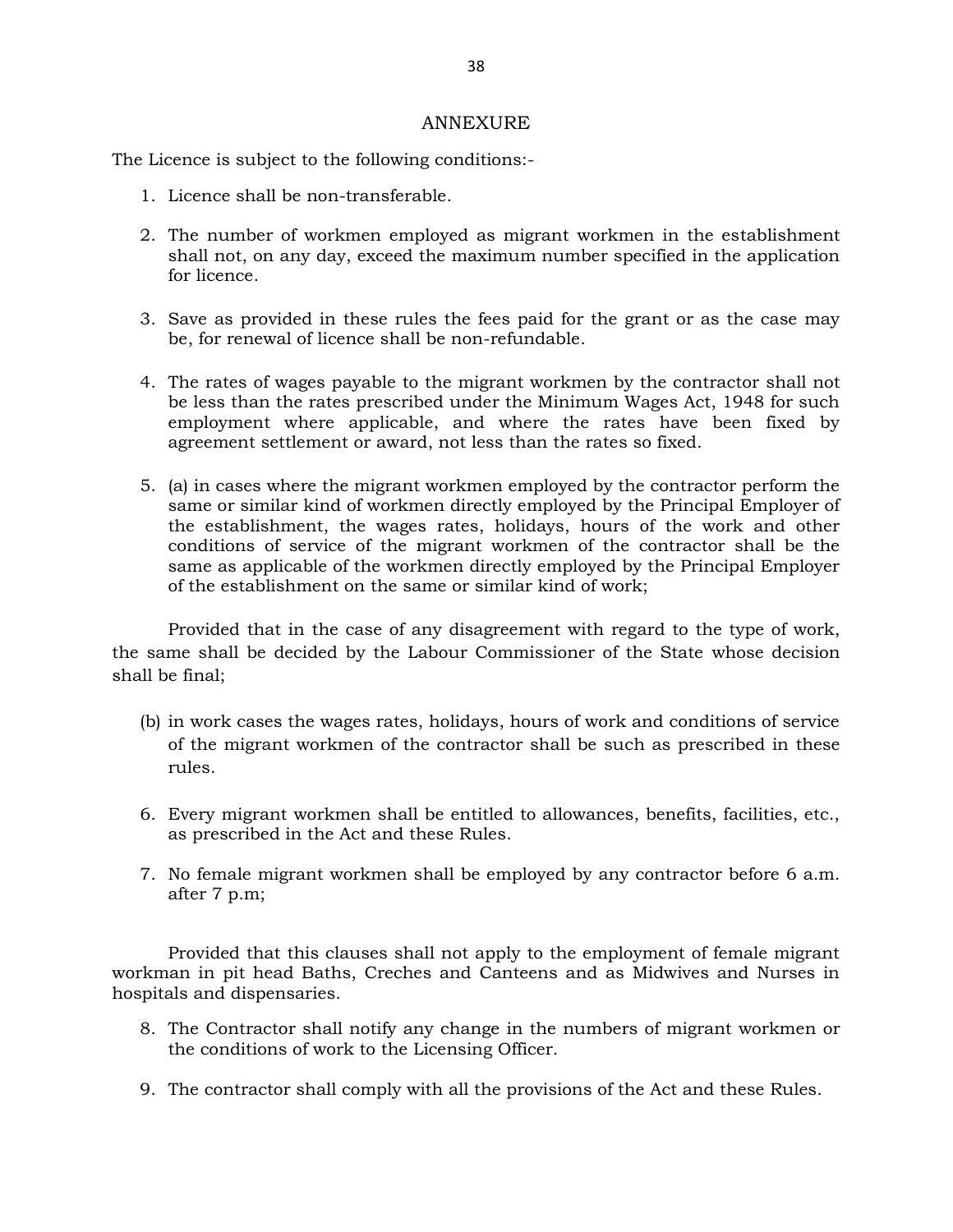10.A copy of the licence shall be displayed prominently at the premises where the migrant workmen are employed.

## **FORM IX**

[*See* rule 15 (2)]

Application for Renewal of Licence

- 1. Name and address of the Contractor:<br>2. Number and date of the Licence;
- 
- 3. Date of expiry of the previous licence;
- 3. Application for Renewal of Licence:<br>3. Number and date of the Contractor:<br>3. Date of expiry of the previous licence;<br>4. Whether the licence of the contractor was 1. Name and address of the Contractor:<br>
2. Number and date of the Licence;<br>
3. Date of expiry of the previous licence;<br>
4. Whether the licence of the contractor was suspended or revoked;<br>
5. Number and date of Treasury Rec 5. Number and date of the Licence;<br>5. Date of expiry of the previous licence;<br>4. Whether the licence of the contractor was suspended or<br>5. Number and date of Treasury Receipt enclosed
- 

Place ……………………..

Signature of the Applicant

Date ……………………..

(To be filled in the Office of the Licensing Officer).

Date of receipt of application with Treasury Challan No. and date.

Signature of the Licensing Officer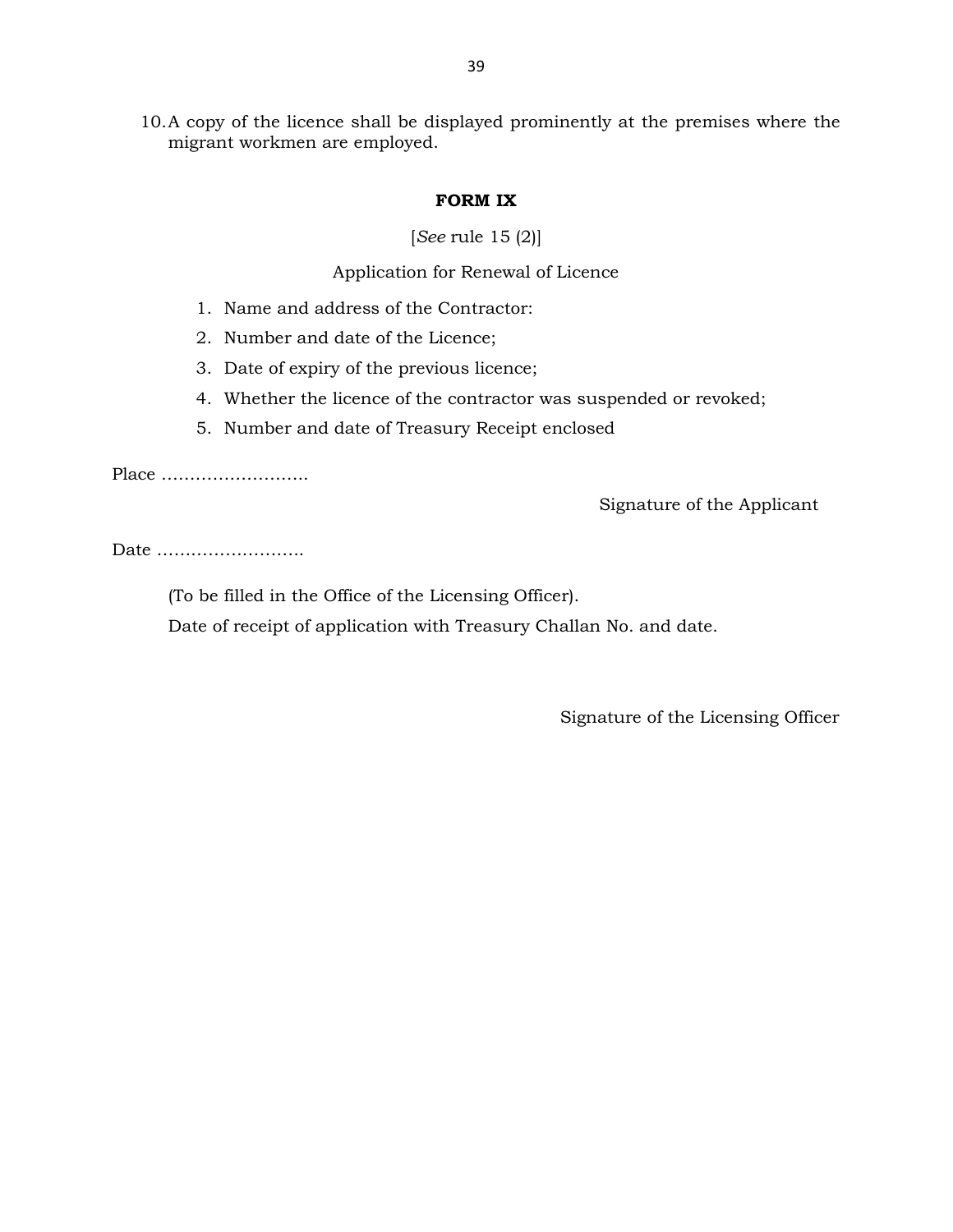# FORM –X

## [*See rule* 21]

Form in which to furnish particulars in respect of recruitment and employment of migrant workman/workmen as prescribed under Rule 21 , to the authorities specified under the explanation below sub-section (2) of Section 12 of Inter-State Migrant Workmen (Regulation of Employment and Condition of Services) Act, 1979.

- <table>\n<tbody>\n<tr>\n<td>7. 7</td>\n<td>7. 7</td>\n</tr>\n<tr>\n<td>8. 7</td>\n<td>8.7</td>\n</tr>\n<tr>\n<td>9. 7</td>\n<td>1. Name and address of the Contractor</td>\n</tr>\n<tr>\n<td>1. Name and address of the Contractor</td>\n</tr>\n<tr>\n<td>2. Name and address of the sub-Contractor through whom recruitment has been made</td>\n</tr>\n</tbody>\n</table>
- been made…………………………………………..
- 3. Name and address of the establishment………………………………………… <table>\n<tbody>\n<tr>\n<td>3. Name and address of the establishment</td>\n</tr>\n<tr>\n<td>4. Name and address of the Principal Employee</td>\n</tr>\n<tr>\n<td>5. Name of the State in which the place of work is located</td>\n</tr>\n<tr>\n<td>6. Name of the State in which the place of work is located</td>\n</tr>\n</tbody>\n</table>
- 
- ……………………………………………………………………………………………. 6. Name of the State in which recruitment was made…………………………. …………………………………………………………………………………………….
-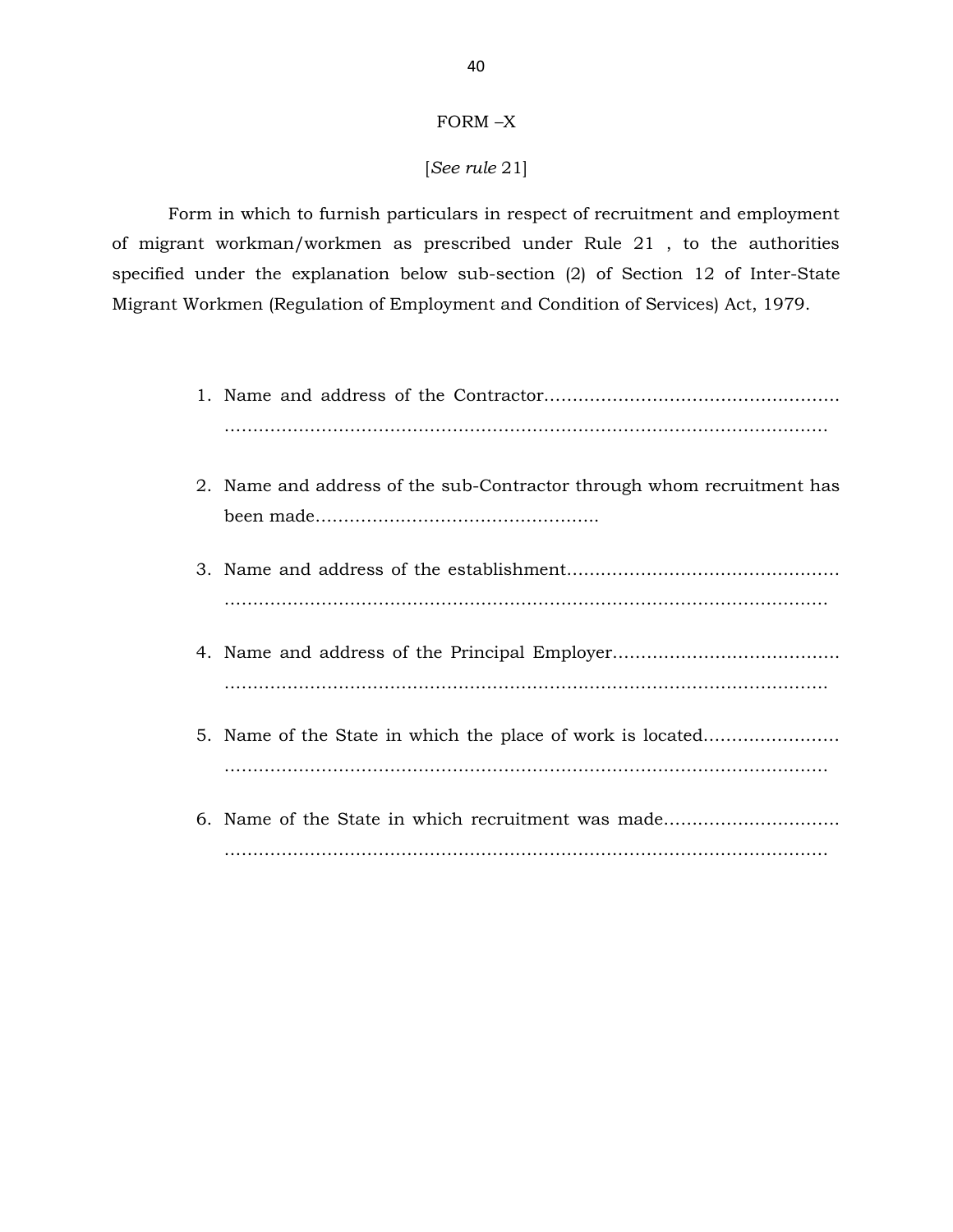| $\overline{a}$<br>Serial | workmen<br>migrant<br>$\rm ^{6}$<br>Name | Name<br>Fathers/Husband's | Sex | Age | Address<br>$Home$<br>Permanent | family<br>workmen.<br>of his<br>lame of members o<br>accompanying the<br>Name | Age | Workman<br>$_{\rm the}$<br>$\mathtt{c}$<br>relationship<br>Their | ð<br>workman<br>next<br>the<br>$_{\rm 50}$<br>migrant<br>address<br>the<br>and<br>$\sigma$<br>kind<br>Name | Ξ.<br>of residence i<br>State.<br>Home<br>address<br>the<br>and<br>Place | of displacement allowance<br>paid<br>Amount | nt of outward journey<br>allowance paid<br>Amount | Amount of wages for outward<br>journey period paid | $b$ e<br>$\mathtt{S}$<br>of job required<br>performed.<br>ture<br>$\overline{\mathbf{a}}$ | of recruitment<br>Date | employment<br>$_{\rm 50}$<br>Date | other<br>of rates of wages and<br>allowances payable<br>Details | of employment<br>of contract<br>Period | conditions<br>service<br>other<br>ЪÇ<br>Details | Remarks. |
|--------------------------|------------------------------------------|---------------------------|-----|-----|--------------------------------|-------------------------------------------------------------------------------|-----|------------------------------------------------------------------|------------------------------------------------------------------------------------------------------------|--------------------------------------------------------------------------|---------------------------------------------|---------------------------------------------------|----------------------------------------------------|-------------------------------------------------------------------------------------------|------------------------|-----------------------------------|-----------------------------------------------------------------|----------------------------------------|-------------------------------------------------|----------|
|                          | 2                                        | 3                         | 4   | 5   | 6                              | $\overline{ }$                                                                | 8   | 9                                                                | 10                                                                                                         | 11                                                                       | 12                                          | 13                                                | 14                                                 | 15                                                                                        | 16                     | 17                                | 18                                                              | 19                                     | 20                                              | 21       |

### Signature of the Contractor or his authorized representative

Date……………………………

Submitted to

(1)…………………………………

…………………………………………

Special authority in the State in which migrant workman/workman/workmen is/are employed)

(2)………………………………. ……………………………….

(Specified authority in the Sate from which the migrant workman/workmen has/have been recruited)

Copy forwarded to …………………………….

(The Principal Employer)

Signature of the Contractor or his authorized representative

Date……………………………….

**Note:- In case where migrant workmen concerned have been recruited from more than one State ,separate returns shall be submitted is respect of each such State**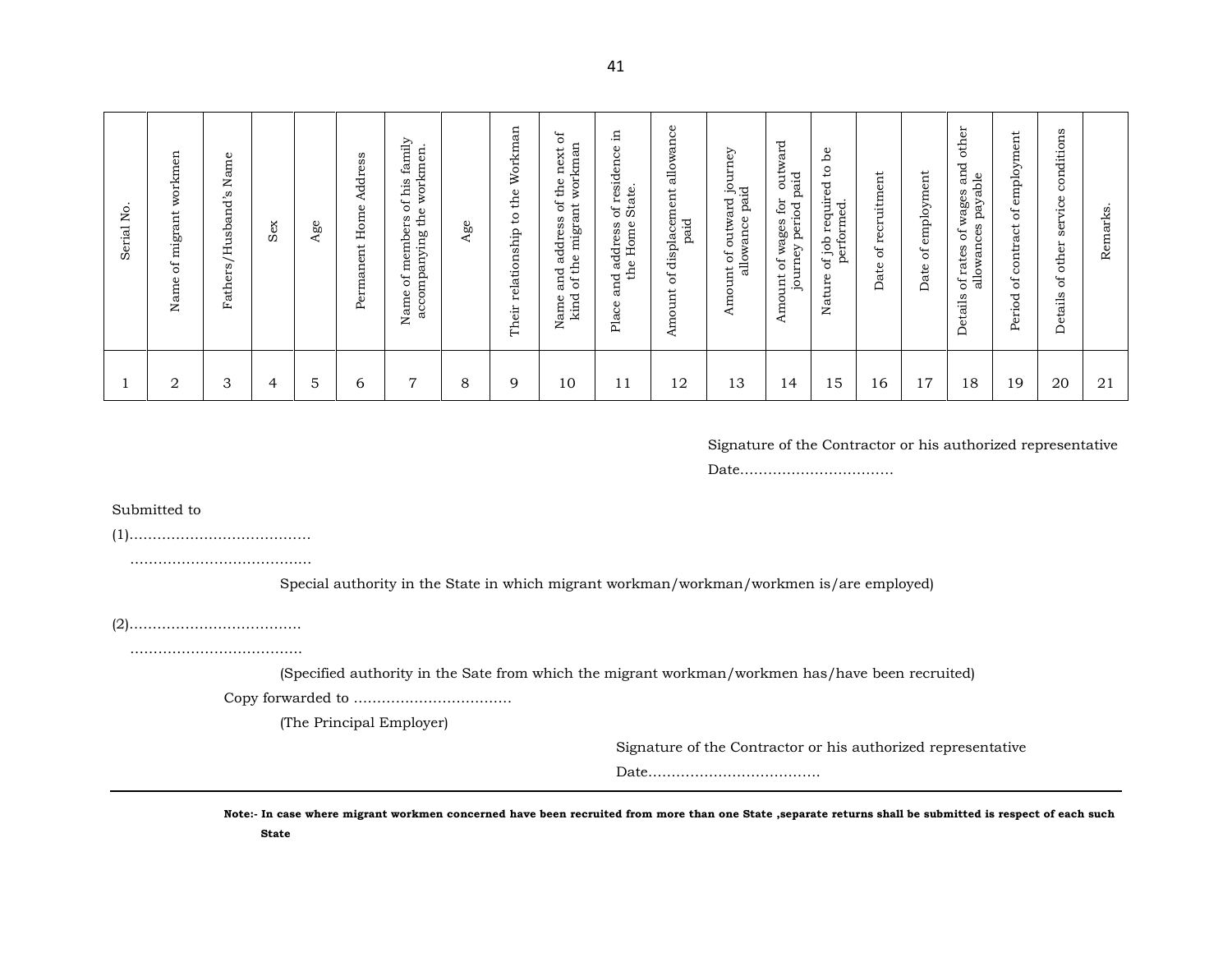### **FORM XI**

## **(***See* **Rule 24)**

[Return to be sent by the Contractor to the authorities specified under explanation below sub-section 2) Section 12 of Inter-State Migrant Workmen (Regulation of Employment and Conditions of Service) Act, 1979]

| turn to be sent by the Contractor to the authorities specified under explanation below sub-section 2) Section 12 of Inter-State Migrant<br>Regulation of Employment and Conditions of Service) Act, 1979] |  |
|-----------------------------------------------------------------------------------------------------------------------------------------------------------------------------------------------------------|--|
|                                                                                                                                                                                                           |  |
|                                                                                                                                                                                                           |  |
|                                                                                                                                                                                                           |  |
|                                                                                                                                                                                                           |  |
|                                                                                                                                                                                                           |  |
|                                                                                                                                                                                                           |  |
|                                                                                                                                                                                                           |  |
|                                                                                                                                                                                                           |  |

| No.<br>Ser. | of migrant workmen<br>Name | /Husband's name<br>Father's | Sex | Designation | Age | indicating<br>e address<br>State<br>Permanent Home<br>the | family<br>workmen<br>of his<br>the<br>of member<br>accompanying<br>Name | Age | men<br>ork<br>Ř<br>$\,$ the<br>with<br>relationship<br>Their | 日.<br>address of residence<br>State<br>House<br>Place and | Date of employment. |  |
|-------------|----------------------------|-----------------------------|-----|-------------|-----|-----------------------------------------------------------|-------------------------------------------------------------------------|-----|--------------------------------------------------------------|-----------------------------------------------------------|---------------------|--|
|             | $\boldsymbol{2}$           | $\sqrt{3}$                  | 4   | $\mathbf 5$ | 6   | $\overline{7}$                                            | 8                                                                       | 9   | 10                                                           | 11                                                        | 12                  |  |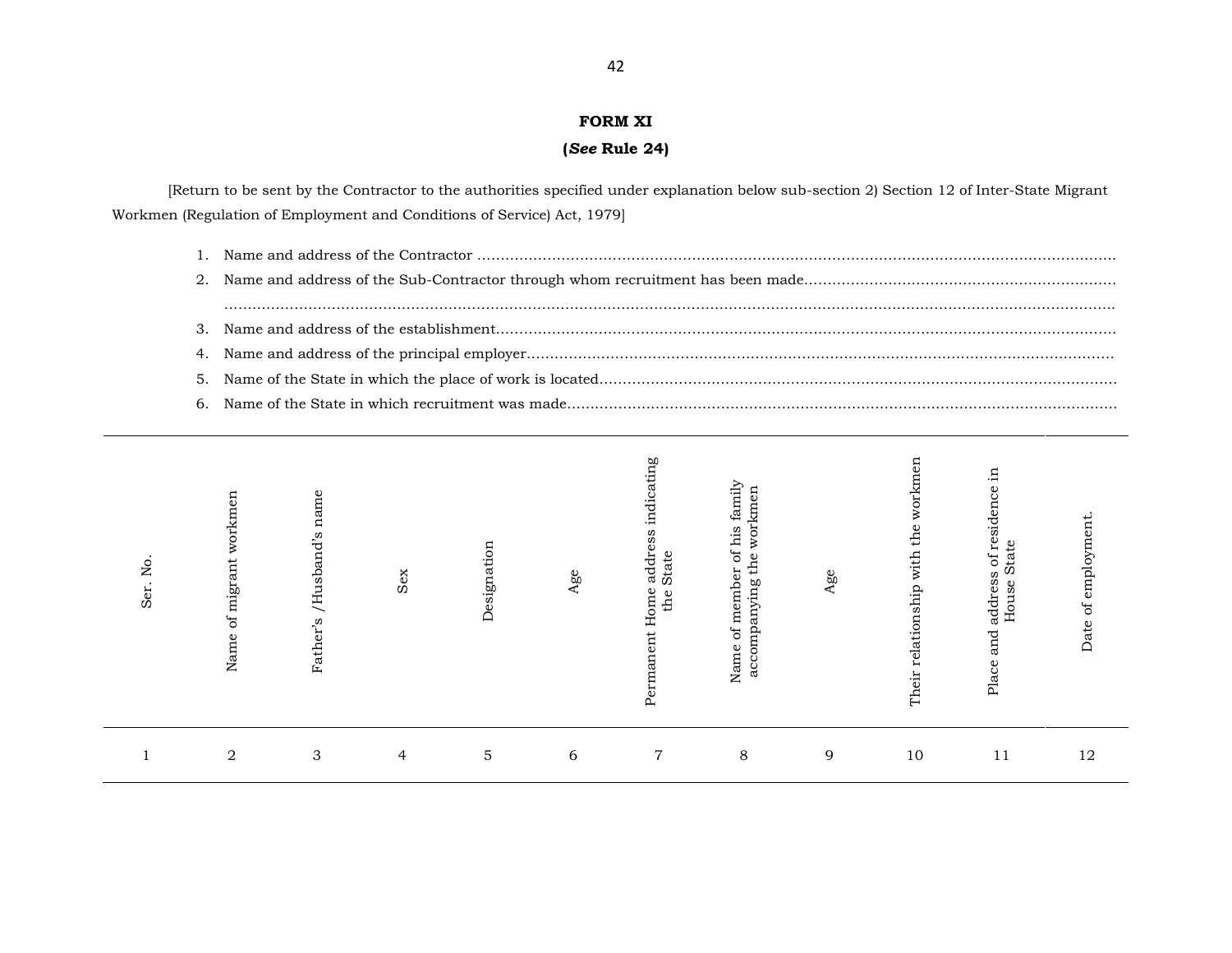| employed<br>$\mathtt{S}$<br>ceased<br>on which<br>Dates | worked<br>Total days | other<br>and<br>paid<br>wages<br>allowance<br>$\overline{\textbf{S}}$<br>etails of rates<br>Á | paid.<br>mount of displacement allowance<br>⋖ | allowances<br>paid<br>outward journey<br>journey<br>outward.<br>$\operatorname{for}$<br>wages<br>$_{\rm of}$<br>Amount<br>and | allowances<br>journey<br>journey<br>return<br>wages for<br>return.<br>ЪÇ<br>Amount<br>an, | Total wages paid | other<br>and<br>etails of compensation<br>allowances<br><b>△</b> | ,if any.<br>Amount of deduction | paid.<br>if any $\,$<br>Amount of advance, | ಕ<br>recor<br>$\operatorname{if\, any}$<br>of advance,<br>Amount | arks<br><b>Rema</b> |  |
|---------------------------------------------------------|----------------------|-----------------------------------------------------------------------------------------------|-----------------------------------------------|-------------------------------------------------------------------------------------------------------------------------------|-------------------------------------------------------------------------------------------|------------------|------------------------------------------------------------------|---------------------------------|--------------------------------------------|------------------------------------------------------------------|---------------------|--|
| 13                                                      | 14                   | 15                                                                                            | 16                                            | 17                                                                                                                            | 18                                                                                        | 19               | $20\,$                                                           | 21                              | 22                                         | 23                                                               | 24                  |  |

### **DECLARATION**

I/We hereby declared that all wages, other dues including displacement allowances outward return journeys allowances and wages for journeys period payable of migrant workman/workmen names above and employed by me us have been paid by me/us to him/them.

|                                                                                                   | Signature of the Contractor of his authorized representative.                              |  |  |  |  |  |  |  |  |  |  |
|---------------------------------------------------------------------------------------------------|--------------------------------------------------------------------------------------------|--|--|--|--|--|--|--|--|--|--|
|                                                                                                   |                                                                                            |  |  |  |  |  |  |  |  |  |  |
| Submitted to-                                                                                     |                                                                                            |  |  |  |  |  |  |  |  |  |  |
|                                                                                                   |                                                                                            |  |  |  |  |  |  |  |  |  |  |
| (Specified authority in the State in which migrant workman/workmen is/are employed/.              |                                                                                            |  |  |  |  |  |  |  |  |  |  |
| (Specified authority in the State from which the migrant workman/workmen has/have been recruited) |                                                                                            |  |  |  |  |  |  |  |  |  |  |
|                                                                                                   | (The principal Employer).<br>Signature of the Contractor of his authorized representative. |  |  |  |  |  |  |  |  |  |  |

**Note: - In case where migrant workmen concerned have been recruited from more than one State separate returning shall be submitted in respect of each such State.**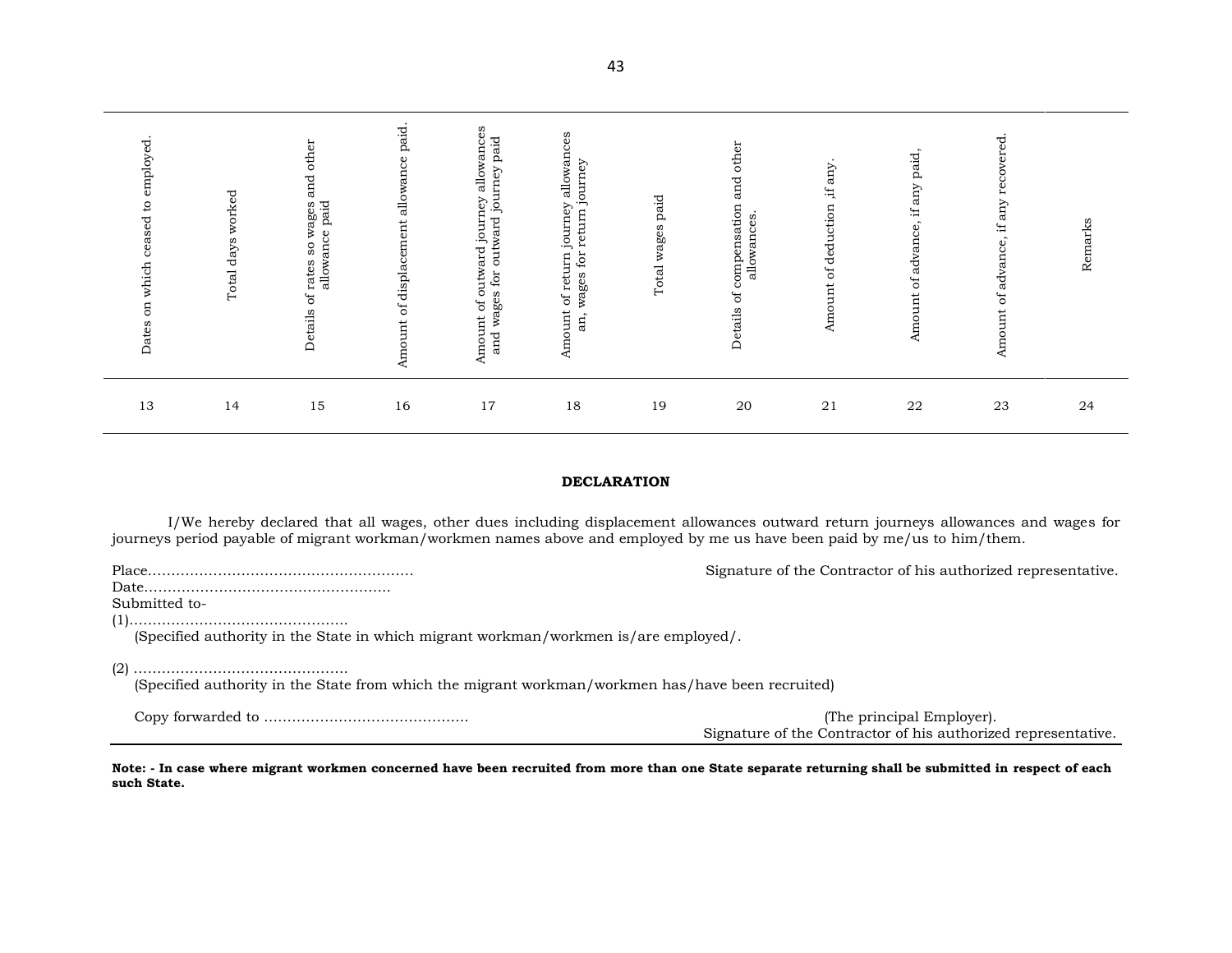## **FORM – XIII (***See* **Rule (44))**

## **Register of Workman Employed by Contractor**

| Name and address of establishment in/under which |  |  |  |  |  |
|--------------------------------------------------|--|--|--|--|--|
|                                                  |  |  |  |  |  |
| Name and address of Principal Employer           |  |  |  |  |  |

| $\bullet$<br>Serial No | of migrant<br>workmen<br>surname<br>and<br>Name | Sex<br>and<br>Age | /Husband's name<br>Father's | /designation<br>of employment<br>Nature | ∼<br>of migrant<br>1 Me Tehsil<br>Taluk and District<br>and Me'<br>Address<br>villages<br>Permanent<br>workman | address indicating<br>State<br>Permanent Home<br>the | Address<br>Local | employment<br>of commencement of<br>Date | employment.<br>$\rm ^{6}$<br>of termination<br>Date | Reason for termination | Remarks |  |
|------------------------|-------------------------------------------------|-------------------|-----------------------------|-----------------------------------------|----------------------------------------------------------------------------------------------------------------|------------------------------------------------------|------------------|------------------------------------------|-----------------------------------------------------|------------------------|---------|--|
|                        | 2                                               | 3                 | $\overline{4}$              | $\mathbf 5$                             | 6                                                                                                              | $\overline{7}$                                       | 8                | 9                                        | 10                                                  | 11                     | 12      |  |

Signature of Contractor or his authorised

representative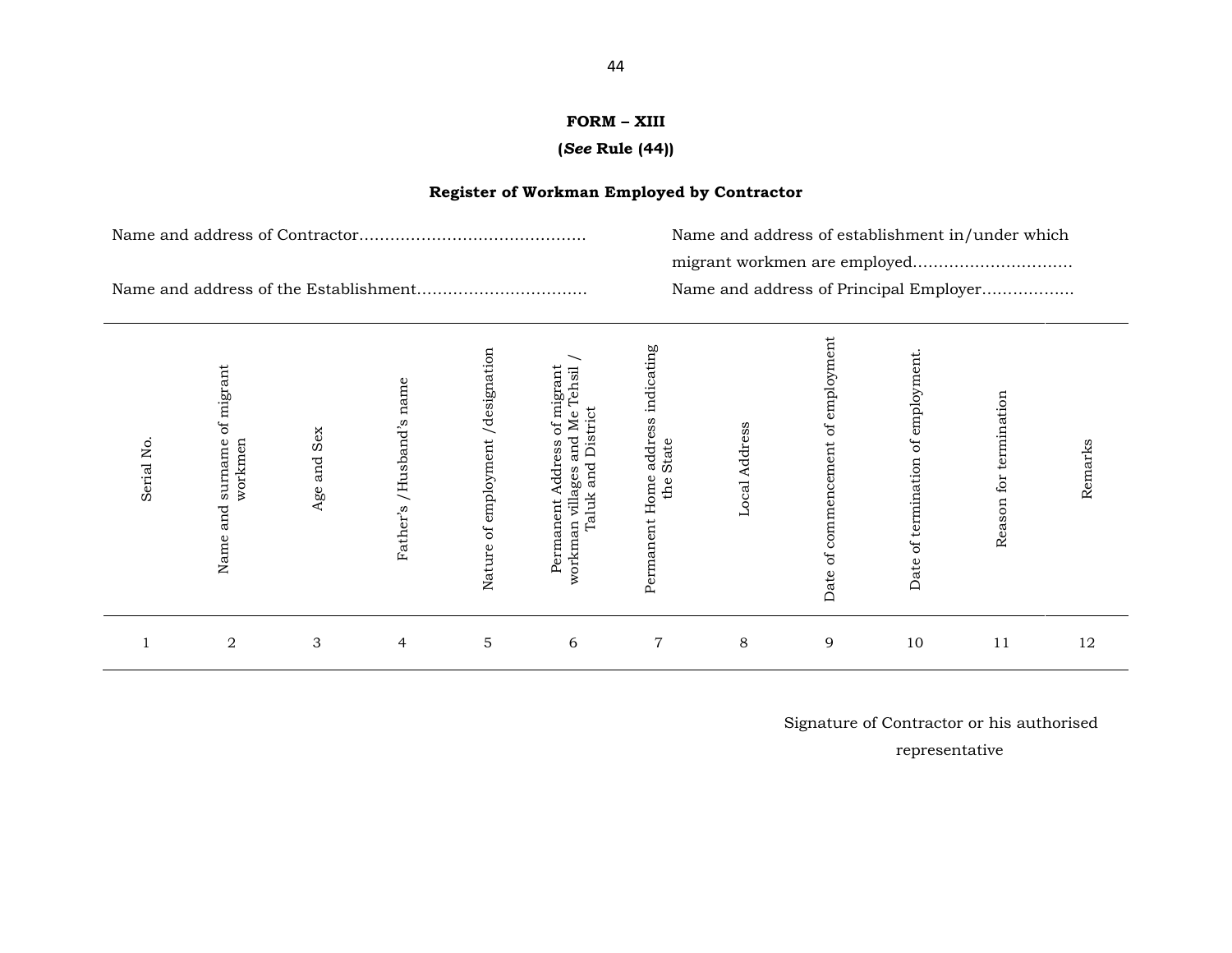## **FORM – XII**

### **(***See* **Rule (43))**

### **Register of Contractor**

Register of Contractor<br>(1) Name and address of the Principal Employees ……………………………………………………………………………………… (2) Name and address of the establishment…………………………………………………………………………………………………………..

| Sl No. | Name and address of<br>Contractor | Name of work on<br>contract | Location of<br>contract work | Period of contract<br>Plan<br>To | Maximum No. of migrant<br>workmen employed by<br>contractor |
|--------|-----------------------------------|-----------------------------|------------------------------|----------------------------------|-------------------------------------------------------------|
|        | $\mathbf{2}$                      | З                           | 4                            | 5                                | 6                                                           |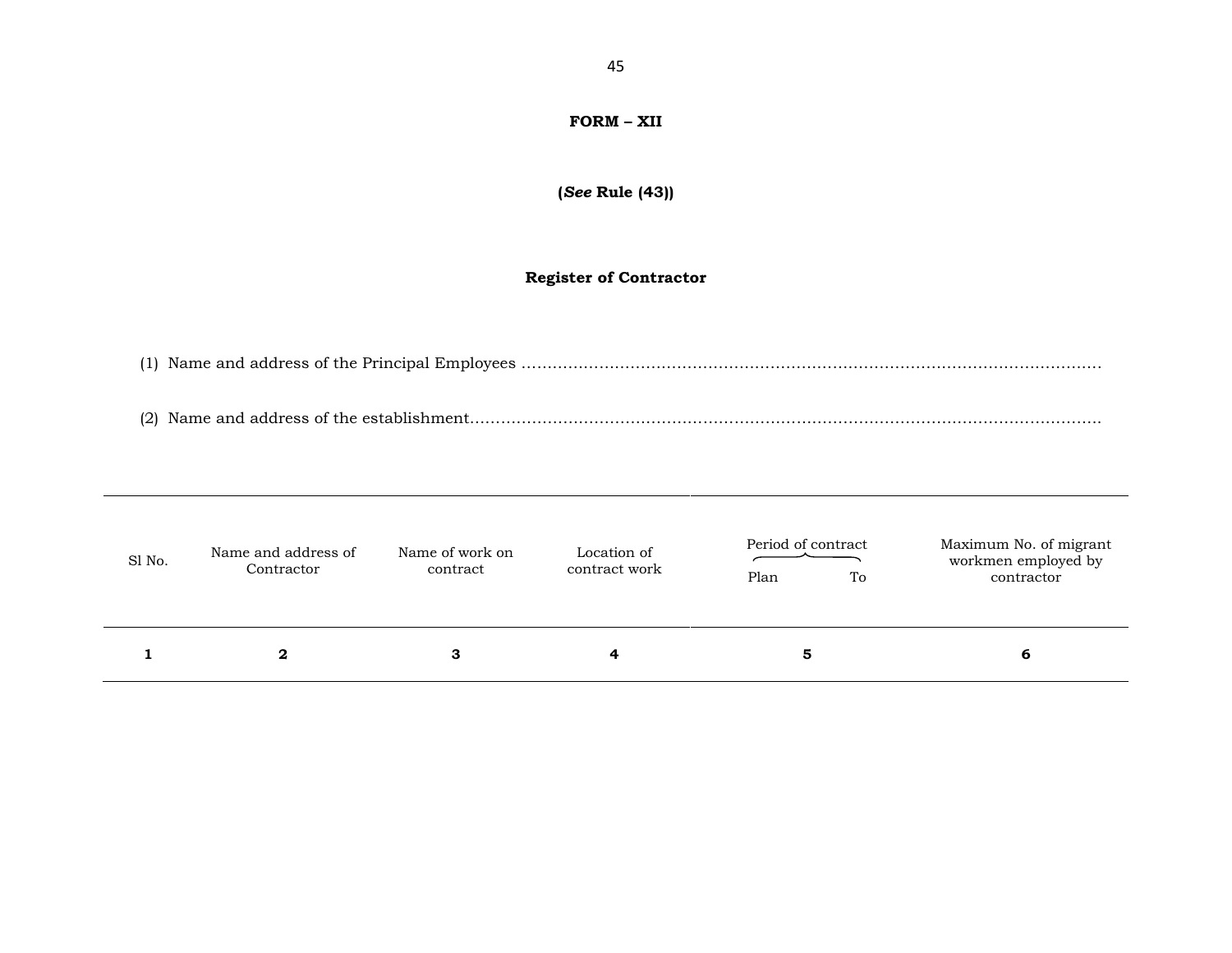## **FORM XIV**

## **(***See* **rule 45)**

## FORM XIV<br>(*See* rule 45)<br>Service Certificate

| Name and address of establishment in/under which migrant |
|----------------------------------------------------------|
|                                                          |
|                                                          |
|                                                          |
|                                                          |
|                                                          |

| Sl No. | Total period for<br>From | Tea | Nature of work<br>done | Rate of wages) with particulars of unit<br>in case of price | Remarks |
|--------|--------------------------|-----|------------------------|-------------------------------------------------------------|---------|
|        | 2                        | з   |                        | 5                                                           | O       |

Signature of Controller or his authorized representative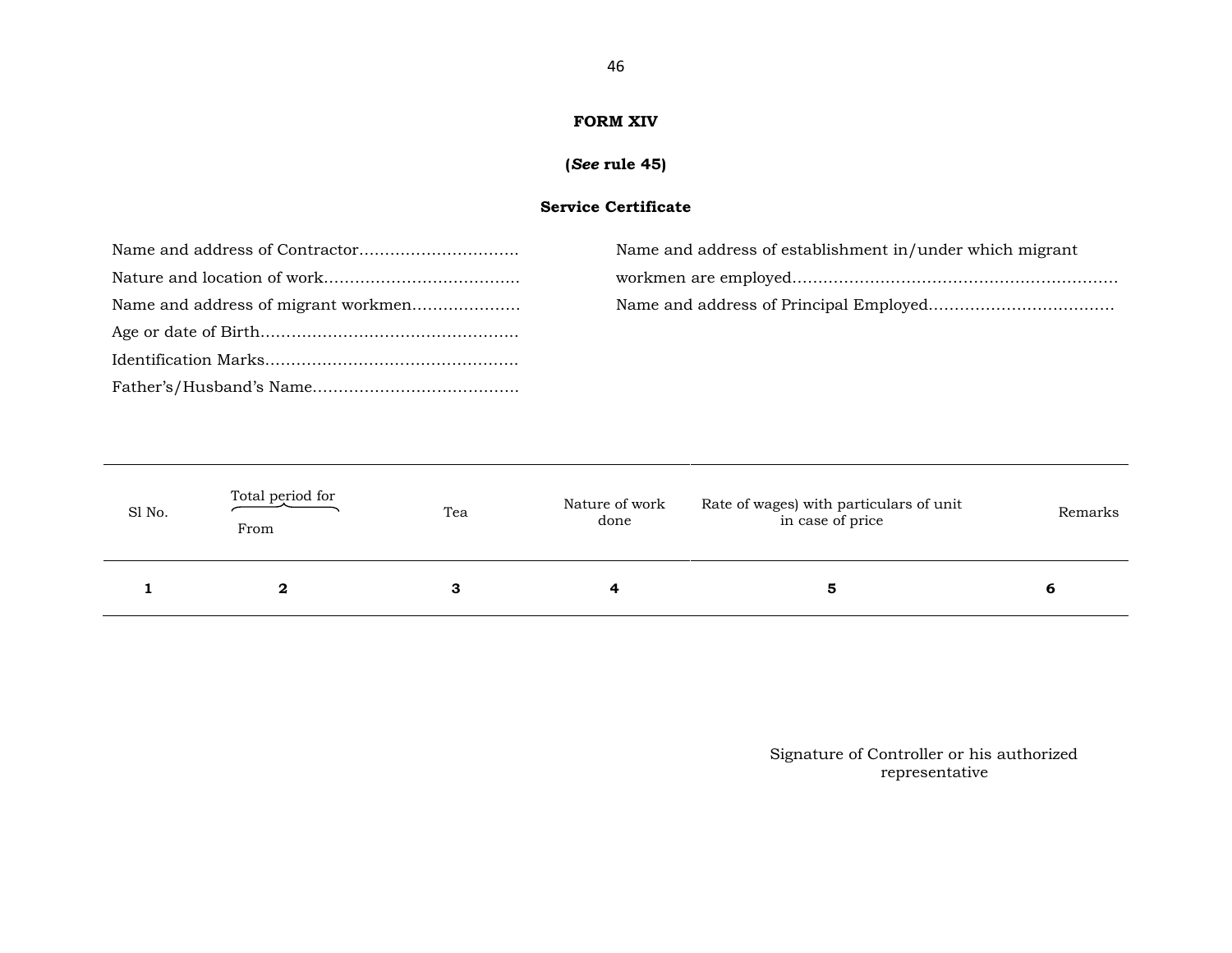### **FORM XV**

### **(***See* **rule 46)**

**Displacement and outward journey allowance sheet** Name and address of the Contractor………………………. Name and address of establishment…………………………… Name and address of the Principal Employer……………. Month and year………………………………………………………

| $\overline{\mathsf{z}}$<br>Serial | Name of migrant workmen | name<br>/Husband's<br>Father's | indicating the<br>address<br>State<br>Permanent home | of member f his family<br>workmen<br>accompanying the<br>Name | Age | workmen<br>with<br>Relationship | Place<br>Ħ.<br>residence<br>State<br>home<br>đ<br>address<br>the<br>and<br>Name | Designation | wages<br>ď<br>Rate | month<br>per<br>Wages | Place of recruitment | address indicating<br>the State.<br>with<br>of work<br>Place | $\mathtt{c}_1$<br>nearest<br>residence<br>station Bus Stand<br>the place or residen<br>Railway | $\mathbf{c}$<br>s Stand nearest t<br>cf work<br><b>Station Bus</b><br>place<br>the<br>Railway |
|-----------------------------------|-------------------------|--------------------------------|------------------------------------------------------|---------------------------------------------------------------|-----|---------------------------------|---------------------------------------------------------------------------------|-------------|--------------------|-----------------------|----------------------|--------------------------------------------------------------|------------------------------------------------------------------------------------------------|-----------------------------------------------------------------------------------------------|
|                                   | $\overline{a}$          | 3                              | $\overline{4}$                                       | $\overline{5}$                                                | 6   | $\overline{7}$                  | $\,8\,$                                                                         | 9           | 10                 | 11                    | 12                   | 13                                                           | 14                                                                                             | 15                                                                                            |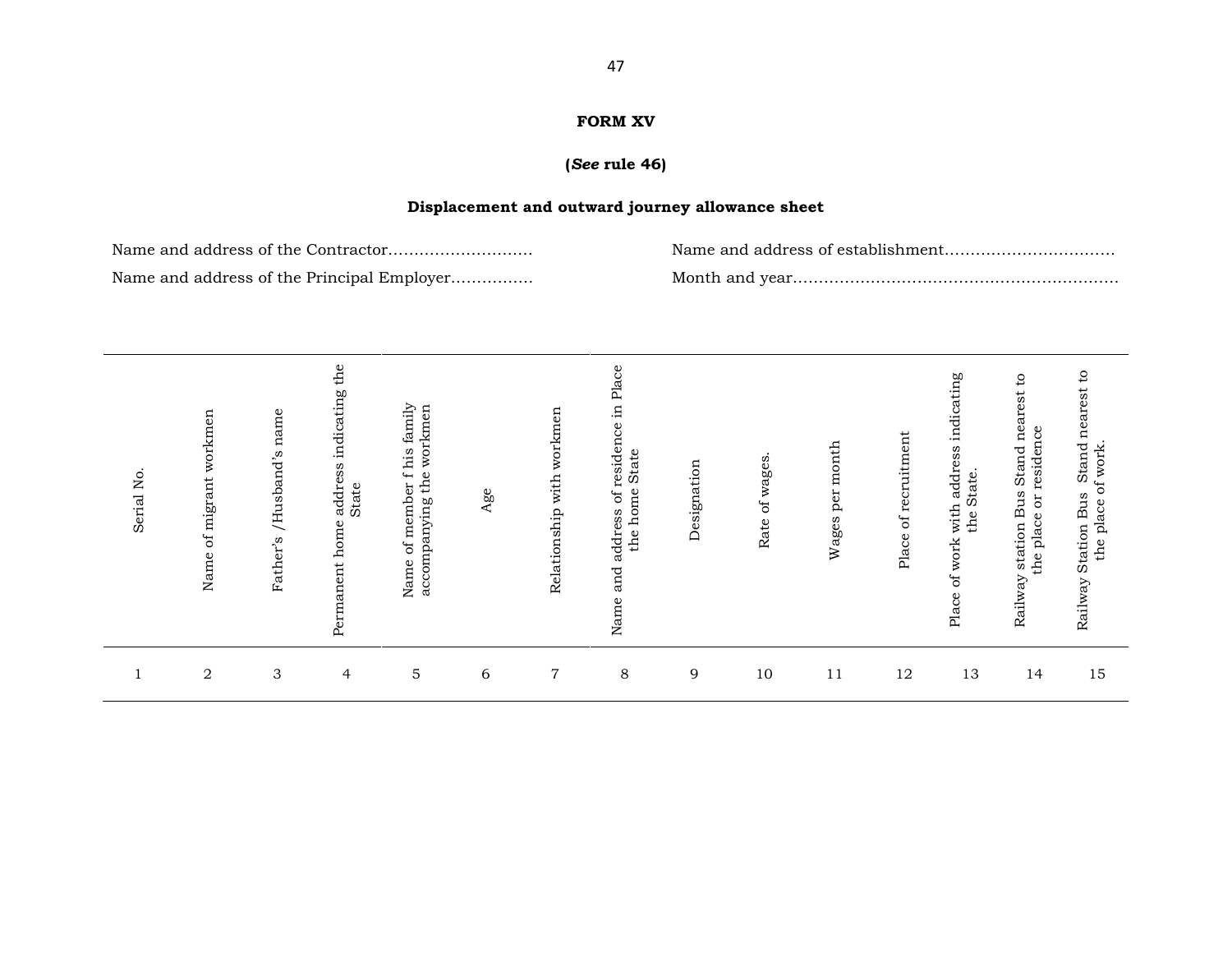| e of Commencement of journey the place of residence<br>Date and time<br>from | and time of arrival at the place<br>of work.<br>Expected date | ъÓ<br>Details modes of Journeys from the place<br>residence in the home State of work. | Amount of Bus fare and/of second Class train fare and/or other journey expenses separately as per the modes of journey indicated Col.15. | Total amounts indicated in Col.16 | Amount of displacement allowance<br>₹. P. | allowance<br>Amount of outward journey | outward journey/period<br>$_{\rm fof}$<br>Wages | amount paid<br>Total | Date on which paid | Signature or thumb impression of the migrant | $\rm ^{6}$<br>and time of arrival at the place<br>work.<br>Actual date | wages for outward journey if payable<br>Balance | wages<br>balance<br>indicated in Col. 25<br>of payment of the<br>Date | Signature or thump impression of the migrant<br>workman. | Remarks |  |
|------------------------------------------------------------------------------|---------------------------------------------------------------|----------------------------------------------------------------------------------------|------------------------------------------------------------------------------------------------------------------------------------------|-----------------------------------|-------------------------------------------|----------------------------------------|-------------------------------------------------|----------------------|--------------------|----------------------------------------------|------------------------------------------------------------------------|-------------------------------------------------|-----------------------------------------------------------------------|----------------------------------------------------------|---------|--|
| 16                                                                           | 17                                                            | 18                                                                                     | 19                                                                                                                                       | 20                                | 21                                        | 22                                     | 23                                              | 24                   | 25                 | 26                                           | 27                                                                     | 28                                              | 29                                                                    | 30                                                       | 31      |  |

**Note –** Indicate separately different mode of journeys. Entries are to be made against each individual migrant workman.

Signature of the Contractor or his authorized Representative

Date………………………………..

48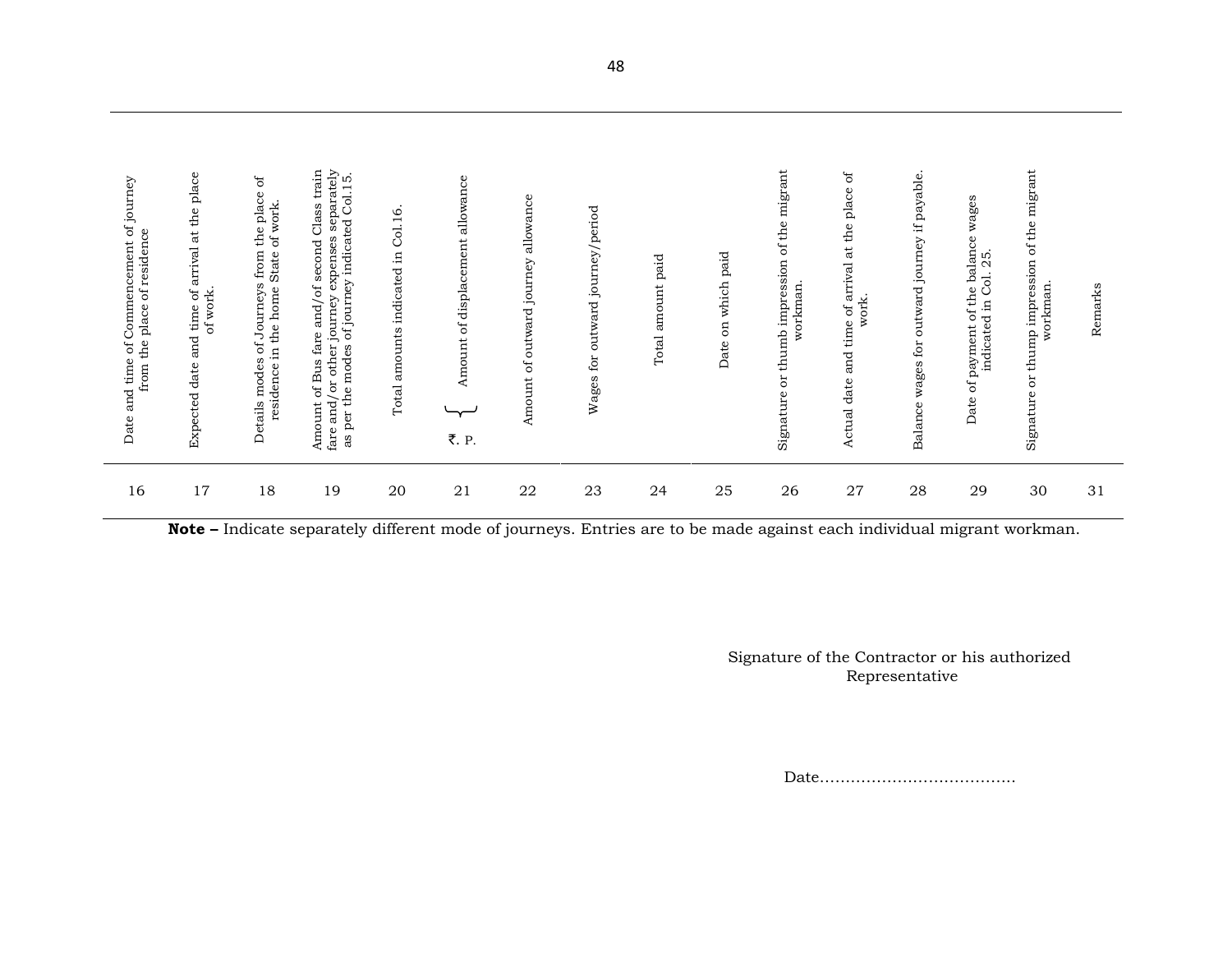### **FORM XVI**

### **(***See* **rule 46)**

### **Return Journey Allowance Register**

Name and address of the Contractor Name and Address of the Establishment

Name and Address of the Principal Employer\_\_\_\_\_\_\_\_\_\_\_\_\_\_\_\_\_\_\_\_\_\_\_\_\_ Month and year\_\_\_\_\_\_\_\_\_\_\_\_\_\_\_\_\_\_\_\_\_\_\_\_\_\_\_\_

| Serial No.   | Name of the migrant workman | /Husband's name<br>Father's | Address indicating the<br>State<br>Permanent Home | Place and address of residence in the home<br>State | Designation | family accompanying<br>the workman.<br>of his<br>Name of member | Age     | workman<br>Their Relationship with eh | Rate of wages | ${\rm work}$<br>Place of | of work<br>Station bus place<br>Railway | Railway Station bus stand nearest to the<br>place of residence in the home State.<br>place |
|--------------|-----------------------------|-----------------------------|---------------------------------------------------|-----------------------------------------------------|-------------|-----------------------------------------------------------------|---------|---------------------------------------|---------------|--------------------------|-----------------------------------------|--------------------------------------------------------------------------------------------|
| $\mathbf{1}$ | $\,2$                       | 3                           | $\overline{4}$                                    | $\mathbf 5$                                         | $\sqrt{6}$  | $\boldsymbol{7}$                                                | $\,8\,$ | 9                                     | 10            | 11                       | 12                                      | 13                                                                                         |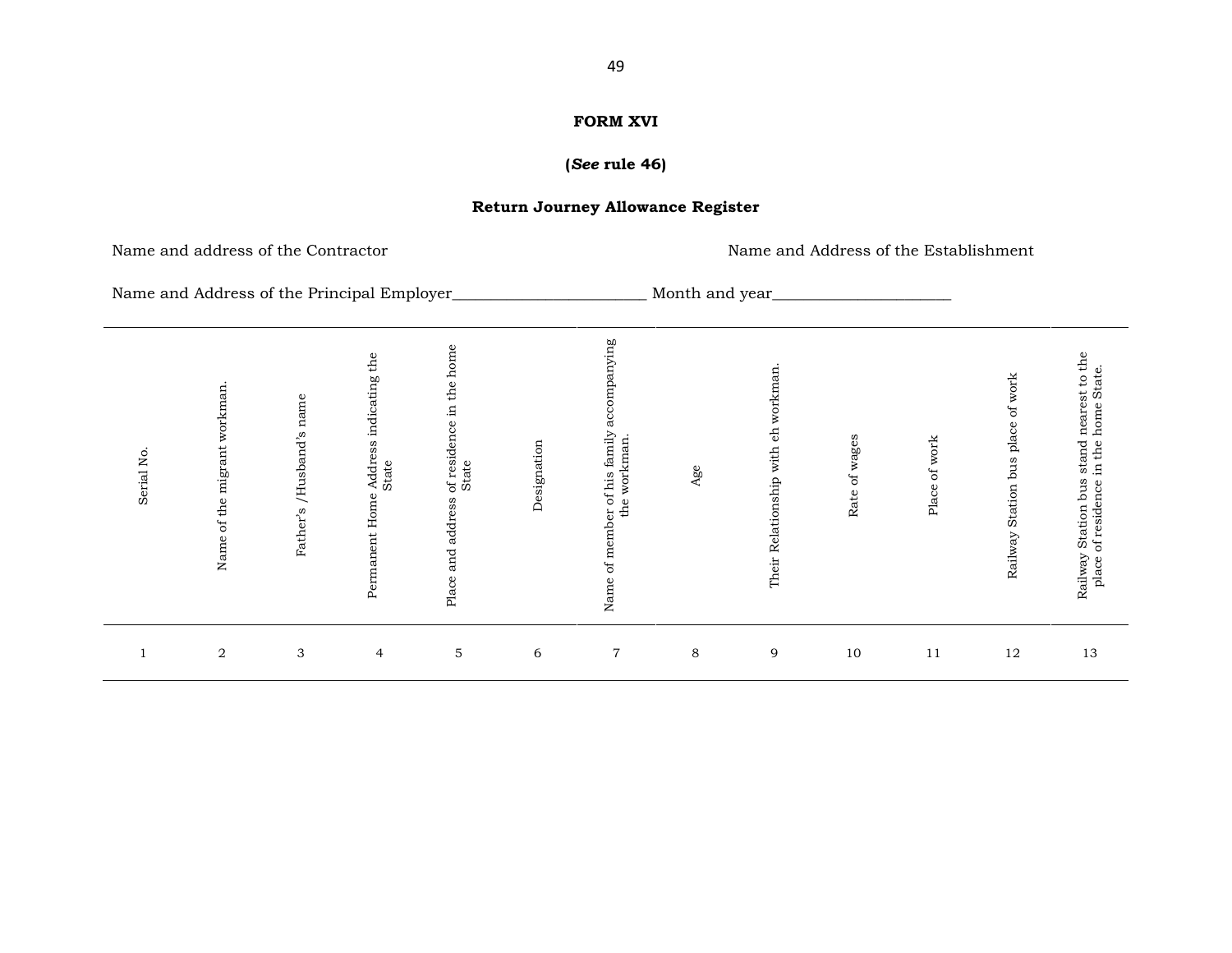| 23<br>22                                                                                                          | 21                   | 20                                    | 19                                         | 18                                                            | 17                                                                                                                                                                                                                                      | 16                                                                                                                                                      | 15                                                                                                                             | 14                                                                                                     |
|-------------------------------------------------------------------------------------------------------------------|----------------------|---------------------------------------|--------------------------------------------|---------------------------------------------------------------|-----------------------------------------------------------------------------------------------------------------------------------------------------------------------------------------------------------------------------------------|---------------------------------------------------------------------------------------------------------------------------------------------------------|--------------------------------------------------------------------------------------------------------------------------------|--------------------------------------------------------------------------------------------------------|
| the<br>ЪÇ<br>impression<br>paid<br>workman<br>which<br>or thumb<br>migrant<br>$\overline{a}$<br>Date<br>Signature | paid<br>Total amount | return journey period<br>for<br>Wages | allowance<br>return journey<br>đ<br>Amount | $\overline{4}$<br>ತ<br>indicated in<br>amount<br><b>Total</b> | train<br>ney<br>jour<br>expenses<br>class<br>$\sigma$<br>second<br>modes<br>Col.13<br>journey<br>expected<br>ð<br>Ħ.<br>and/<br>other<br>indicated<br>${\rm fare}$<br>per<br>ðr<br>of bus<br>as<br>and/<br>separately<br>Amount<br>fare | place of<br>State.<br>home<br>$_{\rm the}$<br>of journey from<br>residence in the<br>modes<br>$\rm ^{6}$<br>place<br>Expected<br>$\mathfrak{S}$<br>work | the<br>$\overleftrightarrow{\mathrm{a}}$<br>arrival<br>State.<br>ЪP<br>in home<br>time<br>and<br>residence<br>date<br>Expected | of journey<br>commencement<br>work.<br>ď<br>place<br>the<br>$5^{\circ}$<br>from<br>time<br>and<br>Date |

Signature of the Contractor or his authorized Representative

Date………………………………..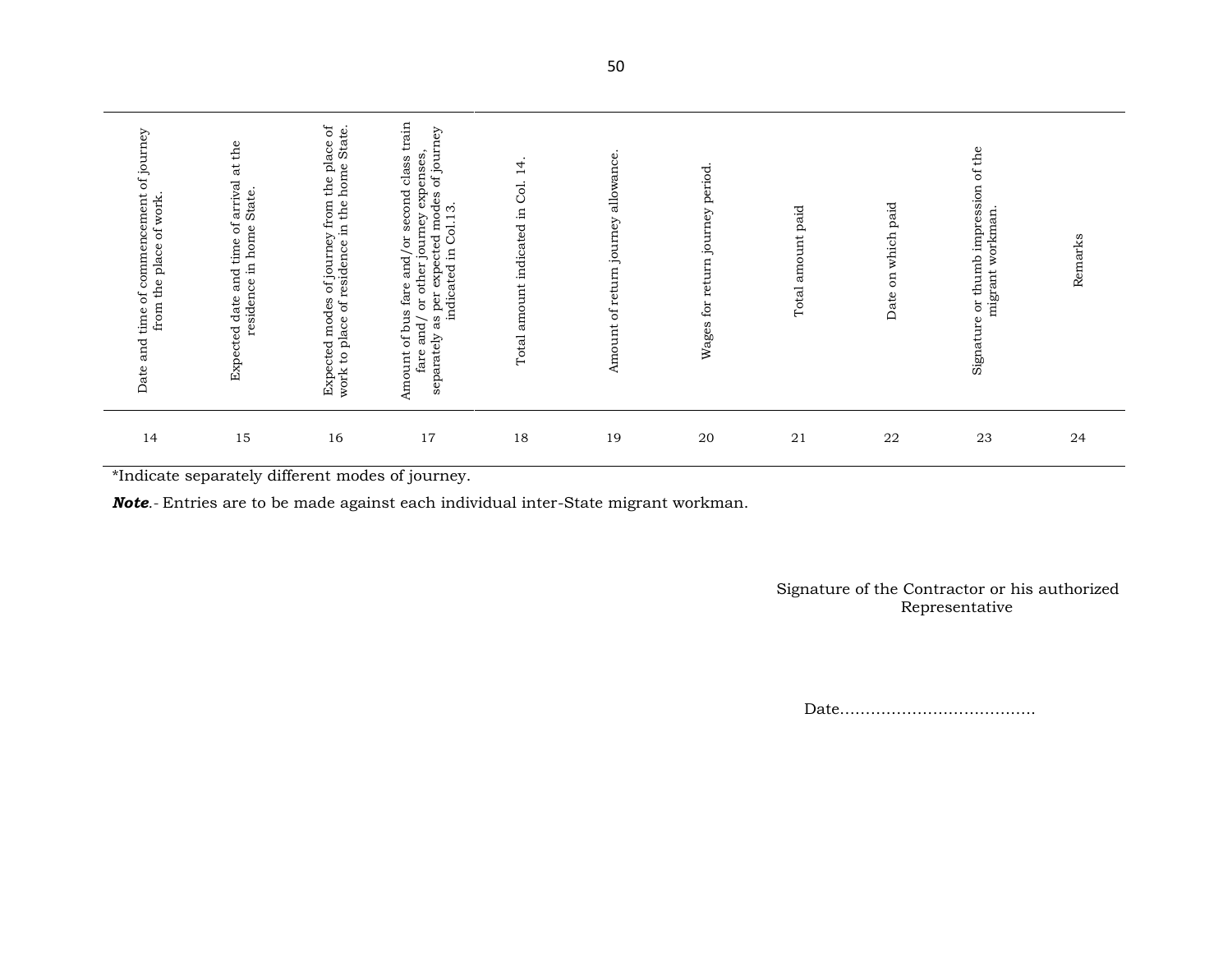## **FORM XVII**

## **(***See* **Rule 47 (2) (a))**

## **Muster Roll**

|                                    | (See Rule 47 (2) (a)) |                                                                         |
|------------------------------------|-----------------------|-------------------------------------------------------------------------|
|                                    | <b>Muster Roll</b>    |                                                                         |
| Name and address of the Contractor |                       | Name and address of establishment<br>in/under which migrant workmen are |
| Nature and Location of work        | $\cdots$              | Name and address of<br>principal                                        |

| S1. | Name of migrant | Father's/Husband's | <b>Sex</b> |   |                |              |   |                          | <b>Remarks</b> |
|-----|-----------------|--------------------|------------|---|----------------|--------------|---|--------------------------|----------------|
| No. | workman         | name               |            |   |                | <b>Dates</b> |   |                          |                |
|     |                 |                    |            |   | $\overline{2}$ | 3            | 4 | $5^{\circ}$              |                |
|     |                 | З                  | 4          | 5 | $6^{\circ}$    | 7 8          |   | $\overline{\phantom{a}}$ | 10             |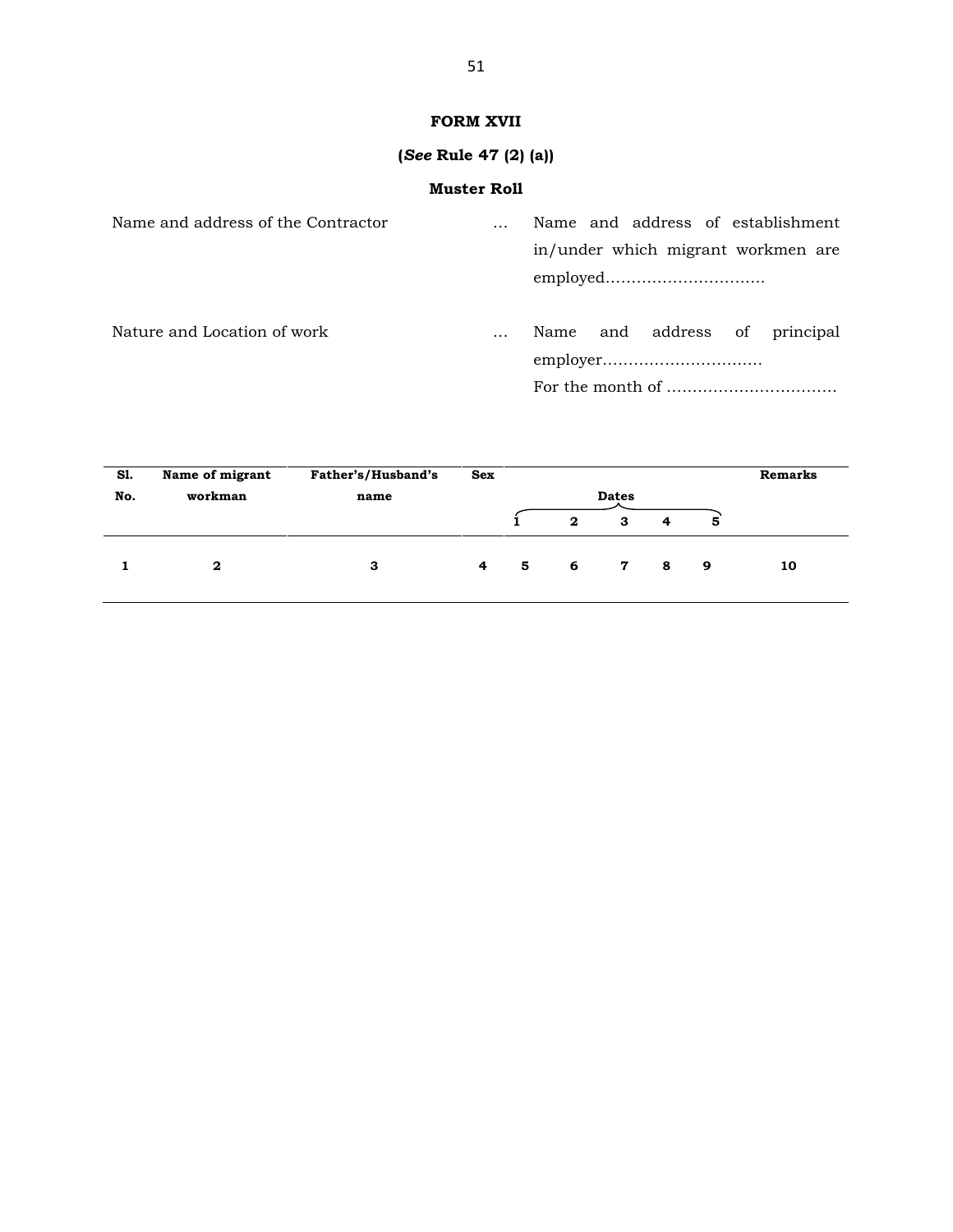### **FORM XVIII**

**(***See* **Rule 42 (2) (a))**

### **Register of Wages**

Name and Address of Contractor……………………………………………….Name and Address of Establishment in/under which the migrant workmen are employed of…………………………….. Name and Address of Principal…………………..

Nature and Location of work……………………………………………………………………………………………………………………………….

Employer………………………………………………

|            |                                                                   |                                                      |                                        |                          |                                |                                                     |                 | Amount of wages earned |          |                                                                                          |       |                                                              |                    |                                                                 |                                                                             |
|------------|-------------------------------------------------------------------|------------------------------------------------------|----------------------------------------|--------------------------|--------------------------------|-----------------------------------------------------|-----------------|------------------------|----------|------------------------------------------------------------------------------------------|-------|--------------------------------------------------------------|--------------------|-----------------------------------------------------------------|-----------------------------------------------------------------------------|
| Serial No. | workman.<br>migrant<br>-State<br>Inter-<br>$\mathfrak{b}$<br>Name | workman<br>ЪÇ<br>register<br>the<br>Ę.<br>Serial No. | work<br>$\sigma$<br>Designation/nature | worked<br>of days<br>No. | work done<br>$\sigma$<br>Units | rate<br>Ō<br>wages/pi<br>$\rm ^{6}$<br>ate<br>Daily | wages<br>Basics | Allowance<br>Dearness  | Overtime | ЪÇ<br>(Nature<br>indicated)<br>payment<br>be<br>$\mathbf{c}$<br>cash<br>payment<br>Other | Total | nature)<br>paid<br><i>indicate</i><br>any<br>H.<br>Deduction | amount paid<br>No. | -State impression<br>of Inter<br>Thumb<br>Signature/<br>workman | authorized<br>his<br>$\rm 5$<br>of Contractor<br>representative<br>Initials |
|            | $\overline{2}$                                                    | 3                                                    | $\overline{4}$                         | 5                        | 6                              | $\overline{7}$                                      | 8               | 9                      | 10       | 11                                                                                       | 12    | 13                                                           | 14                 | 15                                                              | 16                                                                          |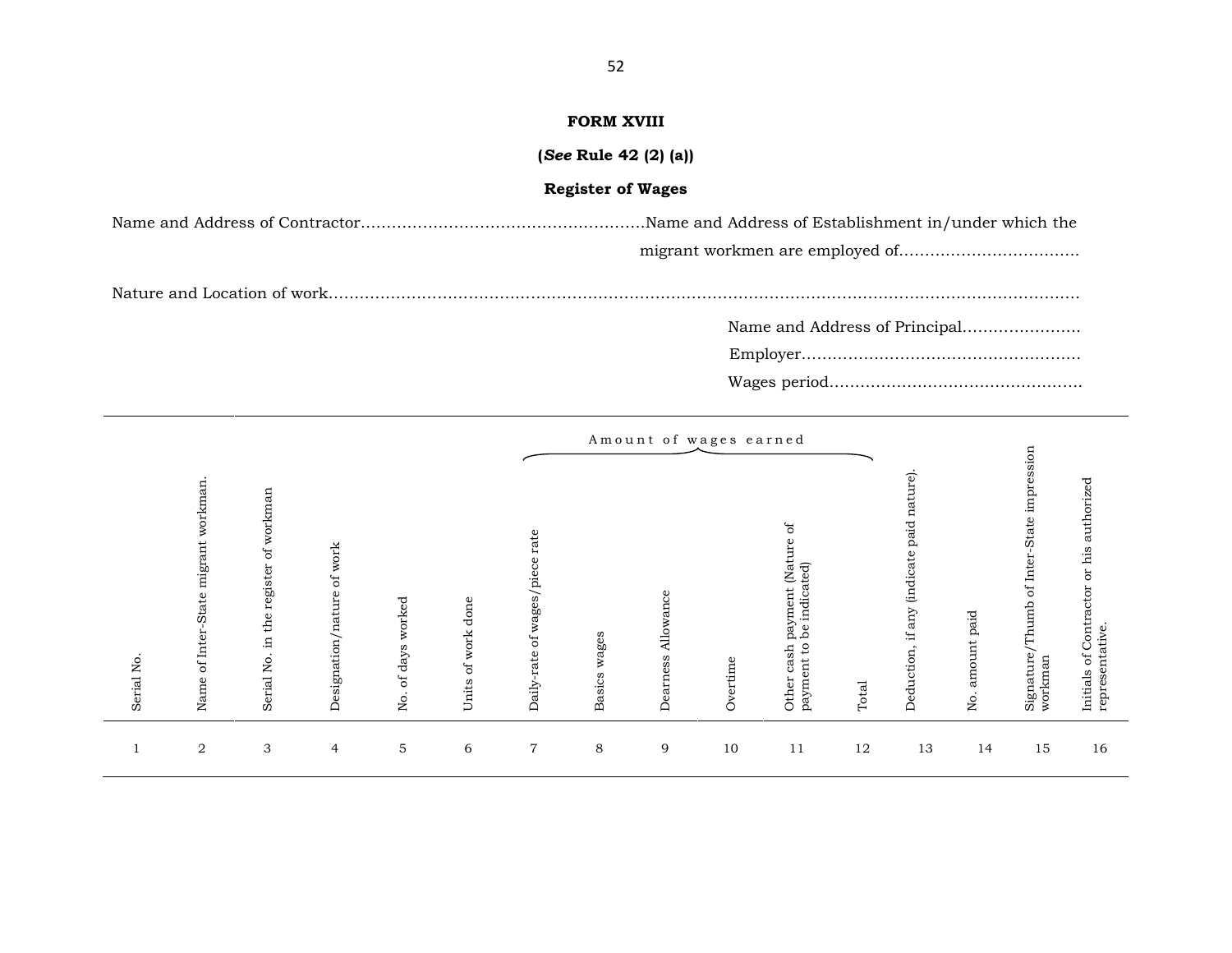## **FORM XIX**

## **(***See* **Rule 47 (2) (c)) Register of Deduction for damage or less**

| Name and Address of Establishment in/under     |
|------------------------------------------------|
| which inter-State migrant workman are employed |
|                                                |
| Name and Address of Principal Employer         |
|                                                |
|                                                |

| Serial No | workman<br>-State<br>of inter-<br>Name | name<br>Father's/Husband's | Ħ.<br>employm<br>Ъp<br>Designation/Nature | or loss<br>of damage<br>Particulars | or loss<br>of damage<br>Dates | workman<br>deduction<br>migrant<br>against<br>State<br>causes<br>inter-<br>showed<br>Whether | Name of person in whose presence<br>employees' explanation was heard. | Amount of deduction imposed | of installments<br>No. | Date of recovery<br>First installments | Last installment | Remarks |  |
|-----------|----------------------------------------|----------------------------|-------------------------------------------|-------------------------------------|-------------------------------|----------------------------------------------------------------------------------------------|-----------------------------------------------------------------------|-----------------------------|------------------------|----------------------------------------|------------------|---------|--|
|           | $\overline{a}$                         | 3                          | $\overline{4}$                            | 5                                   | 6                             | $\overline{7}$                                                                               | 8                                                                     | 9                           | 10                     | 11                                     | 12               | 13      |  |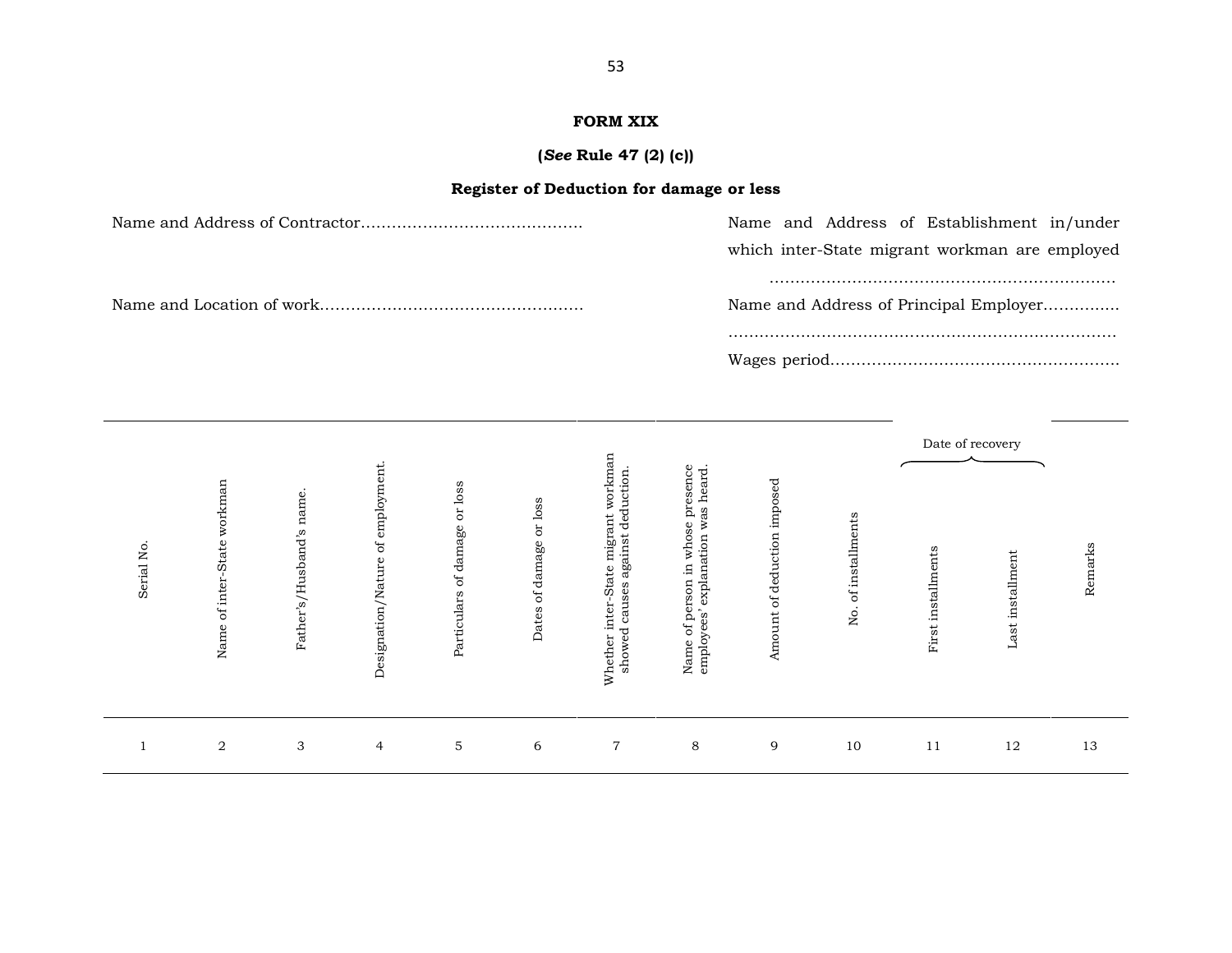### **FORM XX**

### **(***See* **Rule 47 (2) (c))**

### **Register of Deduction for damage or less** Name and Address of Contractor……………………………………. Name and Address of Establishment in/under which inter-State migrant workman are employed …………………………………………………………. Name and Location of work…………………………………………… Name and Address of Principal Employer………...... ………………………………………………………………… d's $\overline{\phantom{0}}$ eueo $\mathbf{y}$ d $\mathbf{a}$ otes $\overline{\phantom{0}}$ ns $\mathbf{p}$ ean e $\frac{3}{2}$ mء em $\mathbf{p}$ a $\mathbf{x}$  and  $\mathbf{y}$ mmemam e ay ddo $\rtimes$ ರ ಧ eeki rr $\mathbf{p}$ sN  $\overline{\phantom{0}}$  $\mathbf{p}$ eoenaoion smneneم siy ∺ H iseਸ਼ ਦ  $\geq$  and the set of  $\geq$ f $\circ$ f $\ddot{\,}$ e $\Xi$ م  $\overline{\phantom{0}}$

| Serial No | Name of inter-State workman | Father's/Husband's name | Designation Nature of employment. | Act Omission for which fine imposed | Date of Offence | workman shoul<br>causes against fine.<br>Whether inter-State migrant | g<br>employ<br>Name of person in whose presence<br>explanation was heard. | Wages period and wages payable | Amount of fine imposed | Date which fine realized | Remarks |
|-----------|-----------------------------|-------------------------|-----------------------------------|-------------------------------------|-----------------|----------------------------------------------------------------------|---------------------------------------------------------------------------|--------------------------------|------------------------|--------------------------|---------|
|           | $\sqrt{2}$                  | 3                       | $\overline{4}$                    | 5                                   | 6               | $\overline{7}$                                                       | 8                                                                         | 9                              | 10                     | 11                       | 12      |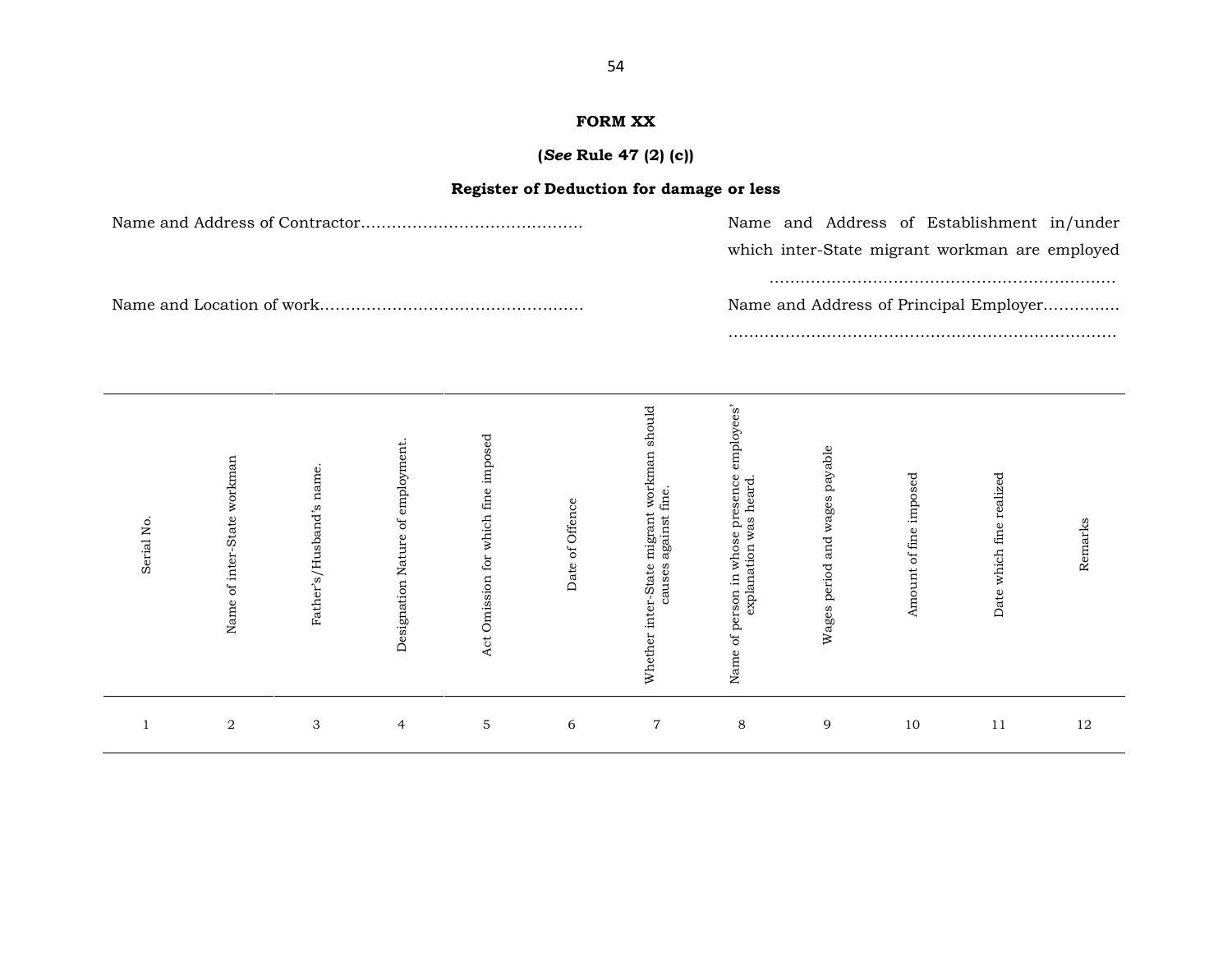## **FORM XXI**

### **(***See* **Rule 47 (2) (c))**

| <b>FORM XXI</b>          |                                                                                              |
|--------------------------|----------------------------------------------------------------------------------------------|
| (See Rule 47 (2) (c))    |                                                                                              |
| <b>Register of Fines</b> |                                                                                              |
|                          | Name and Address of Establishment in/under<br>which inter-State migrant workman are employed |
|                          | Name and Address of Principal Employer                                                       |

| Serial No | Name of inter-State migrant workman | /Husband's name<br>Father's | Nature of employment/Designation. | Wages periods and wages payable | Date and amount of advance given | Purpose (s) for which advance is made. | No. of installments by which<br>advance to repaid | Date of amount of each installment repaid | Date on which last installment<br>was repaid | Remarks |
|-----------|-------------------------------------|-----------------------------|-----------------------------------|---------------------------------|----------------------------------|----------------------------------------|---------------------------------------------------|-------------------------------------------|----------------------------------------------|---------|
|           | $\boldsymbol{2}$                    | 3                           | $\overline{4}$                    | $\mathbf{5}$                    | 6                                | $\overline{7}$                         | $\,8\,$                                           | 9                                         | 10                                           | 11      |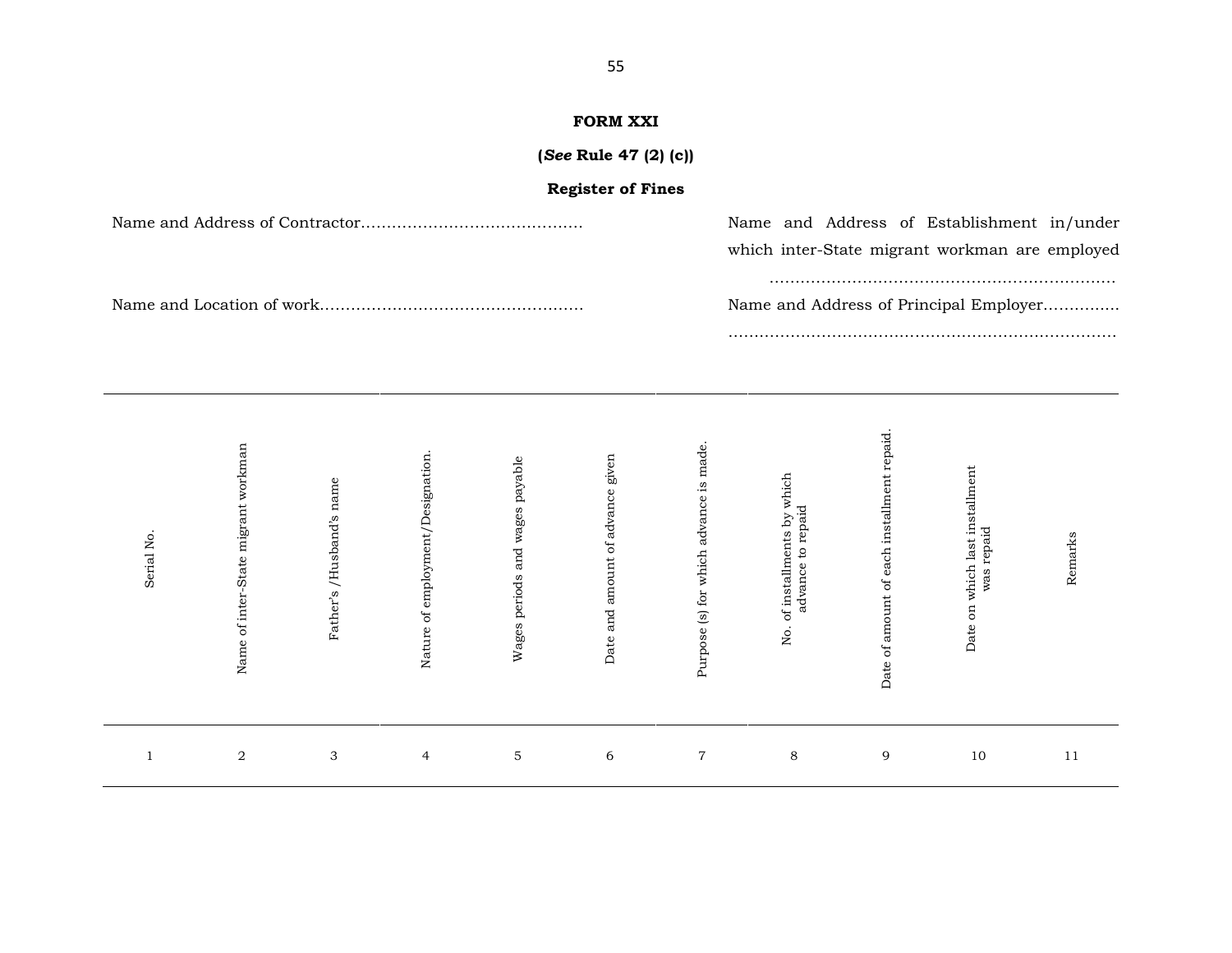### **FORM XXII**

## **(***See* **Rule 47 (2) (c))**

### **Register of Advances**

Name and Address of Contractor……………………………………. Name and Address of Establishment in/under

which inter-State migrant workman are employed

………………………………………………………….

Name and Location of work…………………………………………… Name and Address of Principal Employer………......

…………………………………………………………………

| $\bullet$<br>Serial No | Name of inter-State workman | Father's /Husband's name | Sex            | Act/Omission for which fine imposed | Date of Offence | workman should<br>against fine<br>Whether inter-State migrant<br>cause | Name of person in whose presence employees<br>explanation was heard<br>explanation | Wages periods and wages payable | Amounts of fine imposed | Date which fine realized | Remarks |
|------------------------|-----------------------------|--------------------------|----------------|-------------------------------------|-----------------|------------------------------------------------------------------------|------------------------------------------------------------------------------------|---------------------------------|-------------------------|--------------------------|---------|
|                        | $\,2$                       | 3                        | $\overline{4}$ | $\mathbf 5$                         | $\,$ 6 $\,$     | $\overline{7}$                                                         | $\,8\,$                                                                            | 9                               | 10                      | 11                       | 12      |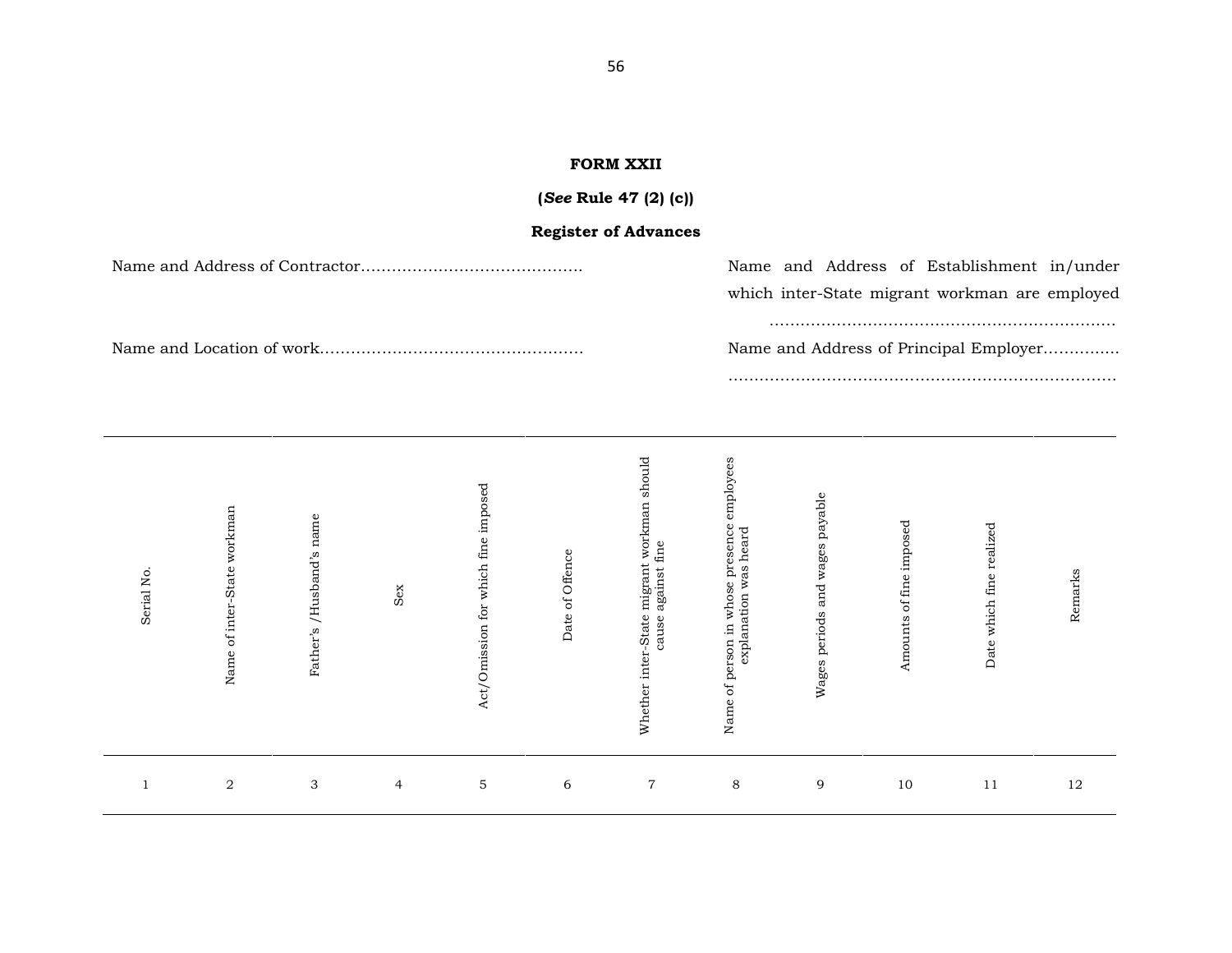### FROM XXIII

## [See Rule 51 (1)]

Return to be sent by the Contractor to the Licensing Officer

Return to be sent by the Contractor to the Licensing Officer<br>
Half Year Ending<br>
1. Name and address of the Contractor:-<br>
2. Name and address of the Establishment :-9. Half Year Ending<br>
1. Name and address of the Contractor:<br>
2. Name and address of the Establishment<br>
2. Name and address of the Principal Employer: 3. Name and address of the Principal Employer:- 4. Duration of Contract, From……………………………………… 5. No. of days during the half year on which …………………………….. (a) the establishment of the principal employer had worked. (b) the Contractor's establishment had worked……………………. 6. Maximum number of inter-State migrant workmen employed on any day during the half year:- Men Women Children Total 9. Maximum number of inter-State migrant wo<br>during the half year:-<br>Men Women C<br>7. (i) Daily hours of work and spread over.<br>(ii) (a) whether weekly holiday observed and (ii) (a) whether weekly holiday observed and on what day:-<br>
(a) if so, whether it paid for:-<br>
(iii) No. of man, hours of overtime worked:-<br>
8. Number of man days worked by:-<br>
Men Women Children (a) if so, whether it paid for:- (iii) No. of man, hours of overtime worked:- Men Women Children Total 8. Number of man days worked by:-<br>Men Women<br>9. Amount of wages paid:-<br>Men Women Men Women Children Total Men Women Children Total<br>
Amount of wages paid:-<br>
Men Women Children Total<br> *Note* :- Wages shall not include wages for periods of outwards and return journeys. 10.Amount of deductions from wages, if any :- Men Women Children Total 11.Amount of displacement allowance paid:- Men Women Children Total 12.Amount of outward journey allowance paid:- Men Women Children Total 13.Amount of wages for outwards journeys period paid:- Men Women Children Total 14.Amount of wages for return journeys period paid:- Men Women Children Total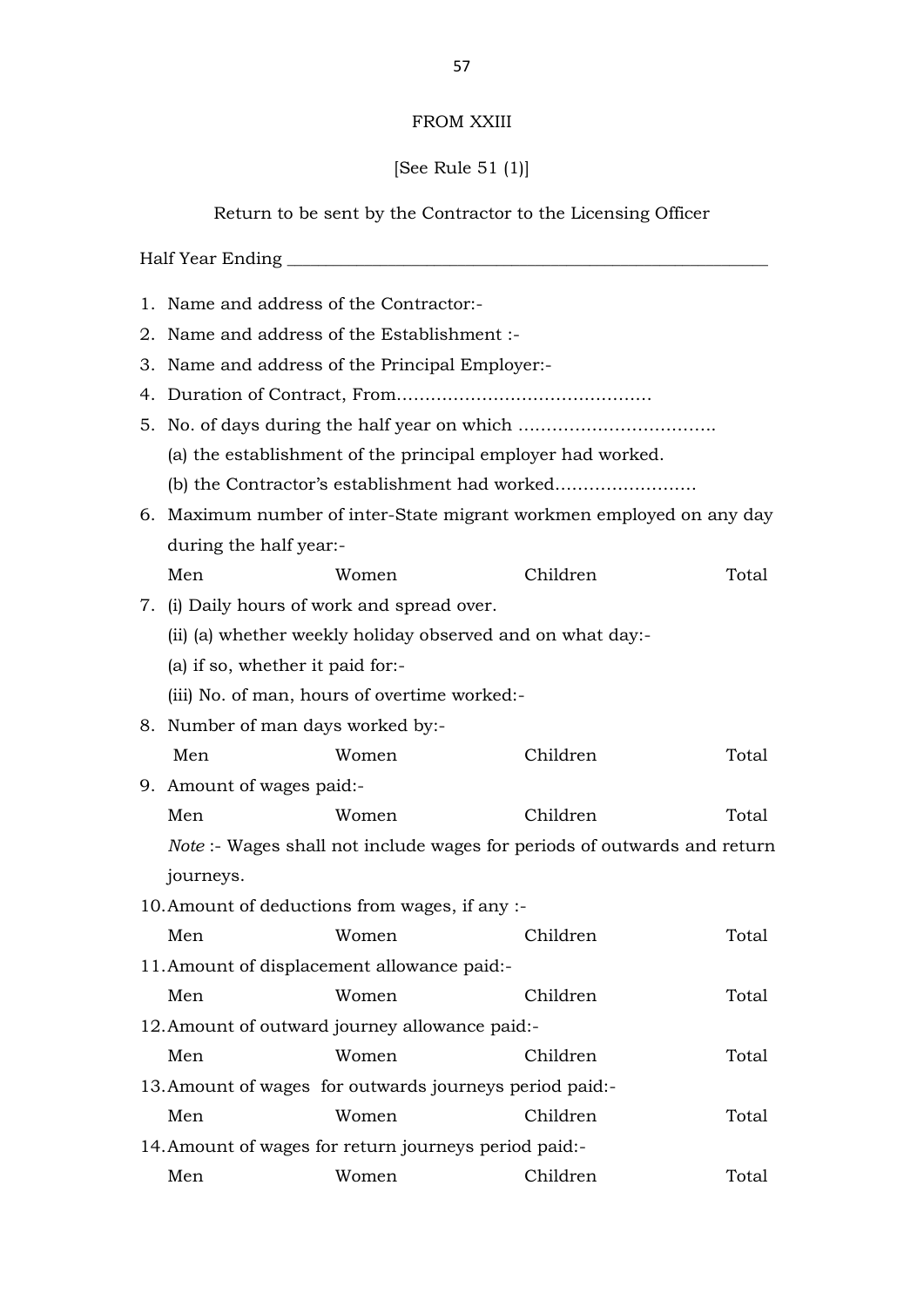|       | . Amount of wages for return journey period paid: |          |       |  |  |  |  |  |  |
|-------|---------------------------------------------------|----------|-------|--|--|--|--|--|--|
| Men   | Women                                             | Children | Total |  |  |  |  |  |  |
|       | Whether the following have been provided:         |          |       |  |  |  |  |  |  |
| (i)   | Residential accommodation:-                       |          |       |  |  |  |  |  |  |
| (i)   | Protective clothing:-                             |          |       |  |  |  |  |  |  |
| (111) | Canteen:                                          |          |       |  |  |  |  |  |  |

16.Whether the following have been provided:-

- (i) Residential accommodation:<br>
(ii) Protective clothing:-<br>
(iii) Canteen:<br>
(iv) Rest room:
- Whether the following<br>
(i) Residential accor<br>
(ii) Protective clothin<br>
(iii) Canteen:<br>
(iv) Rest room:
- 
- 
- (ii) Protective clothing:-<br>iii) Canteen:<br>iv) Rest room:<br>(v) Latrine and Urinals:-<br>vi) Drinking Water:-(iii) Canteen:<br>(iv) Rest room:<br>(v) Latrine and Urinals:-<br>(vi) Drinking Water:-<br>vii) Medical facilities:-(iv) Rest room:<br>
(v) Latrine and Urinals:-<br>
(vi) Drinking Water:-<br>
(vii) Medical facilities:-<br>
viii) First Aids:-
- 
- (vi) Drinking Water:-<br>(vii) Medical facilities:-<br>(viii) First Aids:-
- 

(If the answer is 'yes' state briefly nature/standards provided)

It is hereby declared that all the wages and other dues payable to the workmen and the fare for the return journey back to his State have been paid.

Place\_\_\_\_\_\_\_\_\_\_\_\_\_\_ Signature of Contractor

Date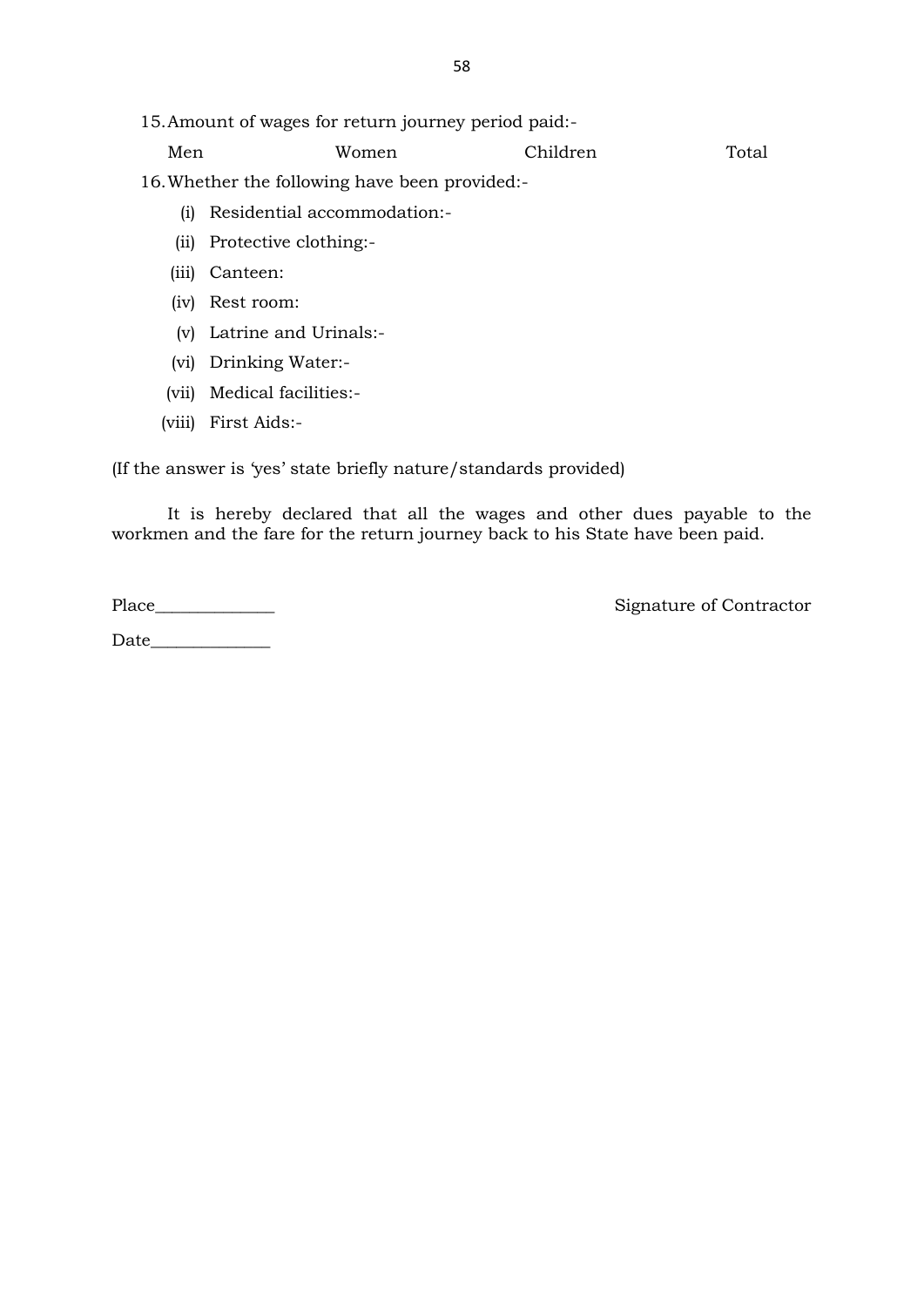## **FORM XXIV**

## **[***See* **Rule 51 (2)]**

Annual Return of Principal Employer to be sent to the Registering Officer.  $1.3$ <br>
1. Full name and address of the Principal Employer:<br>
2. Name of the establishment

Year ending 31st December………………………

- 1. Full name and address of the Principal Employer:-<br>2. Name of the establishment
- - (a) District:-
	- (b) Postal Address:-
	- (c) Nature of operation/industry/work carried on:
- 9. (a) District:-<br>3. Full name of the Manager or person responsible for supervision and control<br>3. Full name of the Manager or person responsible for supervision and control<br>6. The establishment. of the establishment. 4. The establishment of the Manager or person responsible for supervision and control<br>3. Full name of the Manager or person responsible for supervision and control<br>4. Number of contractors who worked in the establishment d
- (Give details in annexure). 9. 1. Number of contractors who worked in the establishment during the year<br>1. Nature of work/operations on which migrant workmen was employed.<br>1. Total number of days during the year on which migrant workmen was employed. 4. Number of contractors who worked in the establishment during the year (Give details in annexure).<br>5. Nature of work/operations on which migrant workmen was employed.<br>6. Total number of days during the year on which migr
- 
- employed. 1. Total number of days during the year on which migrant workmen was employed.<br>
1. Total number of days during the year on which migrant workmen was employed.<br>
1. Total number of mandays worked for by migrant workman durin
- 
- 8. Total number of days during the year on which migrant workmen was<br>employed.<br>7. Total number of mandays worked for by migrant workman during the year.<br>8. Maximum number of workmen employed directly on any day during the<br> year. 9. Total number of mandays worked for by migrant workman during the year.<br>
9. Maximum number of workmen employed directly on any day during the year.<br>
9. Total number of days during the year on which direct labour was empl
- 
- 
- 10.Total number of mandays worked by directly employed workmen. Registration indicating also the dates. 11.Change, if any, in the management of the establishment, its location, or any Total number of days during the year on which direct labour was employed.<br>Total number of mandays worked by directly employed workmen.<br>Change, if any, in the management of the establishment, its location, or any<br>other part

Place……………………… Principal Employer.

Date……………………….